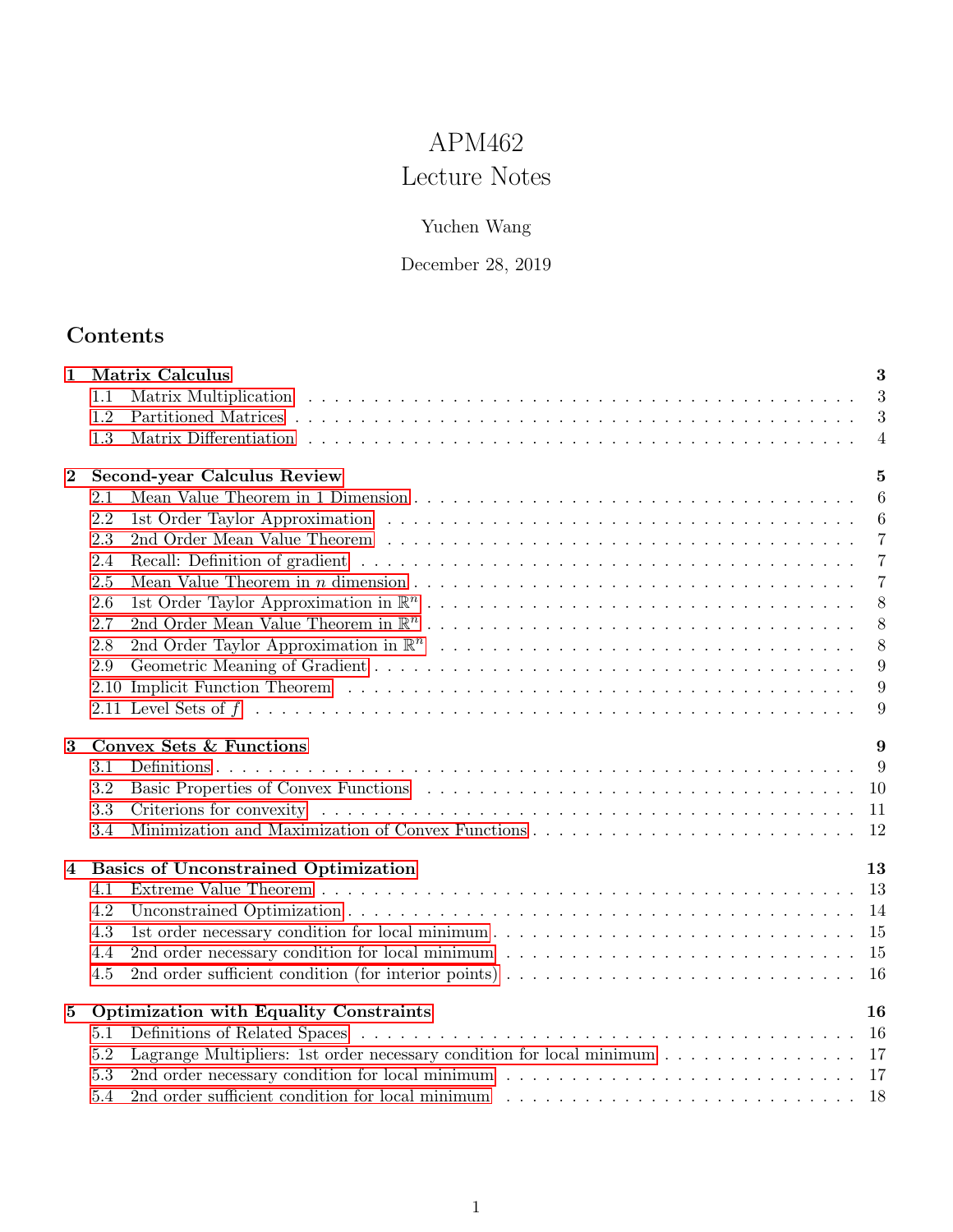| 6              |                                                   | <b>Optimization with Inequality Constraints</b>                            | 18 |  |
|----------------|---------------------------------------------------|----------------------------------------------------------------------------|----|--|
|                | 6.1                                               | Kuhn-Tucker conditions: 1st order necessary condition for local minimum 19 |    |  |
|                | 6.2                                               |                                                                            |    |  |
|                | 6.3                                               |                                                                            |    |  |
| $\overline{7}$ | Different Computation Methods for Solving Optimum |                                                                            |    |  |
|                | 7.1                                               |                                                                            |    |  |
|                | 7.2                                               |                                                                            |    |  |
|                | 7.3                                               |                                                                            |    |  |
|                |                                                   | 7.3.1 Geometric Interpretations of Method of Conjugate Directions 29       |    |  |
| 8              | <b>Calculus of Variations</b>                     | 30                                                                         |    |  |
|                | 8.1                                               |                                                                            |    |  |
| 8.2            |                                                   |                                                                            |    |  |
|                | 8.3                                               |                                                                            |    |  |
|                | 8.4                                               |                                                                            |    |  |
|                | 8.5                                               |                                                                            |    |  |
|                |                                                   | 8.5.1                                                                      |    |  |
|                |                                                   | 8.5.2                                                                      |    |  |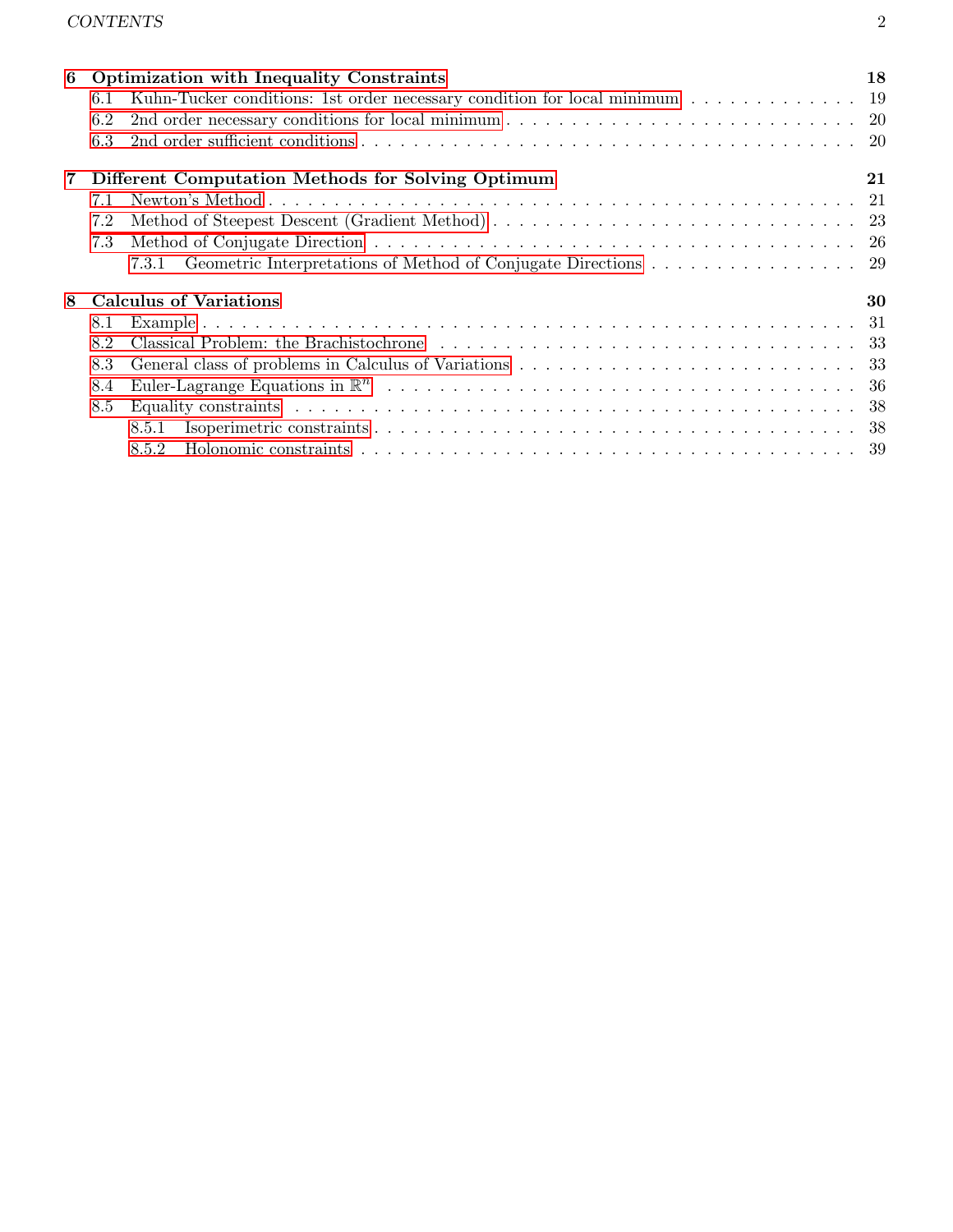# <span id="page-2-0"></span>1 Matrix Calculus

Row v.s. Column Vector Our default rule is that every vector is a column vector unless explicitly stated otherwise.

This is also known as the numerator layout. Special case: For  $f : \mathbb{R}^n \to \overline{\mathbb{R}, Df}$  is a  $1 \times n$  matrix or row vector.

### <span id="page-2-1"></span>1.1 Matrix Multiplication

**Definition 1.1.1** Let A be  $m \times n$ , and B be  $n \times p$ , and let the product AB be

 $C = AB$ 

then C is a  $m \times p$  matrix, with element  $(i, j)$  given by

$$
c_{ij} = \sum_{k=1}^{n} a_{ik} b_{kj}
$$

for all  $i = 1, 2, \ldots, m, j = 1, 2, \ldots, p$ .

**Proposition 1.1.2** Let A be  $m \times n$ , and x be  $n \times 1$ , then the typical element of the product

$$
z = Ax
$$

is given by

$$
z_i = \sum_{k=1}^n a_{ik} x_k
$$

for all  $i = 1, 2, \ldots, m$ .

Similarly, let y be  $m \times 1$ , then the typical element of the product

$$
z^T = y^T A
$$

is given by

$$
z_i^T = \sum_{k=1}^n a_{ki} y_k
$$

for all  $i = 1, 2, \ldots, n$ . Finally, the scalar resulting from the product

$$
\alpha = y^T A x
$$

is given by

$$
\alpha = \sum_{j=1}^m \sum_{k=1}^n a_{jk} y_i x_k
$$

### <span id="page-2-2"></span>1.2 Partitioned Matrices

**Proposition 1.2.1** Let A be a square, nonsingular matrix of order m. Partition A as

$$
A = \begin{bmatrix} A_{11} & A_{12} \\ A_{21} & A_{22} \end{bmatrix}
$$

so that  $A_{11}$  and  $A_{22}$  are invertible.

Then

$$
A^{-1} = \begin{bmatrix} (A_{11} - A_{12}A_{22}^{-1}A_{21})^{-1} & -A_{11}^{-1}A_{12}(A_{22} - A_{21}A_{11}^{-1}A_{12})^{-1} \\ -A_{22}^{-1}A_{21}(A_{11} - A_{12}A_{22}^{-1}A_{21})^{-1} & (A_{22} - A_{21}A_{11}^{-1}A_{12})^{-1} \end{bmatrix}
$$

proof:

Direct multiplication of the proposed  $A^{-1}$  and A yields

$$
A^{-1}A = I
$$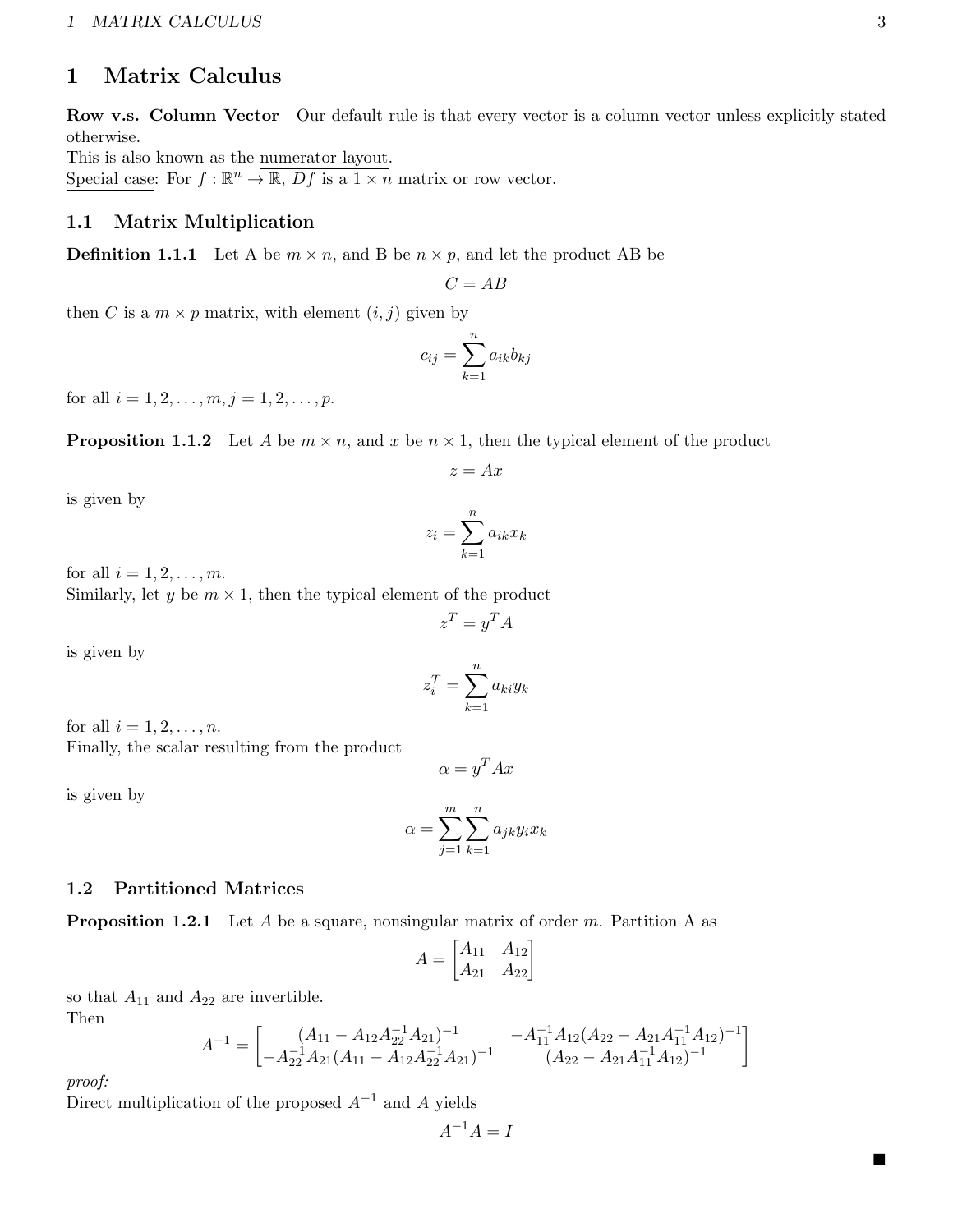#### 1 MATRIX CALCULUS 4

### <span id="page-3-0"></span>1.3 Matrix Differentiation

#### Proposition 1.3.1

$$
\frac{\partial A}{\partial x} = \frac{\partial A^T}{\partial x}
$$

#### Proposition 1.3.2 Let

 $y = Ax$ 

where y is  $m \times 1$ , x is  $n \times 1$ , A is  $m \times n$ , and A does not depend on x. Suppose that x is a function of the vector  $z$ , while  $A$  is independent of  $z$ . Then

$$
\frac{\partial y}{\partial z} = A \frac{\partial x}{\partial z}
$$

**Proposition 1.3.3** Let the scalar  $\alpha$  be defined by

$$
\alpha = y^T A x
$$

where y is  $m \times 1$ , x is  $n \times 1$ , A is  $m \times n$ , and A is independent of x and y, then

$$
\frac{\partial \alpha}{\partial x} = y^T A
$$

 $\frac{\partial \alpha}{\partial y} = x^T A^T$ 

and

**Proposition 1.3.4** For the special case where the scalar  $\alpha$  is given by the quadratic form

$$
\alpha = x^T A x
$$

where x is  $n \times 1$ , A is  $n \times n$ , and A does not depend on x, then

$$
\frac{\partial \alpha}{\partial x} = x^T (A + A^T)
$$

proof: By definition

$$
\alpha = \sum_{j=1}^{n} \sum_{i=1}^{n} a_{ij} x_i x_j
$$

Differentiating with respect to the  $k$ <sup>th</sup> element of  $x$  we have

$$
\frac{\partial \alpha}{\partial x_k} = \sum_{j=1}^n a_{kj} x_j + \sum_{i=1}^n a_{ik} x_i
$$

for all  $k = 1, 2, \ldots, n$ , and consequently,

$$
\frac{\partial \alpha}{\partial x} = x^T A^T + x^T A = x^T (A^T + A)
$$

**Proposition 1.3.4** For the special case where  $\vec{A}$  is a symmetric matrix and

$$
\alpha = x^T A x
$$

where x is  $n \times 1$ , A is  $n \times n$ , and A does not depend on x, then

$$
\frac{\partial \alpha}{\partial x} = 2x^T A
$$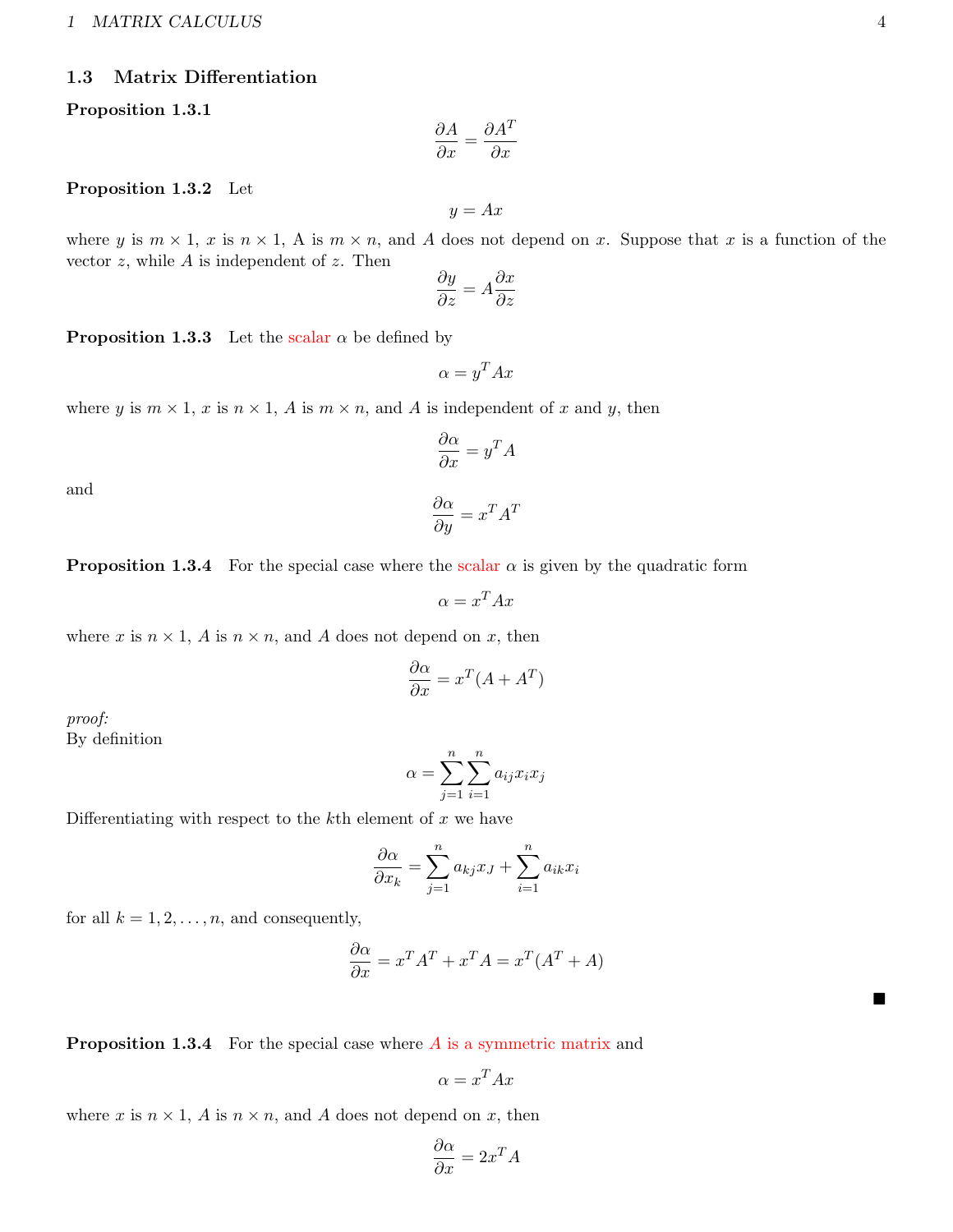**Proposition 1.3.5** Let the scalar  $\alpha$  be defined by

$$
\alpha = y^T x
$$

where y is  $n \times 1$ , x is  $n \times 1$ , and both y and x are functions of the vector z. Then

$$
\frac{\partial \alpha}{\partial z} = x^T \frac{\partial y}{\partial z} + y^T \frac{\partial x}{\partial z}
$$

**Proposition 1.3.6** Let the scalar  $\alpha$  be defined by

 $\alpha = x^T x$ 

where x is  $n \times 1$ , and x is a functions of the vector z. Then

$$
\frac{\partial \alpha}{\partial z} = 2x^T \frac{\partial y}{\partial z}
$$

**Proposition 1.3.7** Let the scalar  $\alpha$  be defined by

$$
\alpha = y^T A x
$$

where y is  $m \times 1$ , A is  $m \times n$ , x is  $n \times 1$ , and both y and x are functions of the vector z, while A does not depend on z. Then

$$
\frac{\partial \alpha}{\partial z} = x^T A^T \frac{\partial y}{\partial z} + y^T A \frac{\partial x}{\partial z}
$$

**Proposition 1.3.8** Let A be an invertible,  $m \times m$  matrix whose elements are functions of the scalar parameter  $\alpha$ . Then

$$
\frac{\partial A^{-1}}{\partial \alpha} = -A^{-1} \frac{\partial A}{\partial \alpha} A^{-1}
$$

proof:

Start with the definition of the inverse

 $A^{-1}A = I$ 

and differentiate, yielding

$$
A^{-1}\frac{\partial A}{\partial \alpha} + \frac{\partial A^{-1}}{\partial \alpha}A = 0
$$

rearranging the terms yields

$$
\frac{\partial A^{-1}}{\partial \alpha} = -A^{-1} \frac{\partial A}{\partial \alpha} A^{-1}
$$

#### Vector-by-vector Differentiation Identities 1.3.9

Young's Theorem 1.3.10 i.e. Symmetry of second derivatives

$$
[\nabla_{xy} f(x, y)]^T = \nabla_{yx} f(x, y)
$$

proof:

This is straightforward by writing out the elements of the matrix.

# <span id="page-4-0"></span>2 Second-year Calculus Review

functions  $\mathbb{R} \to \mathbb{R}$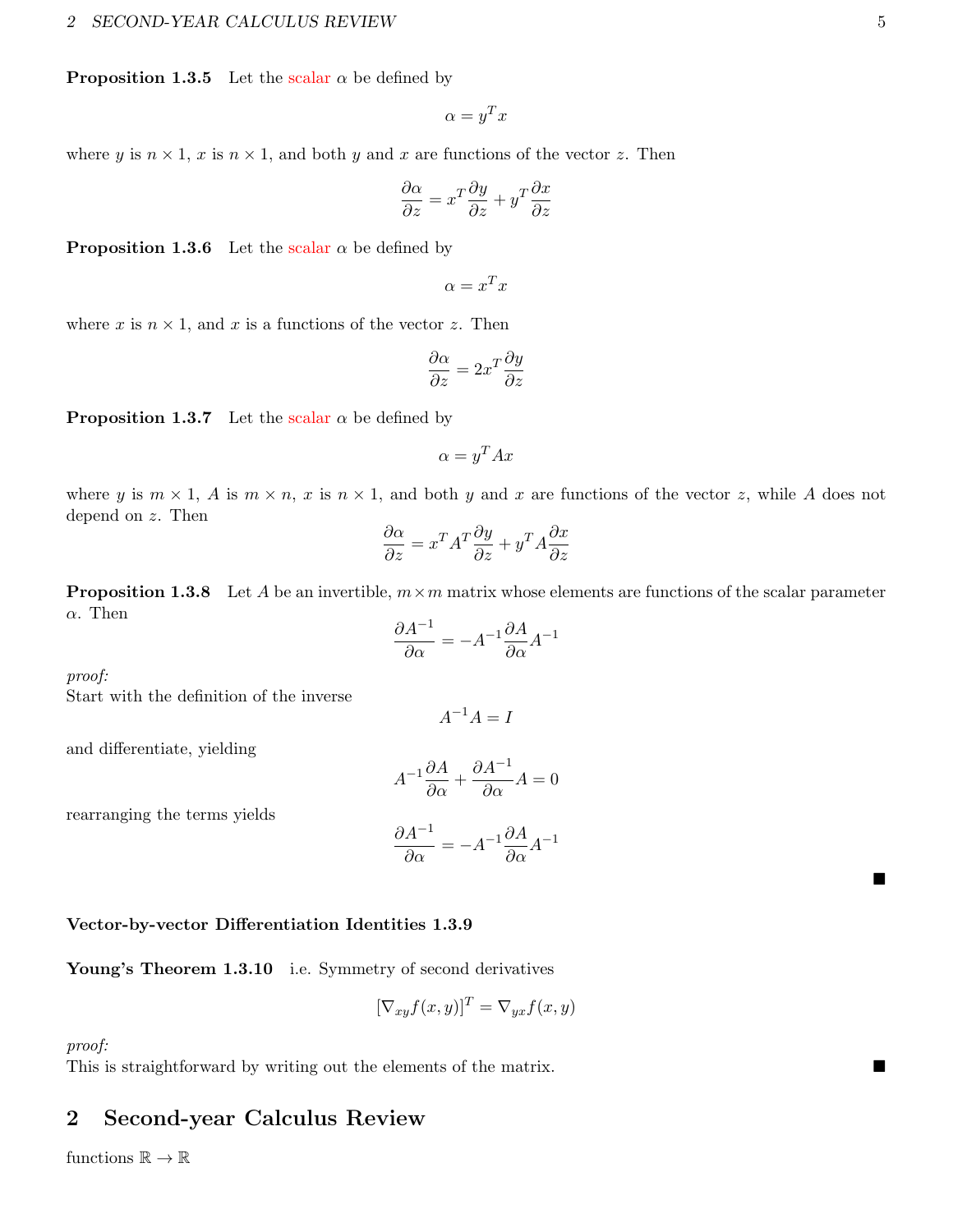| <b>Condition</b>                                         | <b>Expression</b>                                                                  | Numerator layout,<br>i.e. by y and $x^T$                                                                                            | <b>Denominator</b><br>layout, i.e. by y <sup>T</sup><br>and x                                            |
|----------------------------------------------------------|------------------------------------------------------------------------------------|-------------------------------------------------------------------------------------------------------------------------------------|----------------------------------------------------------------------------------------------------------|
| a is not a function of x                                 | $\partial {\bf a}$<br>$\overline{\partial {\bf x}}$                                |                                                                                                                                     | $\bf{0}$                                                                                                 |
|                                                          | $\frac{\partial \mathbf{x}}{\partial \mathbf{x}}$<br>$\overline{\partial {\bf x}}$ |                                                                                                                                     | I                                                                                                        |
| A is not a function of x                                 | $\partial \mathbf{A} \mathbf{x}$<br>$\partial {\bf x}$                             | $\mathbf{A}$                                                                                                                        | $\mathbf{A}^\top$                                                                                        |
| A is not a function of x                                 | $\partial \mathbf x^\top \mathbf A$<br>$\partial {\bf x}$                          | $\mathbf{A}^\top$                                                                                                                   | $\mathbf{A}$                                                                                             |
| a is not a function of x,<br>$u = u(x)$                  | $\partial a$ u<br>$\partial x$                                                     | $a\frac{\partial}{\partial x}$                                                                                                      | $\partial \mathbf{u}$                                                                                    |
| $v = v(\mathbf{x}), \mathbf{u} = \mathbf{u}(\mathbf{x})$ | $\partial v$ u<br>$\partial {\bf x}$                                               | $\partial \mathbf{u}$<br>$\partial v$<br>$+\mathbf{u}$ <sub><math>\overline{\partial}</math></sub><br>$v-$<br>$\partial \mathbf{x}$ | $\partial v$<br>$\partial {\bf u}$<br>$\eta$<br>$\partial \mathbf{x}$<br>$\partial \mathbf{x}$           |
| A is not a function of x,<br>$u = u(x)$                  | $\partial$ Au<br>$\partial x$                                                      | $\mathbf{A}\frac{\partial \mathbf{u}}{\partial \mathbf{x}}$                                                                         | $\partial$ u<br>$\partial$ x                                                                             |
| $u = u(x), v = v(x)$                                     | $\partial(\mathbf{u}+\mathbf{v})$<br>$\partial {\bf x}$                            | $\partial \mathbf{u}$<br>$\partial$ x                                                                                               | $\partial \mathbf{v}$<br>$\partial$ x                                                                    |
| $u = u(x)$                                               | $\partial$ g(u)<br>$\partial {\bf x}$                                              | $\partial$ g(u) $\partial$ u<br>$\partial$ u $\partial$ x                                                                           | $\partial$ u $\partial$ g $(u)$<br>$\partial$ x $\partial$ u                                             |
| $u = u(x)$                                               | $\partial f(g(u))$<br>$\partial \mathbf{x}$                                        | $\partial f(g) \partial g(u) \partial u$<br>$\partial \mathbf{g}$<br>$\partial {\bf u}$<br>$\partial {\bf x}$                       | $\partial$ u $\partial$ g(u) $\partial$ f(g)<br>$\partial {\bf x}$<br>$\partial {\bf u}$<br>$\partial$ g |

# <span id="page-5-0"></span>2.1 Mean Value Theorem in 1 Dimension

 $g \in C^1$  on  $\mathbb{R}$ 

$$
\frac{g(x+h) - g(x)}{h} = g'(x + \theta h)
$$

where  $\theta \in (0,1)$ Or equivalently,

$$
g(x+h) = g(x) + hg'(x + \theta h)
$$

## <span id="page-5-1"></span>2.2 1st Order Taylor Approximation

 $g \in C^1$  on  $\mathbb R$ 

$$
g(x+h) = g(x) + hg'(x) + o(h)
$$

where  $o(h)$  is "little o" of h, the error term. Say a function  $f(h) = o(h)$ , this means  $\lim_{h \to 0}$  $\frac{f(h)}{h} = 0$ For example, for  $f(h) = h^2$ , we can say  $f(h) = o(h)$ , since  $\lim_{h\to 0}$  $\frac{f(h)}{h} = \lim_{h \to 0}$  $\frac{h^2}{h} = \lim_{h \to 0} h = 0$ proof: (Use MVT):  $WTS: g(x+h) - g(x) - hg'(x) = o(h)$  $\lim_{h\to 0}$  $[g(x+h) - g(x)] - hg'(x)$  $\frac{f(x)}{h} = \lim_{h\to 0}$  $[hg'(x + \theta h)] - hg'(x)$ h  $= \lim_{h \to 0} g'(x + \theta h) - g'(x)$  $=\lim_{h\to 0} g'(x) - g'(x)$  $= 0$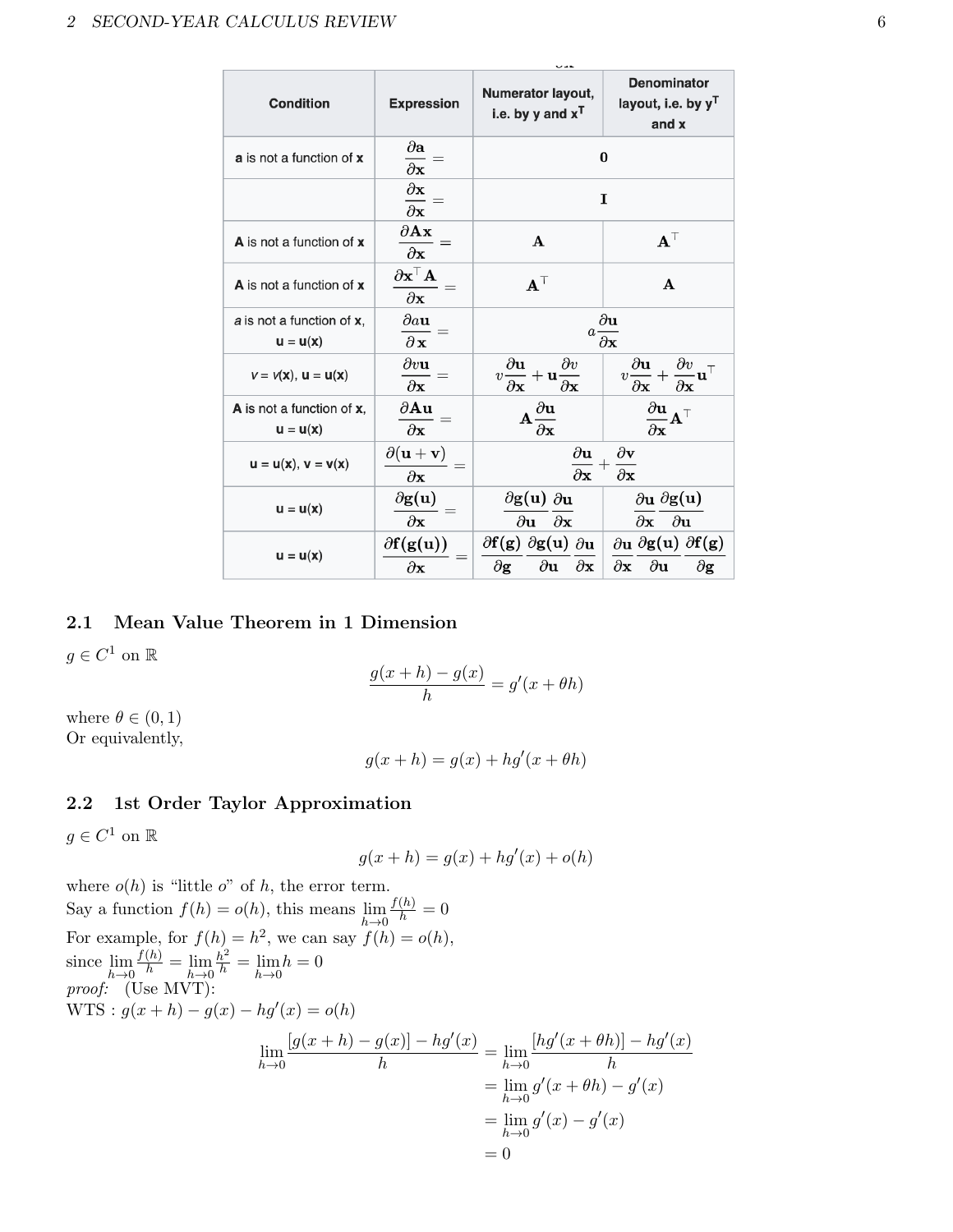## <span id="page-6-0"></span>2.3 2nd Order Mean Value Theorem

 $g \in C^2$  on  $\mathbb{R}$ 

$$
g(x + h) = g(x) + hg'(x) + \frac{h^2}{2}g'(x + \theta h)
$$

for some  $\theta \in (0,1)$ 

proof: WTS:  $g(x+h) - g(x) - hg'(x) - \frac{h^2}{2}$  $\frac{h^2}{2}g''(x) = o(h^2)$ 

$$
\lim_{h \to 0} \frac{g(x+h) - g(x) - hg'(x) - \frac{h^2}{2}g''(x)}{h^2} = \lim_{h \to 0} \frac{\left[\frac{h^2}{2}g'(x+\theta h)\right] - \frac{h^2}{2}g''(x)}{h^2}
$$

$$
= \lim_{h \to 0} \frac{1}{2} (g''(x+\theta h) - g''(x))
$$

$$
= \lim_{h \to 0} \frac{1}{2} (g''(x) - g''(x))
$$

$$
= 0
$$

multivariate functions:  $\mathbb{R}^n \to \mathbb{R}$ 

# <span id="page-6-1"></span>2.4 Recall: Definition of gradient

Gradient of  $f : \mathbb{R}^n \to \mathbb{R}$  at  $x \in \mathbb{R}^n$  (denoted  $\nabla f(x)$ ) if exists is a vector characterized by the property:

$$
\lim_{\mathbf{v}\to\mathbf{0}}\frac{f(\mathbf{x}+\mathbf{v})-f(\mathbf{x})-\nabla f(\mathbf{x})\cdot\mathbf{v}}{||\mathbf{v}||}=0
$$

In Cartesian coordinates,  $\nabla f(\mathbf{x}) = (\frac{\partial f}{\partial \mathbf{x}_1}(\mathbf{x}), \dots, \frac{\partial f}{\partial \mathbf{x}_n})$  $\frac{\partial f}{\partial \mathbf{x}_n}(\mathbf{x}))$ 

### <span id="page-6-2"></span>2.5 Mean Value Theorem in  $n$  dimension

 $f \in C^1$  on  $\mathbb{R}^n$ , then for any  $\mathbf{x}, \mathbf{v} \in \mathbb{R}^n$ ,

$$
f(\mathbf{x} + \mathbf{v}) = f(\mathbf{x}) + \nabla f(\mathbf{x} + \theta \mathbf{v}) \cdot \mathbf{v}
$$

for some  $\theta \in (0,1)$ 

proof: Reduce to 1-dimension case  $g(t) := f(\mathbf{x} + t\mathbf{v}), t \in \mathbb{R}$ 

$$
g'(t) = \frac{d}{dt} f(\mathbf{x} + t\mathbf{v})
$$
  
\n
$$
= \sum_{i=1}^{n} \frac{\partial f}{\partial \mathbf{x}_i} (\mathbf{x} + t\mathbf{v}) \cdot \frac{d(\mathbf{x} + t\mathbf{v})_i}{dt}
$$
 (by Chain Rule)  
\n
$$
= \sum_{i=1}^{n} \frac{\partial f}{\partial \mathbf{x}_i} (\mathbf{x} + t\mathbf{v}) \cdot \frac{d(\mathbf{x}_i + t\mathbf{v}_i)}{dt}
$$
  
\n
$$
= \sum_{i=1}^{n} \frac{\partial f}{\partial \mathbf{x}_i} (\mathbf{x} + t\mathbf{v}) \cdot \mathbf{v}_i
$$
  
\n
$$
= \nabla f(\mathbf{x} + t\mathbf{v}) \cdot \mathbf{v}
$$
 (\*)

 $\blacksquare$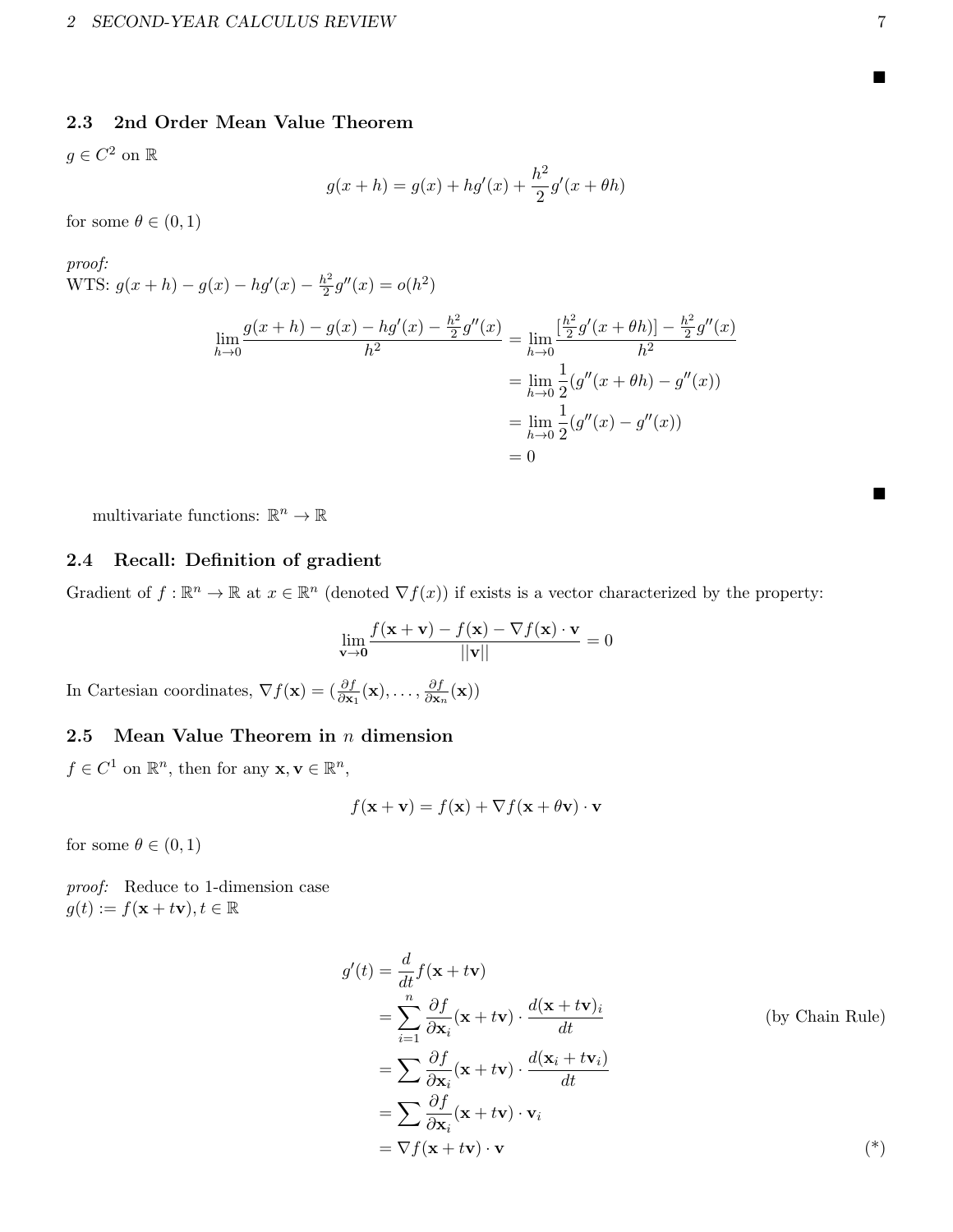$g \in C^1$  on  $\mathbb R$ Using MVT in  $\mathbb{R}$ :

$$
f(\mathbf{x} + \mathbf{v}) = g(1)
$$
  
=  $g(0 + 1)$   
=  $g(0) + 1g'(0 + \theta 1)$  ( $\theta \in (0, 1)$ )  
=  $g(0) + g'(\theta)$   
=  $f(\mathbf{x}) + \nabla f(\mathbf{x} + \theta \mathbf{v}) \cdot \mathbf{v}$  (by (\*))

# <span id="page-7-0"></span>2.6 1st Order Taylor Approximation in  $\mathbb{R}^n$

 $f \in C^1$  on  $\mathbb{R}^n$ 

$$
f(\mathbf{x} + \mathbf{v}) = f(\mathbf{x}) + \nabla f(\mathbf{x}) \cdot \mathbf{v} + o(||\mathbf{v}||)
$$

proof:

$$
\lim_{\|\mathbf{v}\|\to 0} \frac{[f(\mathbf{x}+\mathbf{v})-f(\mathbf{x})]-\nabla f(\mathbf{x})\cdot \mathbf{v}}{\|\mathbf{v}\|} = \lim_{\|\mathbf{v}\|\to 0} \frac{[\nabla f(\mathbf{x}+\theta \mathbf{v})\cdot \mathbf{v}]-\nabla f(\mathbf{x})\cdot \mathbf{v}}{\|\mathbf{v}\|}
$$
\n
$$
= \lim_{\|\mathbf{v}\|\to 0} [\nabla f(\mathbf{x}+\theta \mathbf{v})-\nabla f(\mathbf{x})]\cdot \frac{\mathbf{v}}{\|\mathbf{v}\|}
$$
\n
$$
= 0 \qquad (\frac{\mathbf{v}}{\|\mathbf{v}\|} \text{ is a unit vector, remains 1})
$$

# <span id="page-7-1"></span>2.7 2nd Order Mean Value Theorem in  $\mathbb{R}^n$

 $f \in C^2$  on  $\mathbb{R}^n$ 

$$
f(\mathbf{x} + \mathbf{v}) = f(\mathbf{x}) + \nabla f(\mathbf{x}) \cdot \mathbf{v} + \frac{1}{2} \mathbf{v}^T \nabla^2 f(\mathbf{x} + \theta \mathbf{v}) \cdot \mathbf{v}
$$

**Remarks** In this course,  $\nabla^2$  means Hessian, not Laplacian.

$$
\nabla^2 f(\mathbf{x}) = \left(\frac{\partial^2 f}{\partial \mathbf{x}_i \partial \mathbf{x}_j}\right)_{1 \le i,j \le n} (\mathbf{x}) = \begin{pmatrix} \frac{\partial f}{\partial_1^2} & \frac{\partial f}{\partial_1 \partial_2} & \cdots \\ \frac{\partial f}{\partial_2 \partial_1} & \cdots & \vdots \end{pmatrix}
$$

The Hessian matrix is symmetric. This is sometimes called Clairaut's Theorem. <u>note</u>:  $\mathbf{v}^T \nabla^2 f(\mathbf{x}) \mathbf{v} = \sum_{1 \leq i,j \leq n}$  $\partial^2 f$  $\frac{\partial^2 f}{\partial \mathbf{x}_i \partial \mathbf{x}_j} f(\mathbf{x}) \mathbf{v}_i \mathbf{v}_j$ 

# <span id="page-7-2"></span>2.8 2nd Order Taylor Approximation in  $\mathbb{R}^n$

 $f \in C^2$  on  $\mathbb{R}^n$ 

$$
f(\mathbf{x} + \mathbf{v}) = f(\mathbf{x}) + \nabla f(\mathbf{x}) \cdot \mathbf{v} + \frac{1}{2} \mathbf{v}^T \nabla^2 f(\mathbf{x}) \mathbf{v} + o(||\mathbf{v}||^2)
$$

п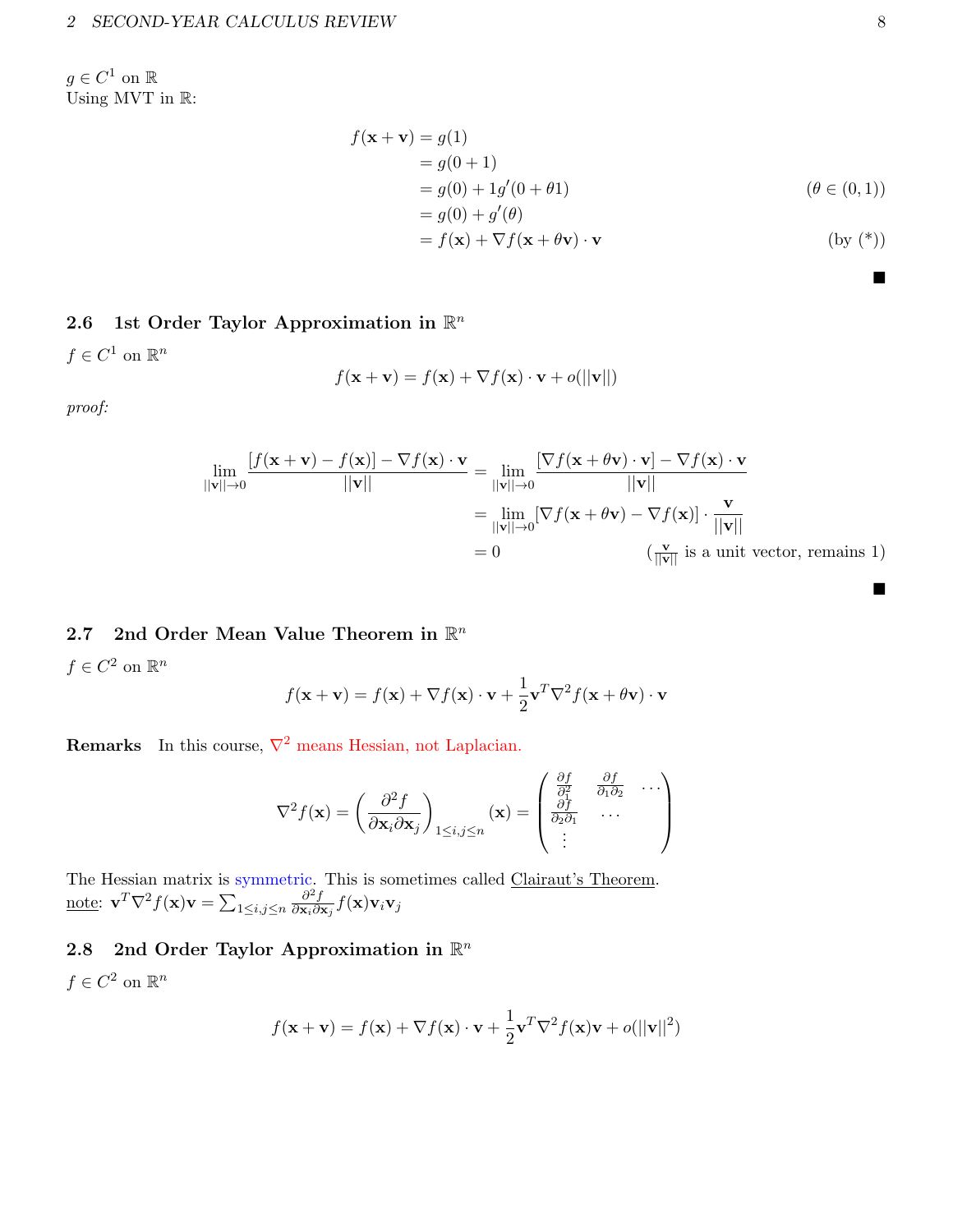proof:

$$
\lim_{\|\mathbf{v}\|\to 0} \frac{[f(\mathbf{x}+\mathbf{v})-f(\mathbf{x})]-\nabla f(\mathbf{x})\cdot \mathbf{v}-\frac{1}{2}\mathbf{v}^T \nabla^2 f(\mathbf{x})\mathbf{v}}{||\mathbf{v}||^2} = \lim_{\|\mathbf{v}\|\to 0} \frac{[\frac{1}{2}\mathbf{v}^T \nabla^2 f(\mathbf{x}+\theta \mathbf{v})\cdot \mathbf{v}]-\frac{1}{2}\mathbf{v}^T \nabla^2 f(\mathbf{x})\cdot \mathbf{v}}{||\mathbf{v}||^2}
$$
\n
$$
= \lim_{\|\mathbf{v}\|\to 0} \frac{1}{2} (\frac{\mathbf{v}}{\|\mathbf{v}\|})^T [\nabla^2 f(\mathbf{x}+\theta \mathbf{v})-\nabla^2 f(\mathbf{x})] (\frac{\mathbf{v}}{\|\mathbf{v}\|})
$$
\n
$$
= 0
$$
\n(By 2nd MVT)

### <span id="page-8-0"></span>2.9 Geometric Meaning of Gradient

 $f:\mathbb{R}^n\to\mathbb{R}$ Rate of change of f at **x** in direction  $\mathbf{v}$  ( $||\mathbf{v}|| = 1$ ) =  $\frac{d}{dt}|_{t=0}f(\mathbf{x} + t\mathbf{v})$ 

$$
\frac{d}{dt}|_{t=0}f(\mathbf{x} + t\mathbf{v}) = \nabla f(\mathbf{x} + t\mathbf{v}) \cdot \mathbf{v}|_{t=0}
$$
\n
$$
= \nabla f(\mathbf{x}) \cdot \mathbf{v}
$$
\n
$$
= |\nabla f(\mathbf{x})| |\mathbf{v}| \cos \theta
$$
\n
$$
= |\nabla f(\mathbf{x})| \cos \theta
$$
\n(||\mathbf{v}|| = 1)

maximized at  $\theta = 0$ So  $\nabla f(\mathbf{x})$  points in the direction of steepest ascent.

#### <span id="page-8-1"></span>2.10 Implicit Function Theorem

 $f:\mathbb{R}^{n+1}\to\mathbb{R}\in C^1$ Fix  $(\mathbf{a},b) \in \mathbb{R}^n \times \mathbb{R}$  s.t.  $f(\mathbf{a},b) = 0$ . If  $\nabla f(\mathbf{a},b) \neq 0$ , then  $\{(\mathbf{x},y) \in (\mathbb{R}^n \times \mathbb{R}) | f(\mathbf{x},y) = 0\}$  is locally (near  $(\mathbf{a},b)$ ) the graph of a function.

### <span id="page-8-2"></span>2.11 Level Sets of  $f$

c-level set of  $f := \{ \mathbf{x} \in \mathbb{R}^n | f(\mathbf{x}) = c \}$ 

**Fact** gradient  $\nabla f(\mathbf{x}_0) \perp$  level curve (through  $\mathbf{x}_0$ )

## <span id="page-8-3"></span>3 Convex Sets & Functions

#### <span id="page-8-4"></span>3.1 Definitions

**Definition of Convex Set**  $\Omega \subseteq \mathbb{R}^n$  is a <u>convex set</u> if  $\mathbf{x}_1, \mathbf{x}_2 \in \Omega \Rightarrow s\mathbf{x}_1 + (1-s)\mathbf{x}_2 \in \Omega$  where  $s \in [0,1]$ 

**Definition of Convex Function** A function  $f : \text{convex } \Omega \subseteq \mathbb{R}^n$  is <u>convex</u> if

$$
f(s\mathbf{x}_1 + (1-s)\mathbf{x}_2) \le sf(\mathbf{x}_1) + (1-s)f(\mathbf{x}_2)
$$

for all  $\mathbf{x}_1, \mathbf{x}_2 \in \Omega$  and all  $s \in [0, 1]$ 

Remarks Second line above (or equal to) the graph

**Definition of Concave Function** A function  $f$  is <u>concave</u> if  $-f$  is convex.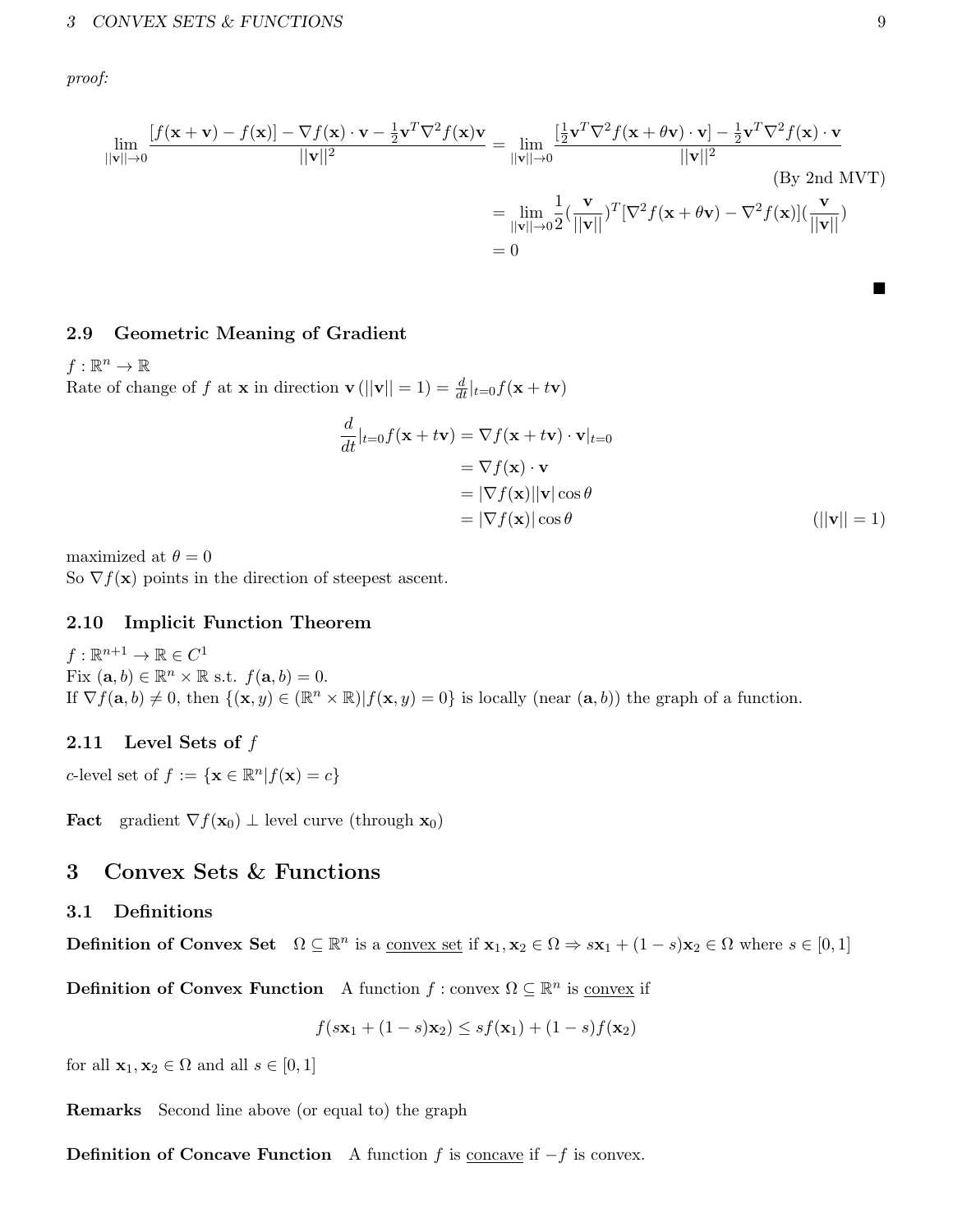### <span id="page-9-0"></span>3.2 Basic Properties of Convex Functions

Let  $\Omega \subseteq \mathbb{R}^n$  be a convex set.

- 1.  $f_1, f_2$  are convex functions on  $\Omega \Rightarrow f_1 + f_2$  is a convex function on  $\Omega$ .
- 2. f is a convex function,  $a \geq 0 \Rightarrow af$  is a convex function.
- 3. f is a convex function on  $\Omega \Rightarrow$  The sublevel sets of f,  $SL_c := \{ \mathbf{x} \in \mathbb{R}^n | f(\mathbf{x}) \leq c \}$  is convex.

proof of  $(3)$ :

Let  $x_1, x_2 \in SL_C$ , so that  $f(x_1) \leq c$  and  $f(x_2) \leq c$ . WTS:  $sx_1 + (1 - s)x_2 \in SL_c$  for any  $s \in [0, 1]$ 

$$
f(sx_1 + (1 - s)x_2) \le sf(x_1) + (1 - s)f(x_2)
$$
  
\n
$$
\le sc + (1 - s)c
$$
  
\n
$$
= c
$$
  
\n
$$
\Rightarrow sx_1 + (1 - s)x_2 \in SL_c
$$
  
\n(f is convex)

Example of a convex function Let  $f : \mathbb{R} \to \mathbb{R}$ ,  $f(x) = |x|$ Let  $x_1, x_2 \in \mathbb{R}, s \in [0, 1]$ 

Then

$$
f(sx_1 + (1 - s)x_2) = |sx_1 + (1 - s)x_2|
$$
  
\n
$$
\leq |sx_1| + |(1 - s)x_2|
$$
 (by Triangle Inequality)  
\n
$$
= s|x_1| + (1 - s)|x_2|
$$
  
\n
$$
= sf(x_1) + (1 - s)f(x_2)
$$

Then  $f$  is a convex function.

**Theorem - Characterization of**  $C^1$  convex functions Let  $f$  : convex subset of  $\mathbb{R}^n$   $\Omega \to \mathbb{R}$  be a  $C^1$ function.

Then,

f is convex  $\iff$   $f(y) \ge f(x) + \nabla f(x) \cdot (y - x)$  for all  $x, y \in \Omega$ 

Remarks Tangent line below the graph.

proof:  $(\Rightarrow)$  $f$  is convex, then by definition,

$$
f(s\mathbf{x}_1 + (1-s)\mathbf{x}_2) \leq sf(\mathbf{x}_1) + (1-s)f(\mathbf{x}_2)
$$
  
\n
$$
f(s\mathbf{x}_1 + (1-s)\mathbf{x}_2) - f(\mathbf{x}_2) \leq s(f(\mathbf{x}_1) - f(\mathbf{x}_2))
$$
  
\n
$$
\frac{f(s\mathbf{x}_1 + (1-s)\mathbf{x}_2) - f(\mathbf{x}_2)}{s} \leq f(\mathbf{x}_1) - f(\mathbf{x}_2)
$$
  
\n
$$
\lim_{s \to 0} \frac{f(\mathbf{x}_2 + s(\mathbf{x}_1 - \mathbf{x}_2)) - f(\mathbf{x}_2)}{s} \leq f(\mathbf{x}_1) - f(\mathbf{x}_2)
$$
  
\n
$$
\nabla f(\mathbf{x}_2) \cdot (\mathbf{x}_1 - \mathbf{x}_2) \leq f(\mathbf{x}_1) - f(\mathbf{x}_2) \quad \text{(since } \frac{d}{ds}|_{s=0} f(\mathbf{x}_2 + s(\mathbf{x}_1 - \mathbf{x}_2)) = \nabla f(\mathbf{x}_2) \cdot (\mathbf{x}_1 - \mathbf{x}_2))
$$
  
\n
$$
f(\mathbf{x}_2) + \nabla f(\mathbf{x}_2) \cdot (\mathbf{x}_1 - \mathbf{x}_2) \leq f(\mathbf{x}_1)
$$
  
\n
$$
f(\mathbf{x}) + \nabla f(\mathbf{x}) \cdot (\mathbf{y} - \mathbf{x}) \leq f(\mathbf{y})
$$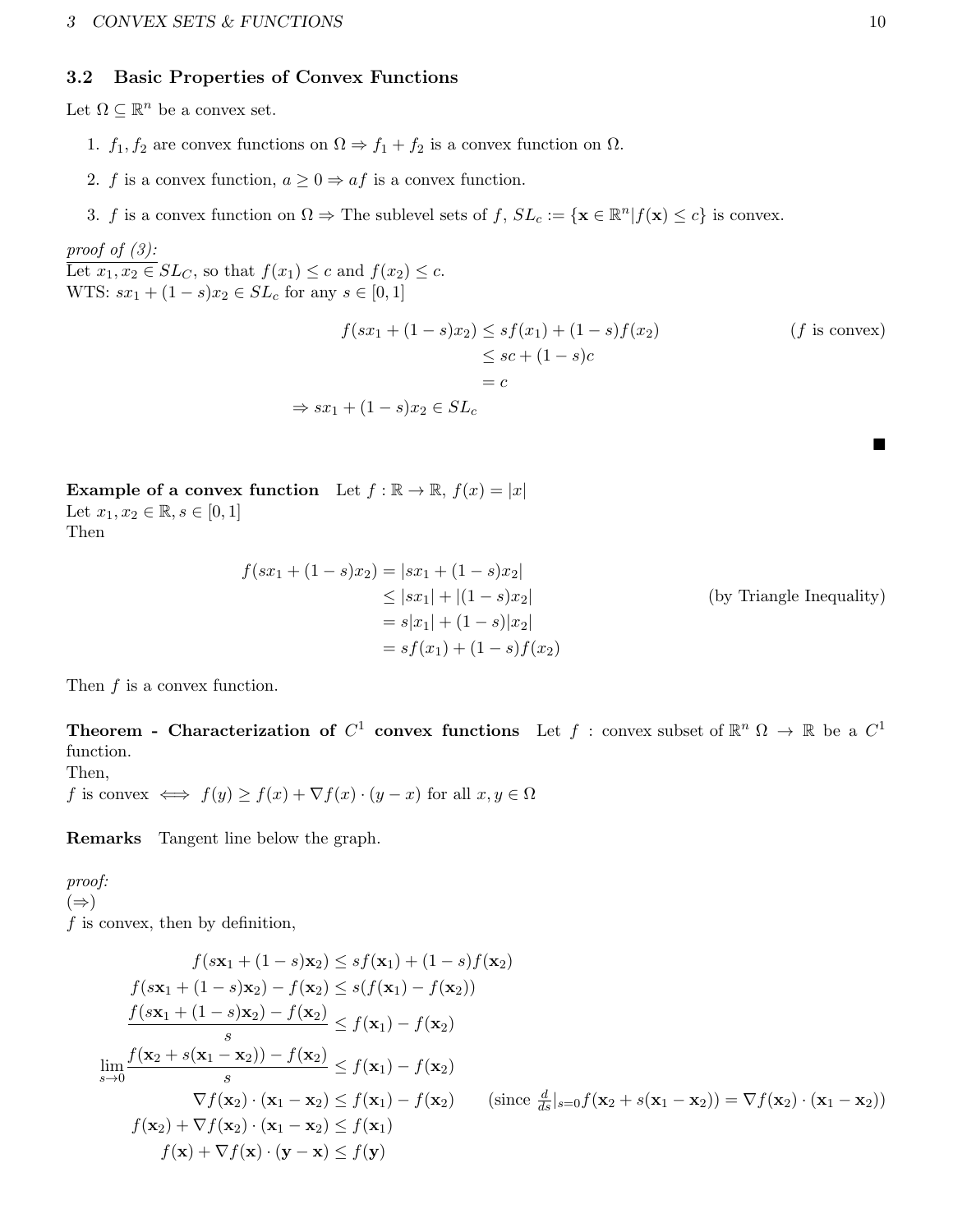where  $0 \leq s \leq 1$  $(\Leftarrow)$ Fix  $\mathbf{x}_0, \mathbf{x}_1 \in \Omega$  and  $s \in (0,1)$ Let  $x = s\mathbf{x}_0 + (1 - s)\mathbf{x}_1$ 

$$
\begin{cases}\nf(\mathbf{x}_0) & \geq f(\mathbf{x}) + \nabla f(\mathbf{x}) \cdot (\mathbf{x}_0 - \mathbf{x}) \\
& = f(\mathbf{x}) + \nabla f(\mathbf{x}) \cdot (1 - s)(\mathbf{x}_0 - \mathbf{x}_1) \\
f(\mathbf{x}_1) & \geq f(\mathbf{x}) + \nabla f(\mathbf{x}) \cdot (\mathbf{x}_1 - \mathbf{x}) \\
& = f(\mathbf{x}) + \nabla f(\mathbf{x}) \cdot s(\mathbf{x}_1 - \mathbf{x}_0) \\
\begin{cases}\nsf(x_0) & \geq sf(\mathbf{x}) + \nabla f(\mathbf{x}) \cdot (1 - s) \cdot s(\mathbf{x}_0 - \mathbf{x}_1) \\
(1 - s)f(\mathbf{x}_1) & \geq (1 - s)f(\mathbf{x}) + \nabla f(\mathbf{x}) \cdot (1 - s) \cdot s(\mathbf{x}_1 - \mathbf{x}_0)\n\end{cases}\n\end{cases}
$$

Then

$$
sf(\mathbf{x}_0) + (1-s)f(\mathbf{x}_1) \ge f(x) + 0
$$

Then  $f$  is convex.

### <span id="page-10-0"></span>3.3 Criterions for convexity

 $C^1$  criterion for convexity

$$
f: \Omega \to \mathbb{R}
$$
 is convex  $\iff f(y) \ge f(x) + \nabla f(x) \cdot (y - x)$ 

for all  $x, y \in \Omega$ 

**Theorem:**  $C^2$  criterion for convexity Let  $f \in C^2$  on  $\Omega \subseteq \mathbb{R}^n$  (here we assume  $\Omega \subseteq \mathbb{R}^n$  is a convex set containing an interior point) Then

f is convex on 
$$
\Omega \iff \nabla^2 f(x) \ge 0
$$

for all  $x \in \Omega$ 

**Remark 1** Let A be an  $n \times n$  matrix. " $A \geq 0$ " means A is positive semi-definite:

$$
v^T A v \ge 0
$$

for all  $v \in \mathbb{R}^n$ 

Remark 2 In R,

f is convex 
$$
\iff
$$
  $f'(x) \ge 0$ 

for all  $x \in \Omega$ ("concave up" in first year calculus)

proof for Theorem: Recall 2nd order MVT:

$$
f(y) = f(x) + \nabla f(x) \cdot (y - x) + \frac{1}{2}(y - x)^{T} \nabla^{2} f(x + s(y - x)) \cdot (y - x)
$$

for some  $s \in [0,1]$  $(\Leftarrow)$ Since  $\nabla^2 f(x) \geq 0$ , then

$$
\frac{1}{2}(y-x)^{T}\nabla^{2} f(x+s(y-x)) \cdot (y-x) \ge 0
$$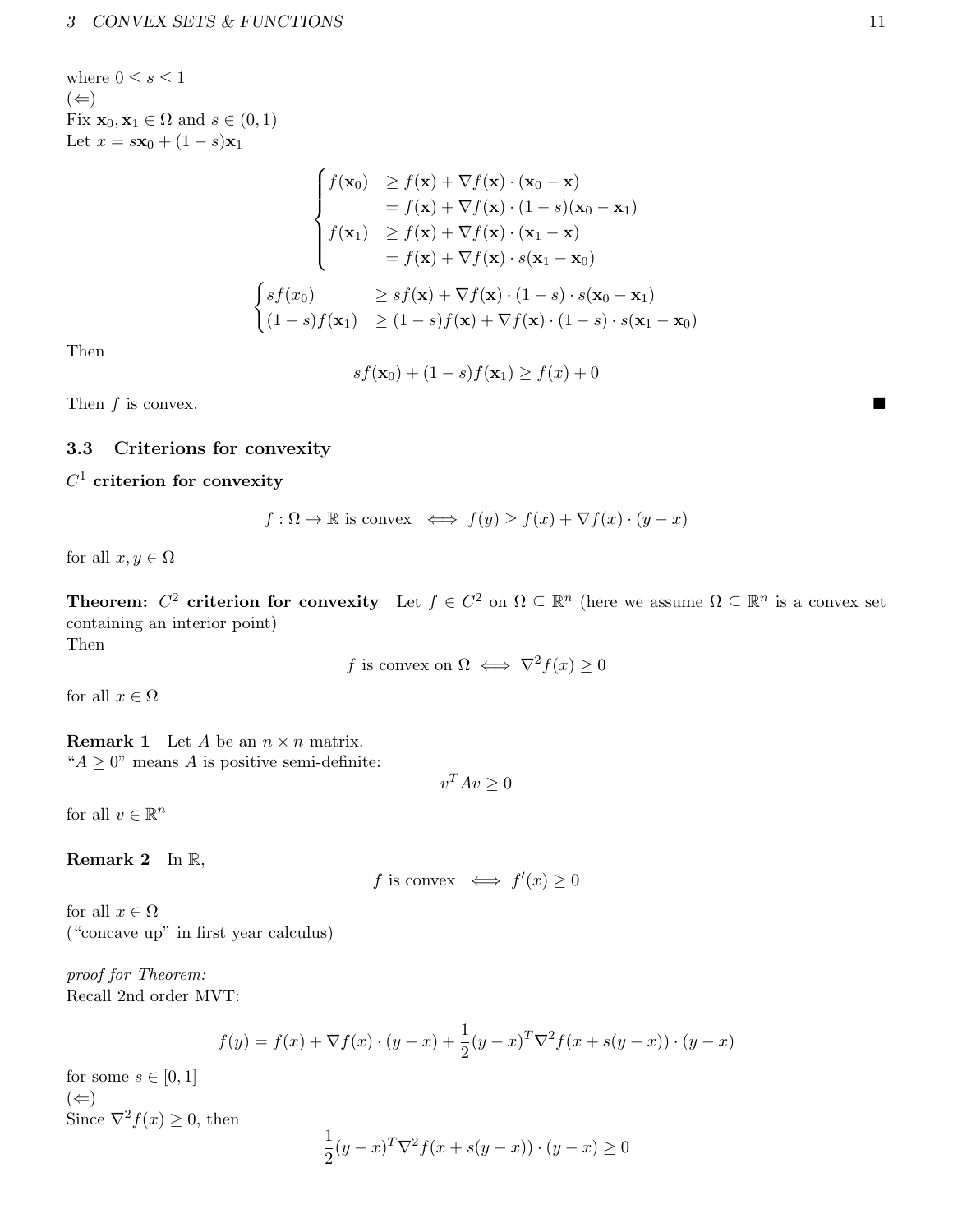Then

$$
f(y) \ge f(x) + \nabla f(x) \cdot (y - x)
$$

for all  $x, y \in \Omega$ . Then by  $C^1$  criterion, f is convex.  $(\Rightarrow)$ Assume f is convex on  $\Omega$ . Suppose for contradiction that  $\nabla^2 f(x)$  is not positive semi-definite at some  $x \in \Omega$ . Then  $\exists v \neq 0$  s.t.  $v^T \nabla^2 f(x)v < 0$  v could be arbitrarily small and  $> 0$ Let  $y = x + v$ , then

$$
(y-x)^T \nabla^2 f(x+s(y-x)) \cdot (y-x) < 0
$$

for all  $s \in [0,1]$ Then by MVT,

 $f(y) < f(x) + \nabla f(x) \cdot (y - x)$ 

for some  $x, y \in \Omega$ , and this contradicts the  $C^1$  criterion.

#### <span id="page-11-0"></span>3.4 Minimization and Maximization of Convex Functions

**Theorem**  $f : \text{convex } \Omega \subseteq \mathbb{R}^n \to \mathbb{R}$  is a convex function. Suppose  $\Gamma := \{x \in \Omega | f(x) = \min_{\Omega} f(x)\} \neq \emptyset$ 

(i.e. minimizer exists)

Then  $\Gamma$  is a convex set, and any local minimum of f is a global minimum of f. proof:

Let  $m = \min_{\Omega} f(x)$ .

$$
\Gamma = \{x \in \Omega | f(x) = m\} = \{x \in \Omega | f(x) \le m\}
$$

(sublevel set)

Then by Basic Properties of Convex Sets, Γ is convex.

Let  $x$  be a local minimum of  $f$ .

Suppose for contradiction that  $\exists y$  s.t.  $f(y) < f(x)$ 

 $(i.e. x is not a global minimum)$ 

$$
f(sy + (1 - s)x) \le sf(y) + (1 - s)f(x)
$$
  

$$
< sf(x) + (1 - s)f(x)
$$
  

$$
= f(x)
$$
  
(f(y) < f(x))

for all  $s \in (0,1)$ As s approaches  $0, s$  approaches  $x$ . Then we have  $\lim_{s \to 0} f(sy + (1 - s)x) = f(x) < f(x)$ . which is a contradiction.

**Theorem** If  $f : \Omega \subseteq \mathbb{R}^n \to \mathbb{R}$  is a convex function, and  $\Omega$  is convex and compact, then

$$
\max_\Omega f = \max_{\partial \Omega} f
$$

**Remarks** Maximum value of f is attained (also) on the boundary of  $\Omega$ proof:

Since  $\Omega$  is closed,  $\partial\Omega \subseteq \Omega$ , so  $\max_{\Omega} f \ge \max_{\partial\Omega} f$ . Suppose  $f(x_0) = \max_{\Omega} f$  for some  $x_0 \notin \partial \Omega$ . Let L be an arbitrary line through  $x_0$ .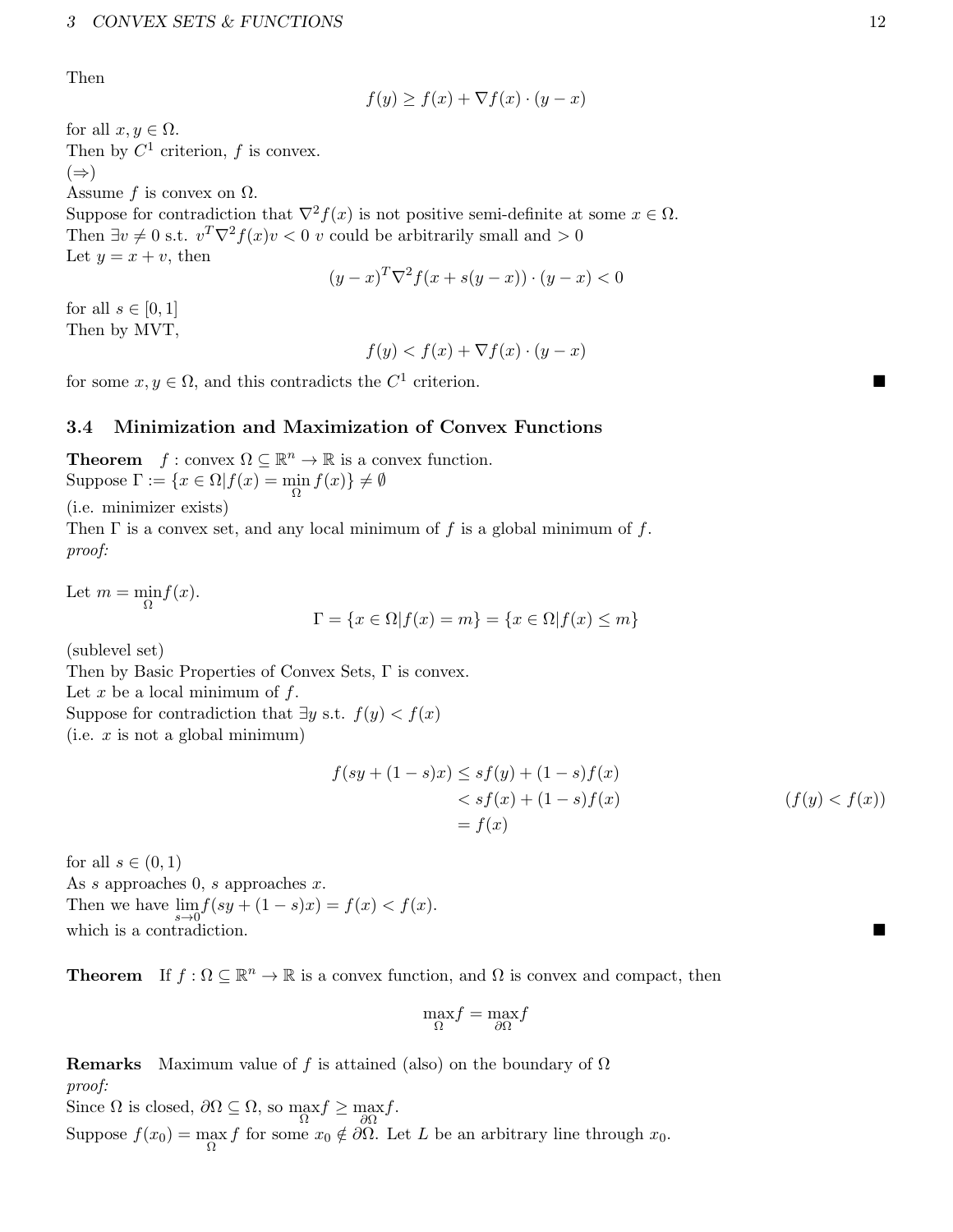By convexity and compactness of  $\Omega$ , L meets  $\partial\Omega$  at two points  $x_1, x_2$ . Let  $x_0 + sx_1 + (1 - s)x_2$  for  $s \in (0, 1)$ 

$$
f(x_0) = f(sx_1 + (1 - s)x_2)
$$
  
\n
$$
\leq sf(x_1) + (1 - s)f(x_2)
$$
  
\n
$$
\leq \max\{f(x_1), f(x_2)\}
$$
  
\n
$$
\leq \max_{\partial\Omega} f
$$
  
\n
$$
\leq \max_{\Omega} f = f(x_0)
$$
 (f convex)

This implies that

 $\max_{\Omega} f = \max_{\partial \Omega} f$ 

as wanted.

#### Example

$$
|ab| \le \frac{1}{p}|a|^p + \frac{1}{q}|b|^q
$$

where  $p, q > 1$  s.t.  $\frac{1}{p} + \frac{1}{q}$  $\frac{1}{q} = 1.$ Special cases:

1.

2.

$$
p=3, q=\frac{3}{2}, |ab|\leq \frac{1}{3}|a|^3+\frac{2}{3}|b|^{\frac{3}{2}}
$$

 $p = q = 2, |ab| \leq \frac{|a|^2 + |b|^2}{2}$ 

2

proof:

Since function  $f(x) = -\log(x)$  is convex, then

$$
(-\log)|ab| = (-\log)|a| + (-\log)|b|
$$
  
\n
$$
= \frac{1}{p}(-\log)|a|^p + \frac{1}{q}(-\log)|b|^q
$$
  
\n
$$
\geq (-\log)(\frac{1}{p}|a|^p + \frac{1}{q}|b|^q)
$$
  
\n
$$
(-\log)|ab| \geq (-\log)(\frac{1}{p}|a|^p + \frac{1}{q}|b|^q)
$$
  
\n
$$
\log|ab| \leq \log(\frac{1}{p}|a|^p + \frac{1}{q}|b|^q)
$$
  
\n
$$
|ab| \leq \frac{1}{p}|a|^p + \frac{1}{q}|b|^q
$$

(exponential function is increasing)

 $\blacksquare$ 

# <span id="page-12-0"></span>4 Basics of Unconstrained Optimization

### <span id="page-12-1"></span>4.1 Extreme Value Theorem

Suppose  $f : \mathbb{R}^n \to \mathbb{R}$  is continuous, and compact set  $K \subseteq \mathbb{R}^n$  Then the problem

 $\min_{x \in K} f(x)$ 

has a solution.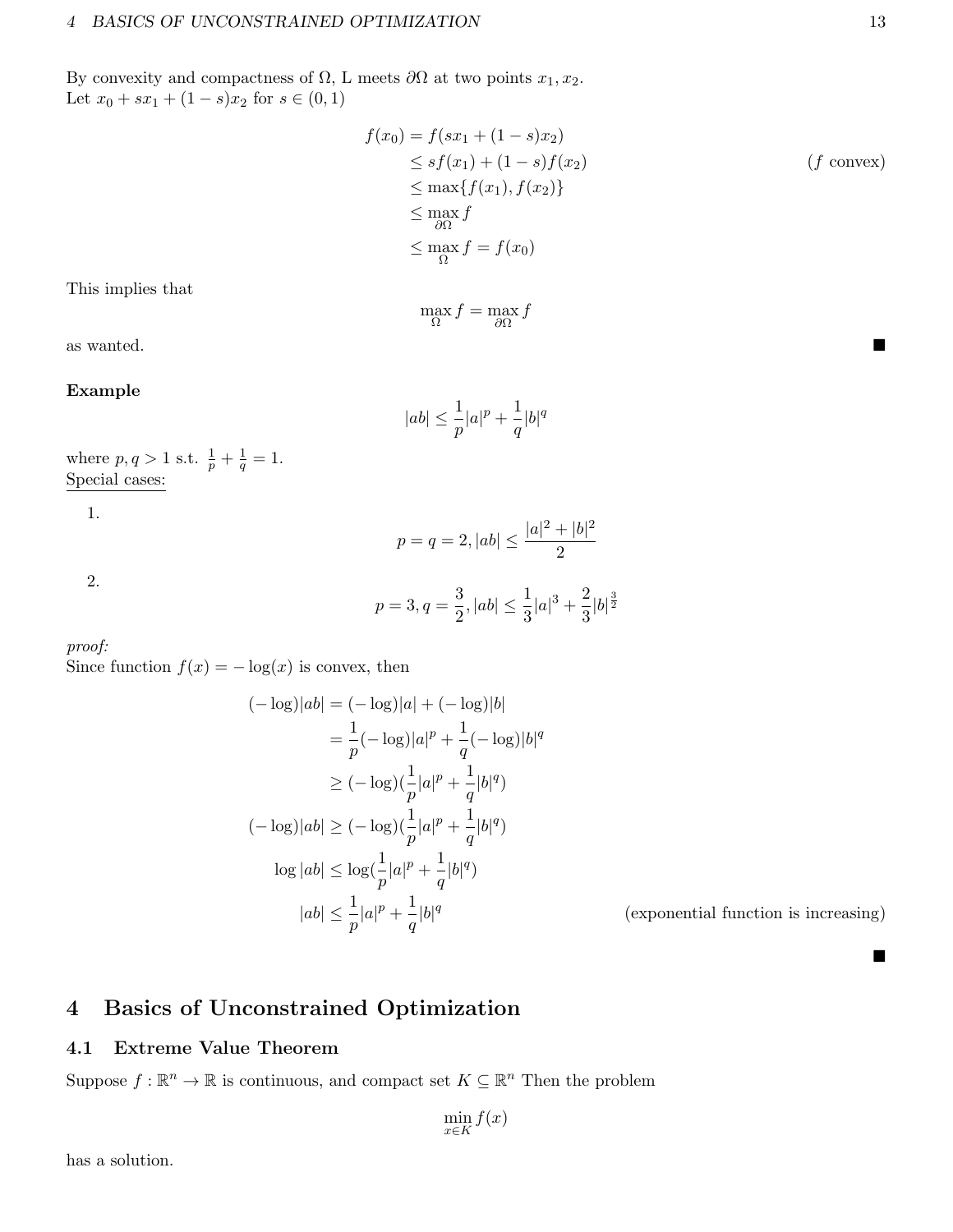#### Recall

1.

$$
K \subseteq \mathbb{R}^n
$$
 compact  $\iff$   $K$  closed and bounded

2. If  $h_1, \ldots, h_k$  and  $g_1, \ldots, g_m$  are continuous functions on  $\mathbb{R}^n$ , then the set of all points  $x \in \mathbb{R}^n$  s.t.

$$
\begin{cases} h_i(x) = 0 & \text{for all } i\\ g_j(x) \le 0 & \text{for all } j \end{cases}
$$

is a closed set.

3. If such a set is also bounded, then it is compact.

#### Example

$$
\{(x,y) \in \mathbb{R}^2 | x^2 + y^2 - 1 = 0\}
$$

by (2), this is a closed set by (3), this is a compact set.

**Remarks**  $f : \Omega \subseteq \mathbb{R}^n \to \mathbb{R}$  convex does not imply f is continuous.

#### <span id="page-13-0"></span>4.2 Unconstrained Optimization

$$
\min_{x \in \Omega \subseteq \mathbb{R}^n} f(x)
$$

typically

1.  $\Omega \subseteq \mathbb{R}^n$ 

2.  $\Omega = \mathbb{R}^n$ 

3.  $\Omega =$  open

4.  $\Omega = \overline{\text{open}}$ 

#### Remark

1. max  $f(x) = -(\min - f(x))$ 2. min  $f(x) = -(\max - f(x))$ 

**Definition:** local minimum We say that f has a <u>local minimum</u> at a point  $x_0 \in \Omega$  if

$$
f(x_0) \le f(x)
$$

for all  $x \in B_{\Omega}^{\varepsilon}(x_0)$ , where  $B_{\Omega}^{\varepsilon}(x_0) = \{x \in \Omega : |x - x_0| < \varepsilon\}$  which is an open ball around  $x_0$  inside  $\Omega$  of radius  $\varepsilon > 0$ .

We say that f has a <u>strict local minimum</u> at a point  $x_0 \in \Omega$  if

$$
f(x_0) < f(x)
$$

for all  $x \in B^{\varepsilon}_{\Omega}(x_0) \setminus \{x_0\}$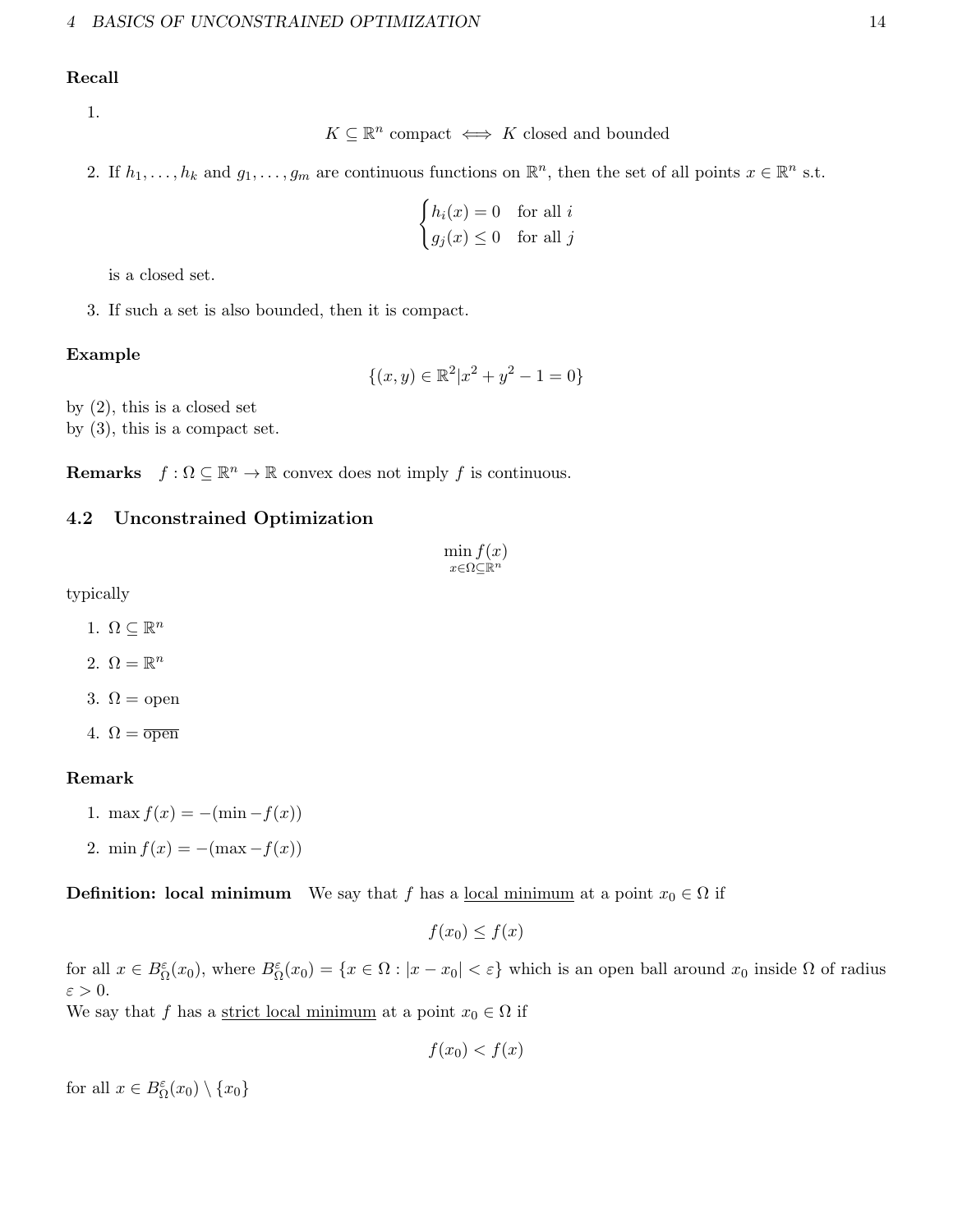#### <span id="page-14-0"></span>4.3 1st order necessary condition for local minimum

**Theorem** Let f be a  $C^1$  function on  $\Omega \subseteq \mathbb{R}^n$ . If  $x_0 \in \Omega$  is a local minimum of f, then

 $\nabla f(x_0)\cdot v\geq 0$ 

for all feasible directions v at  $x_0$ 

**Definition:** feasible direction  $v \in \mathbb{R}^n$  is a <u>feasible direction</u> at  $x_0 \in \Omega$  if

 $x_0 + sv \in \Omega$ 

for all  $0 \leq s \leq \overline{s}$  where  $\overline{s} \in \mathbb{R}$ 

Remarks Feasible directions go into the set.

**Corollary** Special case: If  $\Omega = \mathbb{R}^n$  is an open set, then any direction is a feasible direction. Then  $x_0$  is a local minimum of f on  $\Omega$  implies that  $\nabla f(x_0) \cdot v \geq 0$  for all  $v \in \mathbb{R}^n$ .

$$
\begin{cases} \nabla f(x_0) \cdot v \ge 0 \\ \nabla f(x_0) \cdot (-v) \ge 0 \iff \nabla f(x_0) \cdot v \le 0 \implies \nabla f(x_0) \cdot v = 0 \text{ for all } v \in \mathbb{R}^n \\ \implies \nabla f(x_0) = 0 \end{cases}
$$

.<br>2001 – Andrea Sterling, amerikansk politiker († 1908)

<span id="page-14-1"></span>4.4 2nd order necessary condition for local minimum

 $f \in C^2, \Omega \subseteq \mathbb{R}^n$ If  $x_0 \in \Omega$  is a local minimum of f on  $\Omega$ , then

- 1.  $\nabla f(x_0) \cdot v \geq 0$  for al feasible directions v at  $x_0$
- 2. If  $\nabla f(x_0) \cdot v = 0$ , then  $v^T \nabla^2 f(x_0) v \ge 0$  (function curves up)

**Remark** If  $x_0$  is an interior point of  $\Omega$ , then

$$
\nabla f(x_0) = 0, \quad \nabla^2 f(x_0) \ge 0
$$

$$
f'(x_0) = 0, \quad f''(x_0) \ge 0
$$

.<br>2001 – Andrea Sterling, amerikansk politiker († 1888)

**Definition: principal minor** Let A be an  $n \times n$  matrix. A  $k \times k$  submatrix of A formed by deleting  $n - k$ rows of A, and the same  $n - k$  columns of A, is called principal submatrix of A. The determinant of a principal submatrix of A is called a principal minor of A.

**Definition:** leading principal minor Let A be an  $n \times n$  matrix. The kth order principal submatrix of A obtained by deleting the last  $n - k$  rows and columns of A is called the k-th order leading principal submatrix of A, and its determinant is called a leading principal minor of A.

#### **Definition:** positive definiteness (Sylvester's Criterion) A  $n \times n$  matrix A is

- 1. positive definite if  $v^T A v > 0$  for all  $v \neq 0 \iff$  all eigenvalues  $> 0 \iff$  all leading principle minors  $> 0$
- 2. positive semi-definite if  $v^T A v \geq 0$  for all  $v \iff$  all eigenvalues  $\geq 0 \iff$  all principle minors  $\geq 0$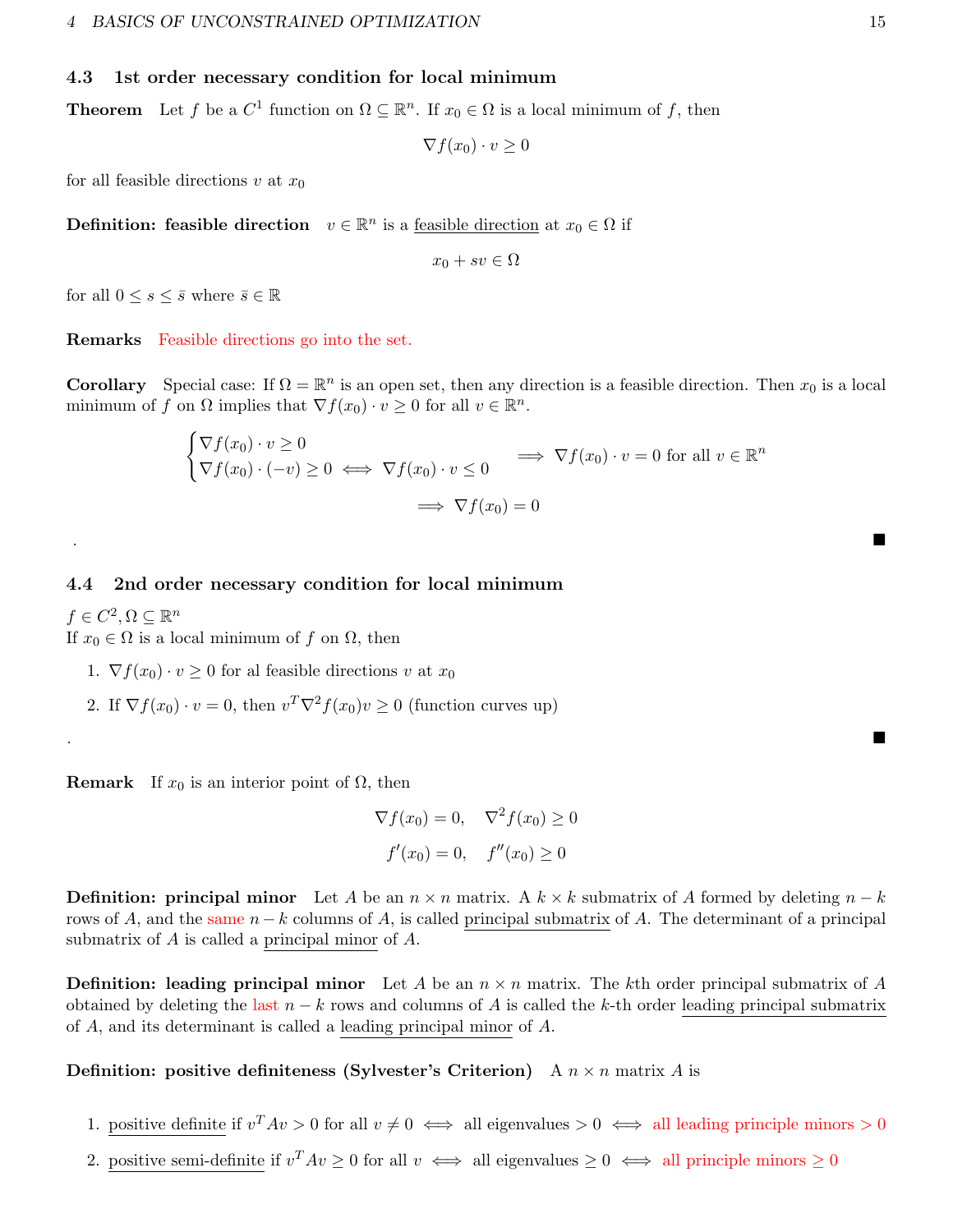**Lemma** Suppose  $\nabla^2 f(x_0)$  is positive definite, then

$$
\exists a > 0 \ s.t. \ v^T \nabla^2 f(x_0) v \ge a ||v||^2 \quad \forall v
$$

#### <span id="page-15-0"></span>4.5 2nd order sufficient condition (for interior points)

 $f \in C^2$  on  $\Omega$ If  $\begin{cases} \nabla f(x_0) = 0 \\ -2 \end{cases}$  $\nabla^2 f(x_0) > 0$ , then  $x_0$  is a strict local minimum.

# <span id="page-15-1"></span>5 Optimization with Equality Constraints

#### <span id="page-15-2"></span>5.1 Definitions of Related Spaces

Definition 5.1.1: surface

$$
M = "surface" = \{x \in \mathbb{R}^n | h_1(x) = 0, \dots, h_k(x) = 0\}
$$

.<br>2001 – Andrea Sterling, amerikansk politiker (\* 1905)

where  $h_i \in C^1$ 

Definition 5.1.2: differentiable curve on surface A differentiable curve on surface  $M \subseteq \mathbb{R}^n$  is a  $C^1$ function

$$
x: (-\epsilon, \epsilon) \to M: s \mapsto x(s)
$$

#### Remarks

- 1. Let  $x(s)$  be a differentiable curve on M that passes through  $x_0 \in M$ , say  $x(0) = x_0$ . The vector  $v = \frac{d}{ds}|_{s=0} x(0)$  touches M "tangentially". We say v is generated by  $x(s)$ .
- 2. In previous calculus courses, differentiable curves are often referred to as parameterizations.

**Definition 5.1.3: tangent vector** Any vector v which is generated by some differentiable curve on M through  $x_0$  is called a tangent vector.

**Definition 5.1.4: tangent space** Tangent space to the surface M at point  $x_0$  is

$$
T_{x_0}M = \{ \text{all tangent vectors to } M \text{ at } x_0 \} = \{ v \in \mathbb{R}^n : v = \frac{d}{ds} |_{s=0} x(s) \}
$$

where  $x(s)$  is a differentiable curve on M s.t.  $x(0) = x_0$ 

Remarks The zero vector is contained in all tangent spaces.

Definition 5.1.5: T-space

$$
T_{x_0} = \{x \in \mathbb{R}^n : x^T \nabla h_i(x_0) = 0 \,\forall i\} = Span\{\nabla h_1(x_0), \dots, \nabla h_k(x_0)\}^{\perp}
$$

**Definition 5.1.6: regular point**  $x_0 \in M$  is a regular point (of the constraints) if  $\{\nabla h_1(x_0), \ldots, \nabla h_k(x_0)\}\$ are linearly independent.

**Remark** If there is only one constraint h, then  $x_0$  is regular if and only if  $\nabla h(x_0) \neq 0$ .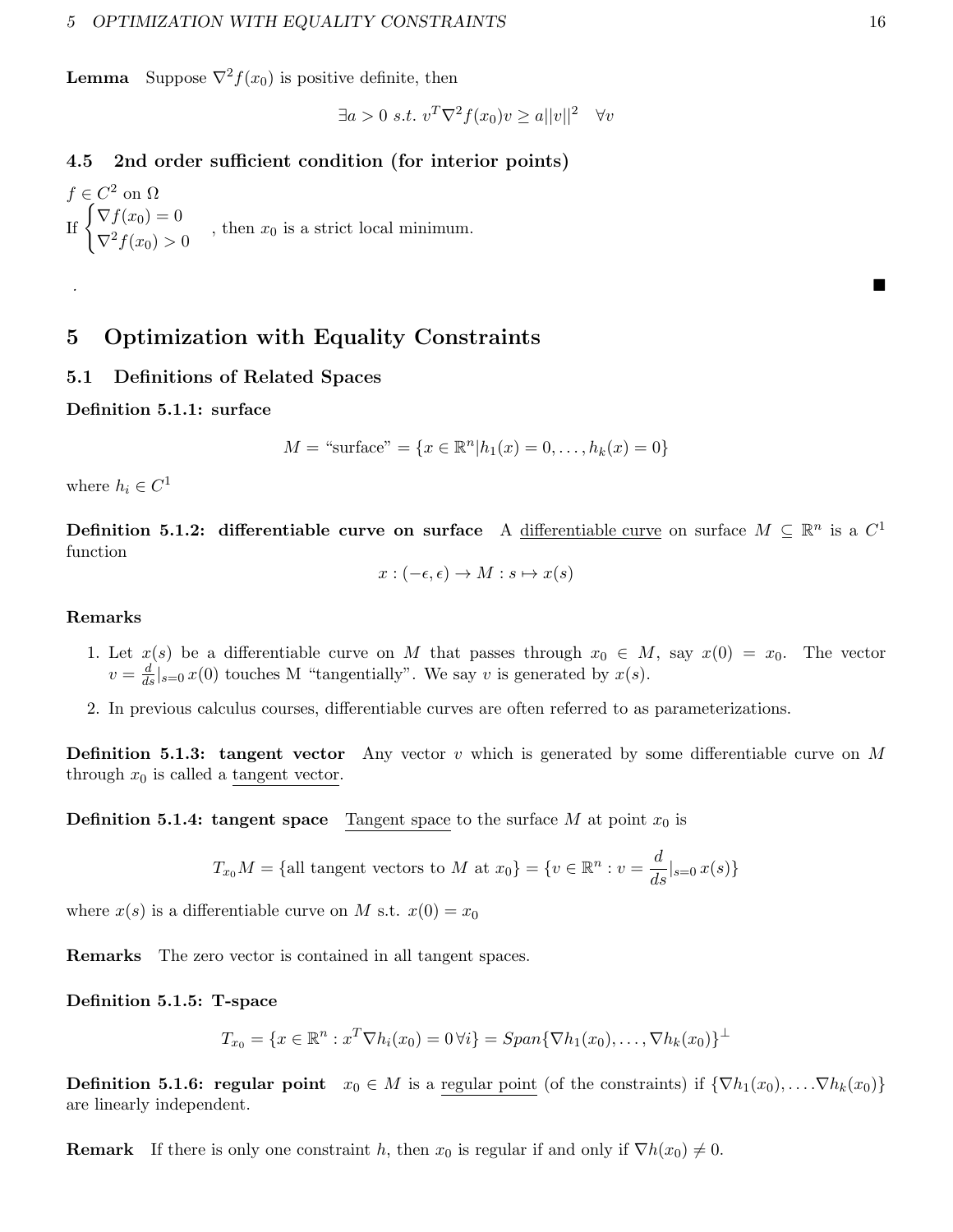When does the T-space equivalent to the tangent space? When  $x_0$  is a regular point (of the constraints).

**Theorem 5.1.7** Suppose  $x_0$  is a regular point s.t.  $M = \{x \in \mathbb{R}^n : h_i(x) = 0 \forall i\}$ . Then

$$
T_{x_0}M=T_{x_0}
$$

**Lemma 5.1.8**  $f, h_1, \ldots, h_k \in C^1$  on open  $\Omega \subseteq \mathbb{R}^n$  $M = \{x \in \mathbb{R}^n : h_i(x) = 0 \,\forall i\}$ Suppose  $x_0 \in M$  is a local minimum of f on M, then

$$
\nabla f(x_0) \perp T_{x_0} M \iff \nabla f(x_0) \cdot v = 0
$$

for all  $v \in T_{x_0}M$ 

#### <span id="page-16-0"></span>5.2 Lagrange Multipliers: 1st order necessary condition for local minimum

 $f, h_1, \ldots, h_k \in C^1$  on open  $\Omega \subseteq \mathbb{R}^n$ . Let  $x_0$  be a regular point of the constraints  $M = \{x \in \mathbb{R}^n : h_i(x) = 0 \forall i\}.$ Suppose  $x_0$  is a local minimum of f on M, then  $\exists \lambda_1, \ldots, \lambda_k \in \mathbb{R}$  s.t.

$$
\nabla f(x_0) + \lambda_1 \nabla h_1(x_0) + \ldots + \lambda_k \nabla h_k(x_0) = 0
$$

*Proof.*  $x_0$  regular implies that

$$
T_{x_0}M = T_{x_0} = Span\{\nabla h_1(x_0), \ldots, \nabla h_k(x_0)\}^{\perp}
$$

By Lemma 5.1.8,  $x_0$  is a loc min implies that

$$
\nabla f(x_0) \perp T_{x_0} M
$$

Then

$$
\nabla f(x_0) \in (T_{x_0}M)^{\perp} = Span\{\nabla h_i(x_0)\}^{\perp \perp} = Span\{\nabla h_i(x_0)\}
$$

Then

$$
\nabla f(x_0) = -\lambda_1 \nabla h_1(x_0) - \ldots - \lambda_k \nabla h_k(x_0)
$$

for some  $\lambda_i \in \mathbb{R}$ 

#### <span id="page-16-1"></span>5.3 2nd order necessary condition for local minimum

 $f, h_1, \ldots, h_k \in C^2$  on open  $\Omega \subseteq \mathbb{R}^n$ . Let  $x_0$  be a regular point of the constraints  $M = \{x \in \mathbb{R}^n : h_i(x) = 0 \forall i\}.$ Suppose  $x_0$  is a local minimum of f on M, then

1.

$$
\nabla f(x_0) + \sum_{i=1}^{k} \lambda_i \nabla h_i(x_0) = 0
$$

for some  $\lambda_i \in \mathbb{R}$ 

2.

$$
\nabla^2 f(x_0) + \sum \lambda_i \nabla^2 h_i(x_0) \ge 0
$$

on  $T_{x_0}M$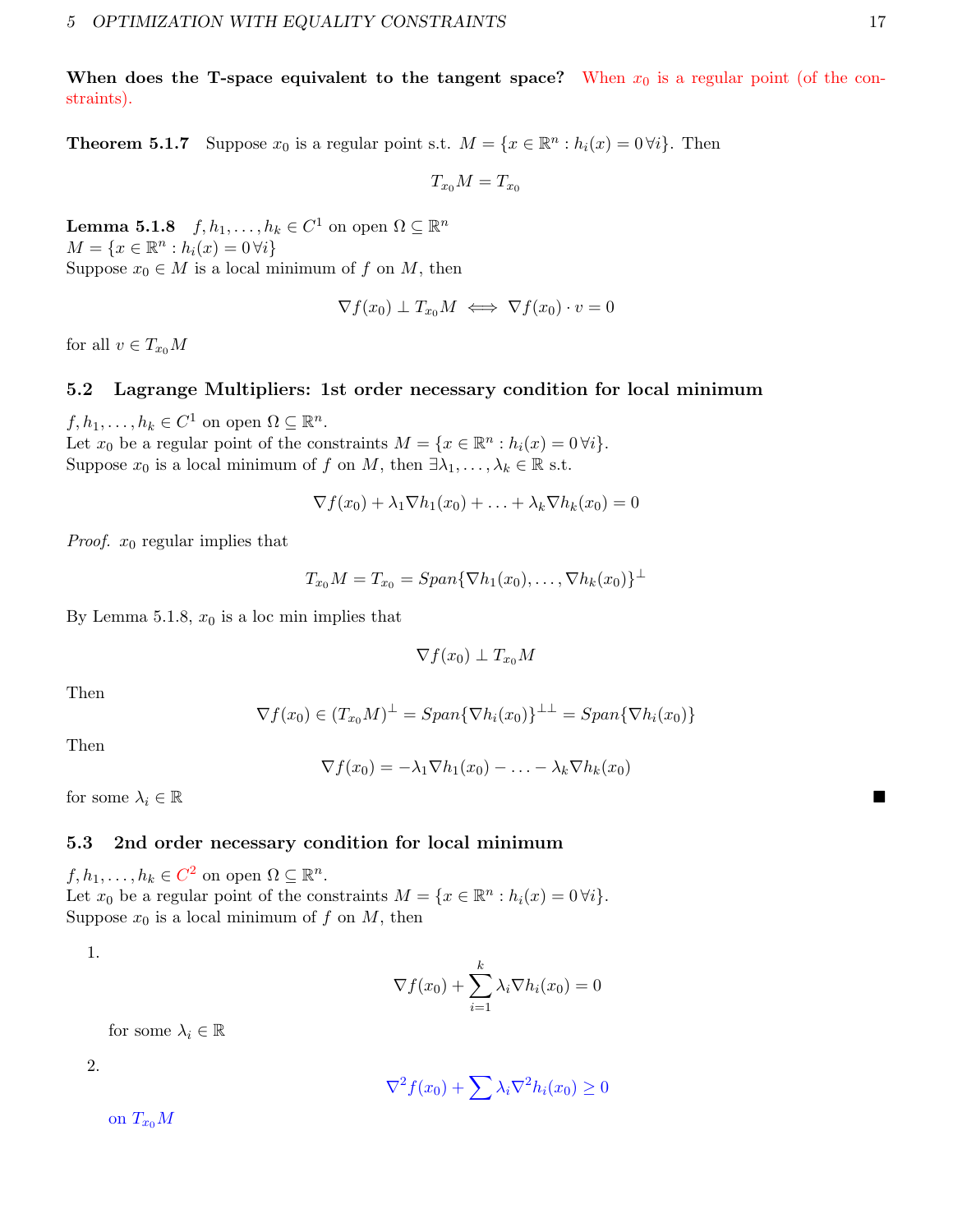### <span id="page-17-0"></span>5.4 2nd order sufficient condition for local minimum

 $f, h_1, \ldots, h_k \in C^2$  on open  $\Omega \subseteq \mathbb{R}^n$ . Let  $x_0$  be a regular point of the constraints  $M = \{x \in \mathbb{R}^n : h_i(x) = 0 \forall i\}.$ If  $\exists \lambda_i \in \mathbb{R}$  s.t.

1.

2.

$$
\nabla f(x_0) + \sum \lambda_i \nabla h_i(x_0) = 0
$$

$$
\nabla^2 f(x_0) + \sum \lambda_i \nabla^2 h_i(x_0) > 0
$$

on  $T_{x_0}M$ 

Then  $x_0$  is a strict local minimum.

*Proof.* Recall that (2) means  $[\nabla^2 f(x_0) + \sum \lambda_i h_i(x_0)]$  is pos-def on  $T_{x_0}M$ . Then  $\exists a > 0$  s.t.  $v^T [\nabla^2 f(x_0) + \sum \lambda_i h_i(x_0)] v \ge a ||v||^2$  for all  $v \in T_{x_0}M$ . Let  $x(s) \in M$  be a curve s.t.  $x(0) = x_0$  and  $v = x'(0)$ .  $WLOG, ||x'(0)|| = 1.$ By 2nd order Taylor,

$$
f(x(s)) - f(x(0)) = s\frac{d}{ds}|_{s=0}f(x(s)) + \frac{1}{2}s^2\frac{d}{ds^2}|_{s=0}f(x(s)) + o(s^2)
$$
  
\n
$$
= s\frac{d}{ds}|_{s=0}[f(x(s)) + \sum_{i}\lambda_i h_i(x(s))] + \frac{1}{2}s^2\frac{d}{ds^2}|_{s=0}[f(x(s)) + \sum_{i}\lambda_i h_i(x(s))] + o(s^2)
$$
  
\n
$$
= s[\nabla f(x_0) + \sum_{i}\lambda_i \nabla h_i(x_0)] \cdot x'(0) + \frac{1}{2}s^2x'(0)^T[\nabla^2 f(x_0) + \sum_{i}\lambda_i \nabla^2 h_i(x_0)]x'(0) + o(s^2)
$$
  
\n
$$
= 0 + \frac{1}{2}s^2v^T[\nabla^2 f(x_0) + \sum_{i}\lambda_i \nabla^2 h_i(x_0)]v + o(s^2)
$$
  
\n
$$
\geq \frac{1}{2}s^2a||v||^2 + o(s^2)
$$
  
\n
$$
= \frac{1}{2}s^2a + o(s^2)
$$
  
\n
$$
= s^2[\frac{a}{2} + \frac{o(s^2)}{s^2}] > 0
$$

for small  $s > 0$ , since  $\frac{a}{2} > 0$  and  $\lim_{s \to 0}$  $o(s^2)$  $\frac{(s^{-})}{s^{2}}=0$ Then  $f(x(s)) > f(x_0)$  for small  $s > 0$  Then  $x_0$  is a strict local min of f.

# <span id="page-17-1"></span>6 Optimization with Inequality Constraints

**Problem** open  $\Omega \subseteq \mathbb{R}^n$  $f : \Omega \to \mathbb{R}$  $h_1, \ldots, h_k : \Omega \to \mathbb{R}$  $g_1, \ldots, g_l : \Omega \to \mathbb{R}$  $\int \min f(x)$ 

$$
\begin{cases}\n\min f(x) \\
x \in \Omega \text{ subject to } \begin{cases}\nh_1(x) = 0, \dots, h_k(x) = 0 \\
g_1(x) \le 0, \dots, g_l(x) \le 0\n\end{cases} \quad (*)\n\end{cases}
$$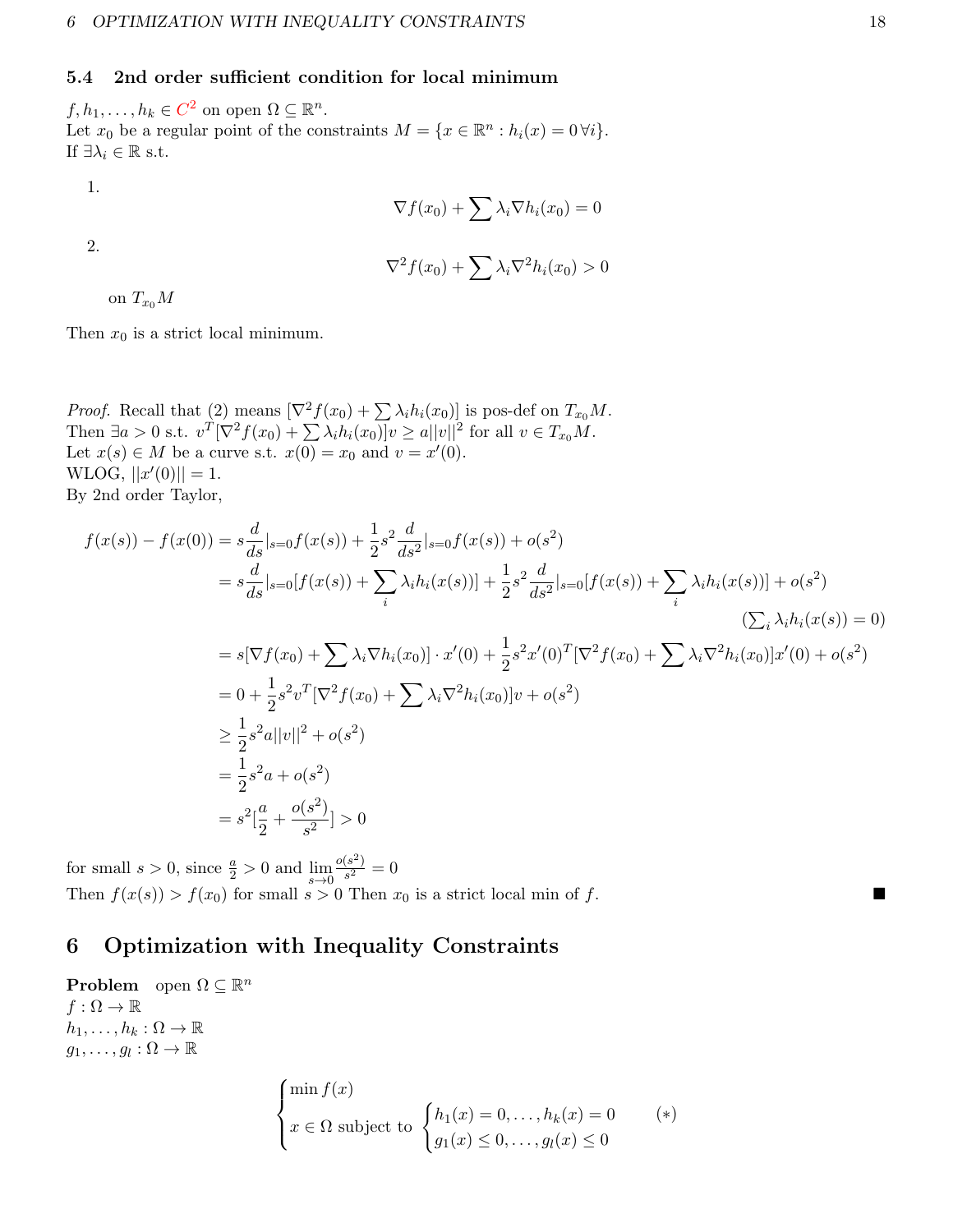**Definition 1: activeness** Let  $x_0$  satisfy the constraints. We say that the constraint  $g_i(x) \leq 0$  is <u>active</u> at  $x_0$  if  $g_i(x_0) = 0$ . It is <u>inactive</u> at  $x_0$  if  $g_i(x_0) < 0$ .

## **Definition 2: regular point** Suppose for some  $l' \leq l$ :

 $g_1(x) \leq 0, \ldots, g_{l'}(x) \leq 0; g_{l'+1}(x) \leq 0, \ldots, g_{l}(x) \leq 0$ 

where  $g_1, \ldots g_{l'}$  active and the rest inactive. We say that  $x_0$  is a regular point of the constraints if  $\{\nabla h_1(x_0), \ldots, \nabla h_k(x_0), \nabla g_1(x_0), \ldots, \nabla g_{l'}(x_0)\}\$ is linearly independent.

#### <span id="page-18-0"></span>6.1 Kuhn-Tucker conditions: 1st order necessary condition for local minimum

open  $\Omega \subseteq \mathbb{R}^n$  $f:\Omega\to\mathbb{R}$  $h_1, \ldots, h_k, g_1, \ldots, g_l : C^1 \in \Omega$ Suppose  $x_0 \in \Omega$  is a regular point of the constraints which is a local minimum, then

1.

$$
\nabla f(x_0) + \sum_{i=1}^k \lambda_i \nabla h_i(x_0) + \sum_{j=1}^l \mu_j \nabla g_j(x_0) = 0
$$

for some  $\lambda_i \in \mathbb{R}$  and  $\mu_i \geq 0$ 

$$
2. \mu_j g_j(x_0) = 0
$$

**Remark 1** Given  $x_0$ ,

$$
\begin{cases} g_j(x) \le 0 \text{ active at } x_0 \implies g_j(x_0) = 0 \implies \mu_j g_j(x_0) = 0\\ g_j(x) \le 0 \text{ inactive at } x_0 \implies g_j(x_0) < 0 \implies \mu_j = 0 \end{cases}
$$

 $\implies \mu_i = 0$  for all inactive  $g_i$  at  $x_0$ 

Remark 2 It is possible for an active constraint to have zero multiplier.

**Remark 3**  $\mu_j \geq 0$  because  $\nabla f$  and  $\nabla g$  have opposite directions at a local minimum  $x_0$ .

$$
\nabla f(x_0) + \mu \nabla g(x_0) = 0 \implies \nabla f(x_0) = -\mu \nabla g(x_0) \implies -\mu < 0 \implies \mu > 0
$$

Is this true?

**Idea of proof**  $x_0$  is a local min of f subject to  $(*)$ 

 $\implies x_0$  is a local min for equality constraints  $h_1(x) = 0, \ldots, h_k(x) = 0$ + active inequality constraints  $g_1(x) \leq$  $0,\ldots,g_{l'}(x)\leq 0$  $\implies x_0$  is a local min for  $h_1(x) = 0, \ldots, h_k(x) = 0 + g_1(x) = 0, \ldots, g_k(x) = 0 \implies \nabla f(x_0) + \sum_{i=1}^k \lambda_i \nabla h_i(x_0) +$  $\sum_{j=1}^{l'} \mu_j \nabla g_j(x_0) = 0$ for some  $\lambda_i \in \mathbb{R}$  and  $\mu_j \in \mathbb{R}$ . Let  $\mu_j = 0$  for  $j = l' + 1, \ldots, l$ , then

$$
\nabla f(x_0) + \sum_{i=1}^k \lambda_i \nabla h_i(x_0) + \sum_{j=1}^l \mu_j \nabla g_j(x_0) = 0
$$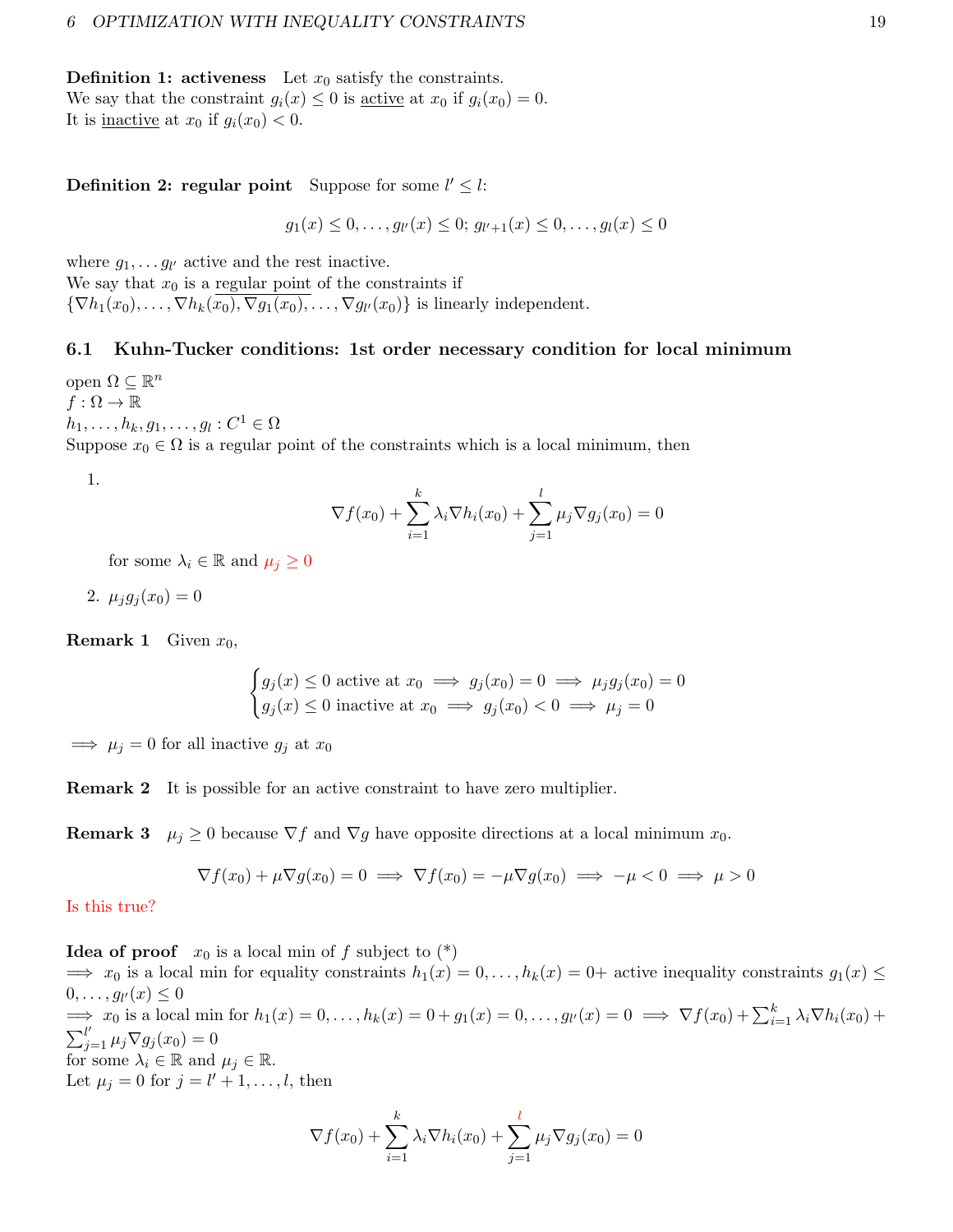#### <span id="page-19-0"></span>6.2 2nd order necessary conditions for local minimum

Open  $\Omega \subseteq \mathbb{R}^n, f, h_1, \ldots, h_k, g_1, \ldots, g_l \in C^2$ . Let  $x_0$  be a regular point of the constraints:

$$
(\dagger) \begin{cases} h_1(x) = \ldots = h_k(x_0) = 0\\ g_1(x), \ldots g_l(x_0) \le 0 \end{cases}
$$

Suppose  $x_0$  is a local min of f subject to (†). Then,  $\exists \lambda_i \in \mathbb{R}, \mu_i \geq 0$  s.t.

- 1.  $\nabla f(x_0) + \sum_{i=1}^{k} \lambda_i \nabla h_i(x_0) + \sum_{j=1}^{l} \mu_j \nabla g_j(x_0) = 0$
- 2.  $\mu_j g_j(x_0) = 0$  for all j
- 3.  $[\nabla^2 f(x_0) + \sum_{i} \lambda_i \nabla^2 h_i(x_0) + \sum_{j} \mu_j \nabla^2 g_h(x_0)]$  is positive semi definite on tangent space to active constraints at  $x_0$ .

*Proof.*  $x_0$  local min for  $(†)$ 

 $\implies x_0$  local min for only active constraints at  $x_0$ .

$$
\Rightarrow \begin{cases} h_i(x) = 0 \ \forall i \\ g_j(x) = 0 \ j = 1, \dots, l' \end{cases}
$$
  
\Rightarrow  $[\nabla^2 f(x_0) + \sum \lambda_i \nabla^2 h_i(x_0) + \sum \mu_j \nabla^2 g_h(x_0)]$  pos semi def on tangent space to active constraints.

# <span id="page-19-1"></span>6.3 2nd order sufficient conditions

Open  $\Omega \subseteq \mathbb{R}^n$ ,  $f, h_i, g_j \in C^2$  on  $\Omega$ . Problem:

$$
\begin{cases}\n\min & f(x) \\
\text{subject to} & \begin{cases} h_i(x) = 0 \\
g_j(x) \le 0 \end{cases}\n\end{cases}
$$

Suppose  $\exists x_0$  feasible and  $\lambda_i, \mu_j \in \mathbb{R}$  s.t.

1. 
$$
\nabla f(x_0) + \sum_{i=1}^{k} \lambda_i \nabla h_i(x) + \sum_{j=1}^{l} \mu_j \nabla g_j(x_0) = 0
$$
  
2.  $\mu_j g_j(x_0) = 0$  all j

If the Hessian matrix,  $L(x_0) = \nabla^2 f(x_0) + \sum_{i=1}^k \lambda_i \nabla^2 f(x_0) + \sum_{i=1}^l \mu_j \nabla^2 g_j(x)$  is pos def on  $\tilde{T}_{x_0}$ -space of "strongly active" constraints at  $x_0$ . Then  $x_0$  is a strict local min.

### Remarks

1.

Active constraints at 
$$
x_0
$$
 
$$
\begin{cases} h_i(x) = 0 & i = 1, ..., k \\ g_j(x) \le 0 & j = 1, ..., l' \implies g_j(x_0) = 0 \end{cases}
$$

2.

Strongly active constraints at 
$$
x_0
$$
 
$$
\begin{cases} h_i(x) = 0 & i = 1, ..., k \\ g_j(x) \le 0 & j = 1, ..., l'' \end{cases}
$$
  $g_j(x)$  is active at  $x_0$  and  $\mu_j > 0$ 

 $l'' \leq l' \leq l$ 

3.

$$
\tilde{\tilde{T}}_{x_0} = \{ v \in \mathbb{R}^n | v \cdot \nabla h_i(x_0) = 0 \text{ all } i \text{ and } v \cdot \nabla g_j(x_0) = 0 \text{ for all } j = 1, \dots, l'' \}
$$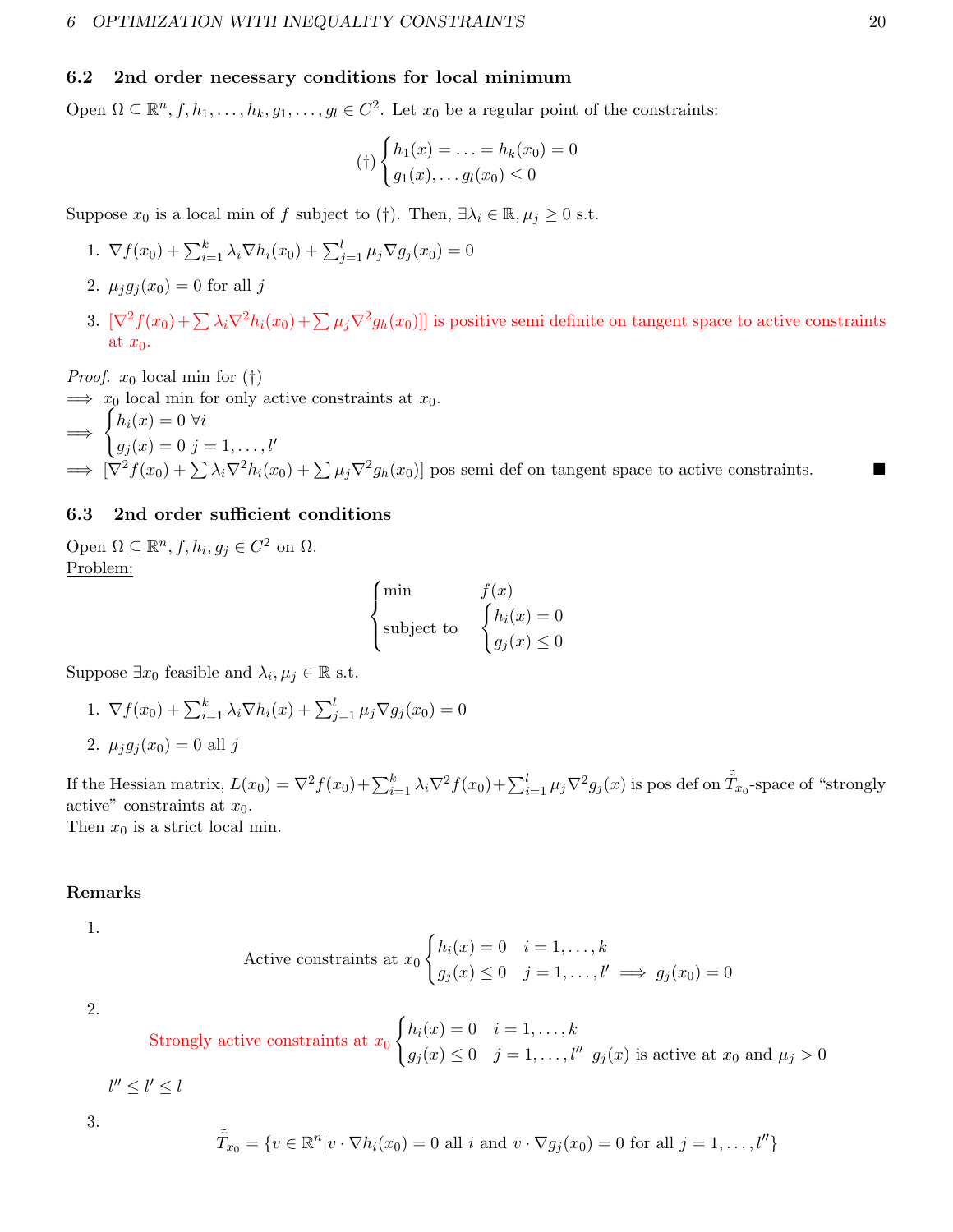4. strongly active  $\subseteq$  active  $\Rightarrow \tilde{\tilde{T}}_{x_0} = (\text{strongly active})^\perp \supseteq (\text{active})^\perp = \tilde{T}_{x_0}$ 

*Proof.* (details see another pdf by prof) Suppose  $x_0$  is NOT a (strict) local min. claim:  $\exists$  unit vector  $v \in \mathbb{R}$  s.t.

1.  $\nabla f(x_0) \cdot v \leq 0$ 2.  $\nabla h_i(x_0) \cdot v = 0 \quad i = 1, \ldots, k$ 3.  $\nabla g_j(x_0) \cdot v \leq 0 \quad j = 1, \ldots, l'$ proof of claim: [] claim:  $\nabla g_j(x) \cdot v = 0$  for  $j = 1, \ldots, l''$ 

proof of claim: [] =⇒ contradiction! claim: ∃ unit vector  $v \in \mathbb{R}$  s.t.

- 1.  $\nabla f(x_0) \cdot v \leq 0$
- 2.  $\nabla h_i(x_0) \cdot v = 0 \quad i = 1, \ldots, k$

$$
3. \ \nabla g_j(x_0) \cdot v = 0 \quad j = 1, \dots, l''
$$

 $\mathbf{p}$  proof of claim:  $\mathbf{p}$ 

# <span id="page-20-0"></span>7 Different Computation Methods for Solving Optimum

# <span id="page-20-1"></span>7.1 Newton's Method

 $x_0 \in I$  start  $x_{n+1} = x_0 - \frac{f'(x_0)}{f''(x_0)}$  $\overline{f''(x_0)}$ 

**Theorem** Let  $f \in C^3$  on *I*.

Suppose  $x_* \in I$  satisfies  $f'(x_*) = 0$  and  $f''(x_*) \neq 0$   $(x_*$  is a non-degenerate (non-singular) critical point). Then the sequence of points  $\{x_n\}$  generated by Newton's method

$$
x_{n+1} = x_n - \frac{f'(x_0)}{f''(x_0)}
$$

converges to  $x_*$  if  $x_0$  is sufficiently close to  $x_*$ .

Why do we need this method? In real life, we may not know the real function formula. We only have data, using which we can approximate the function formula. In a way, Newton's method is true "applied mathematics".

**Proof of Theorem** Let  $g(x) = f'(x)$  so that  $x_{n+1} = x_n - \frac{g(x_n)}{g'(x_n)}$  $\overline{g'(x_n)}$ By  $g \in C^2$ ,  $\exists \alpha$  s.t.  $|g'(x_1)| > \alpha \,\forall x_1$  and  $|g''(x_2)| < \frac{1}{\alpha}$  $\frac{1}{\alpha}$   $\forall x_2$  in a neighbourhood of  $x_*$  (choose  $\alpha$  small enough).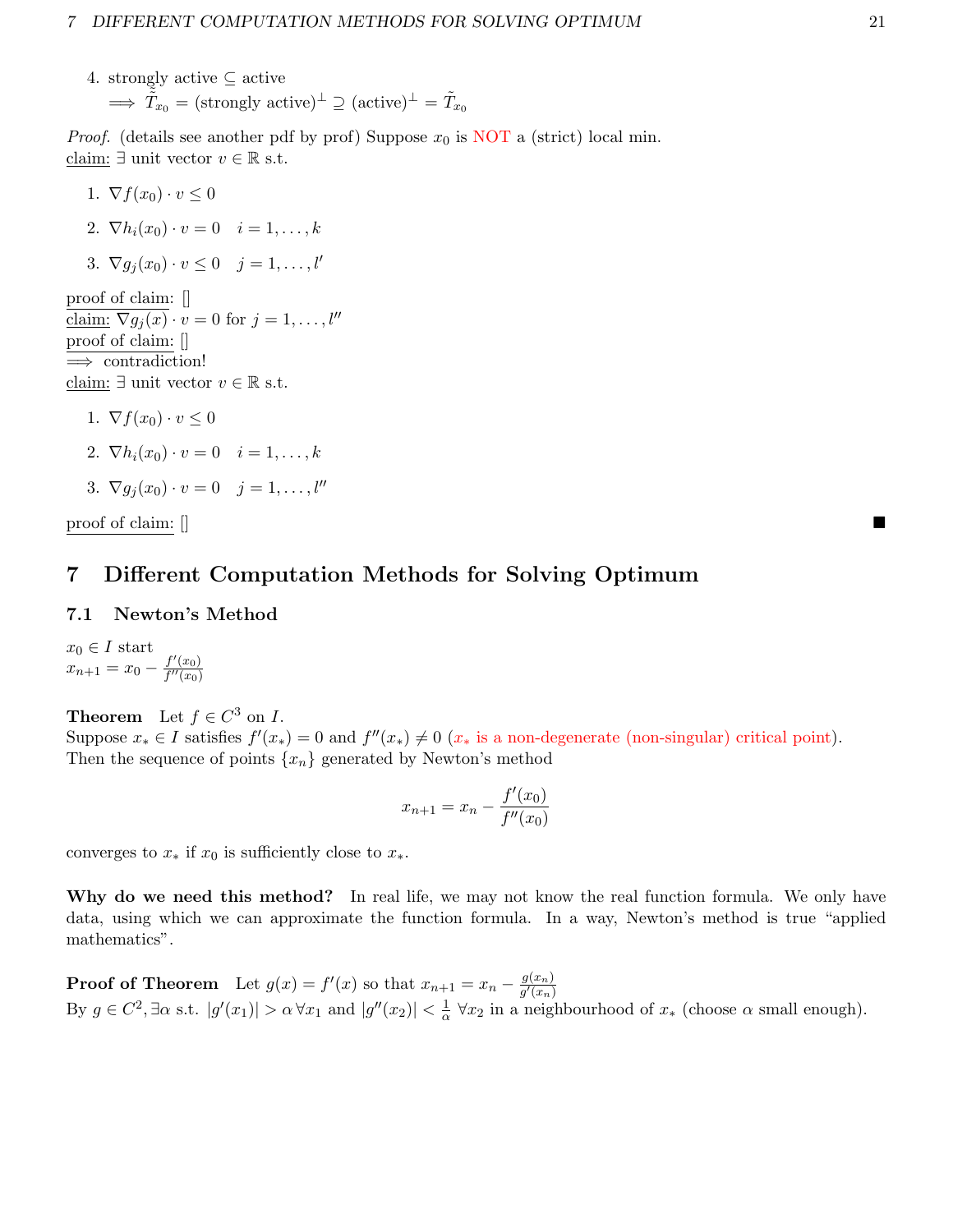$$
x_{n+1} - x_* = x_n - \frac{g(x_n)}{g'(x_n)} - x_* \tag{1}
$$

$$
= x_n - x_* - \frac{g(x_n) - g(x_*)}{g'(x_n)}
$$
 (g(x\*) = 0) (2)

$$
=\frac{-[g(x_n) - g(x_*) - g'(x_n)(x_n - x_*)]}{g'(x_n)}
$$
(3)  
1  $g''(\xi)$ 

$$
(4)
$$

П

$$
|x_{n+1} - x_*| = \frac{1}{2} \frac{g''(\xi)}{g'(x_n)} |x_n - x_*|^2 < \frac{1}{2\alpha^2} |x_n - x_*|^2
$$

 $\frac{g(x)}{g'(x_n)}(x_n-x_*)^2$ 

 $=\frac{1}{2}$ 2

$$
f_{\rm{max}}(x)
$$

(in small neighbourhood of  $x_*($ ) (5)

$$
\rho := \frac{1}{2\alpha^2}|x_0 - x_*|
$$
\n(choose  $x_0$  sufficiently close to  $x_*$  s.t.  $\rho < 1$ )

\n(6)

\n
$$
|1 - x_*| < \frac{1}{2\alpha^2}|x_0 - x_*|^2
$$
\n(7)

$$
=\frac{1}{2\alpha^2}|x_0 - x_*||x_0 - x_*| \tag{8}
$$

$$
= \rho |x_0 - x_*|
$$
  
\n
$$
|x_2 - x_*| < \frac{1}{2\alpha^2} |x_1 - x_*|^2
$$
\n
$$
(10)
$$

$$
\langle \frac{1}{2\alpha^2} \rho^2 |x_0 - x_*|^2 \tag{11}
$$

$$
=\frac{1}{2\alpha^2}|x_0 - x_*|\rho^2|x_0 - x_*| \tag{12}
$$

$$
\langle \rho^2 | x_0 - x_* | \qquad (\rho < 1) \qquad (13)
$$
  

$$
|x_n - x_*| < \rho^n | x_0 - x_* | \xrightarrow[n \to \infty]{} 0 \qquad (14)
$$

$$
\implies x_n \to x_* \tag{15}
$$

proof of  $(4)$ : By 2nd order MVT,

 $|x$ 

$$
g(x) = g(y) + g'(y)(x - y) + \frac{1}{2}g''(\xi)(x - y)^2
$$

for some  $\xi \in [x, y]$ . Let  $x = x_*$  and  $y = x_n$ , then

$$
g(x_*) = g(x_n) + g'(x_n)(x_* - x_n) + \frac{1}{2}g''(\xi)(x_* - x_n)^2
$$
  

$$
\implies -[g(x_n) - g(x_*) - g'(x_n)(x_n - x_*)] = \frac{1}{2}g''(\xi)(x_n - x_*)^2
$$

 $\begin{array}{cc} \textbf{Newton's Method (generalized)} & f:\Omega\subseteq\ \textit{open} \end{array}$  $\mathbb{R}^n \to \mathbb{R}$  and  $f \in C^3$  on  $\Omega$ 

 $x_0 \in \Omega$  $x_{n+1} = x_n - [\nabla^2 f(x_n)]^{-1} \nabla f(x_n)$ (The algorithm requires  $\nabla^2 f(x_n)$  invertible and stops when  $\nabla f(x_n) = 0$ )

Note Newton's method may fail to converge even if  $f(x)$  has a unique global min  $x_*$  and  $x_0$  is arbitrarily close to  $x_*$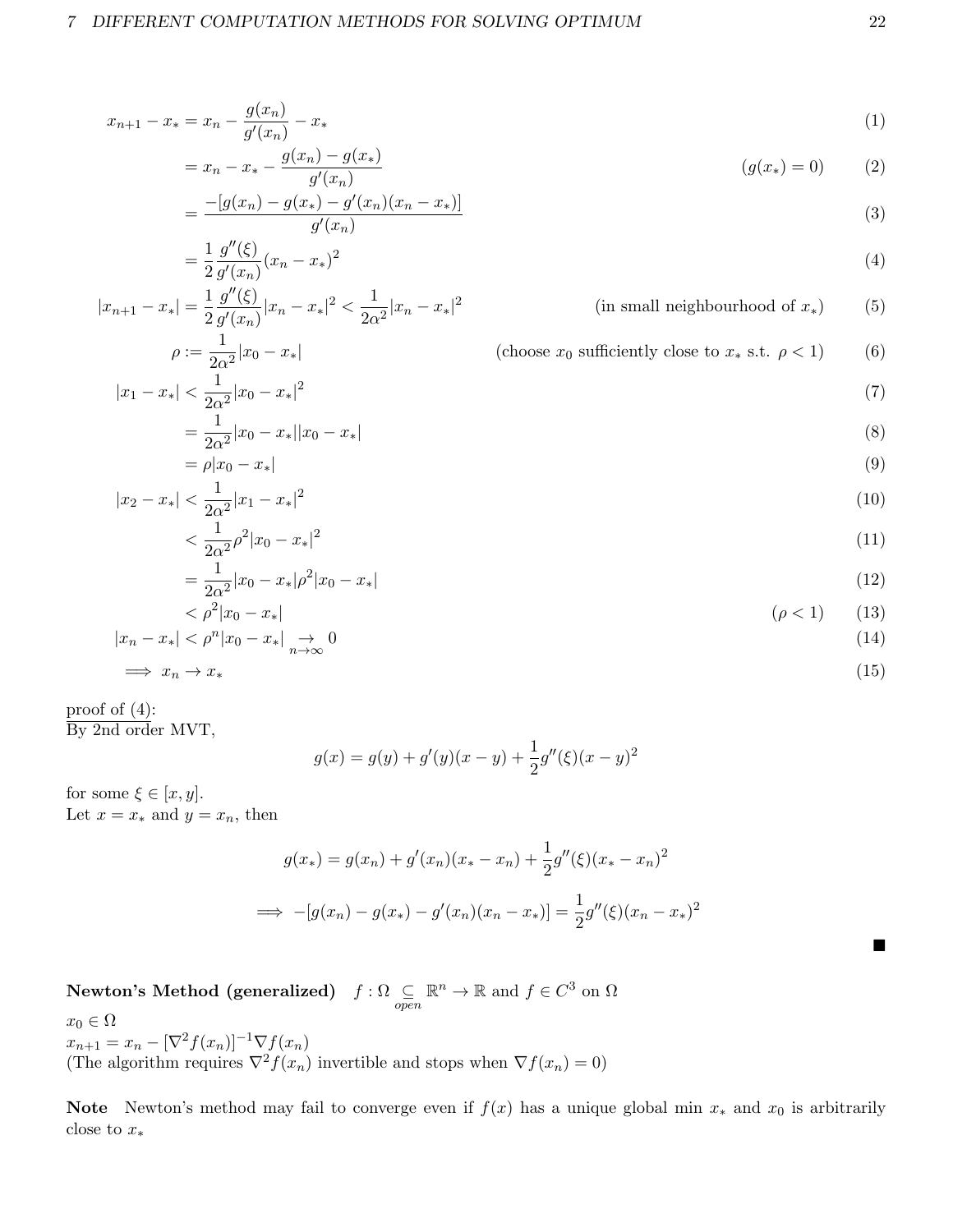Remark Newton's method, if converge, converges to

- 1. local min
- 2. local max
- 3. saddle point

**Example 7.1.** Newton's Method on Quadratic Function Let Q be a symmetric  $n \times n$  invertible matrix. Define quadratic form  $f(x) := \frac{1}{2}x^T Q x : \mathbb{R}^n \to \mathbb{R}$ . Then the optima is  $x = 0$ . Let  $x_0 \in \mathbb{R}^n$ , then

$$
x_1 := x_0 - \nabla^2 f(x_0)^{-1} \nabla f(x_0) = x_0 - Q^{-1} Q x_0 = 0
$$

Newton's method converges in one iteration.

#### <span id="page-22-0"></span>7.2 Method of Steepest Descent (Gradient Method)

 $f : \Omega \subseteq \n_{open}$  $\mathbb{R}^n \to \mathbb{R}, C^1$ 

Recall: Direction of steepest ascent at  $x_0$  is given by the direction of gradient  $\nabla f(x_0)$ 

#### Algorithm of steepest descent  $x_0 \in \Omega$

$$
x_{k+1} = x_k - \alpha_k \nabla f(x_k)
$$

where  $\alpha_k \geq 0$  satisfying  $f(x_k - \alpha_k \nabla f(x_k)) = \min_{\alpha \geq 0} f(x_k - \alpha \nabla f(x_k))$ (keep going until you find the minimum)

Fact: algorithm is descending If  $\nabla f(x_k) \neq 0$ , then  $f(x_{k+1}) < f(x_k)$ Why?  $f(x_{k+1}) = f(x_k - \alpha_k \nabla f(x_k)) \le f(x_k - \alpha \nabla f(x_k))$  for all  $0 < \alpha \le \alpha_k$ <u>Recall:</u>  $\frac{d}{ds}|_{s=0} f(x_k - s \nabla f(x_k)) = \nabla f(x_k) \cdot (-\nabla f(x_k)) = -|\nabla f(x_k)|^2 < 0$  $\implies f(x_{k+1}) \leq f(x_k - \alpha \nabla f(x_k)) < f(x_k)$  for small  $\alpha$ 

#### Fact: the method of steepest descent moves perpendicular steps

$$
(x_{k+2} - x_{k+1}) \cdot (x_{k+1} - x_k) = (-\alpha_{k+1} \nabla f(x_{k+1})) \cdot (-\alpha_k \nabla f(x_k))
$$
\n(16)

$$
= \alpha_k \alpha_{k+1} \nabla f(x_{k+1}) \cdot \nabla f(x_k) \tag{17}
$$

(18)

If  $\alpha_k = 0$ , then we are done. If  $\alpha_k \neq 0$ , then

$$
\nabla f(x_{k+1}) = \min_{\alpha \ge 0} f(x_k - \alpha \nabla f(x_k))
$$
\n(19)

$$
\implies \frac{d}{d\alpha}|_{\alpha=\alpha_k}f(x_k-\alpha \nabla f(x_k)) = (-\nabla f(x_k)) \cdot \nabla f(x_k-\alpha_k \nabla f(x_k)) = 0 \tag{20}
$$

$$
\implies \alpha_k \alpha_{k+1} \nabla f(x_{k+1}) \cdot \nabla f(x_k) = 0 \tag{21}
$$

Note This method is not the most efficient. May take infinite steps to converge.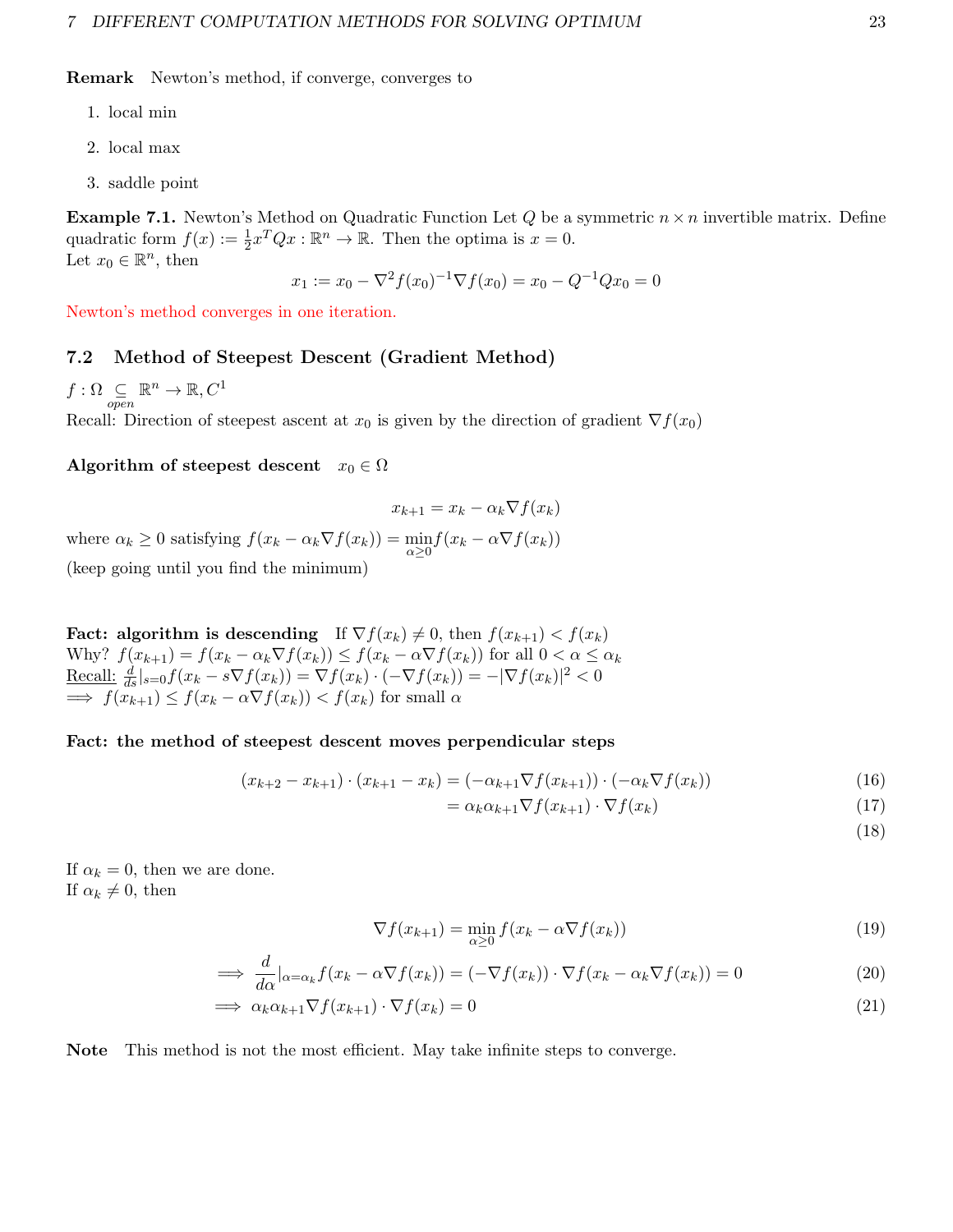#### Theorem (Convergence of Steepest Descent)  $f \in C^1$  on  $\Omega$   $\subseteq \atop open$  $\mathbb{R}^n$

Let  $\{x_k\}$  be sequence generated by steepest descent.  $x_{k+1} = x_k - \alpha_k \nabla f(x_k)$ If  $\{x_k\}$  is "bounded in  $\Omega$ " (i.e.  $\exists$  compact set  $K \subset \Omega$  s.t.  $x_k \in K$  for all k) Then every convergent subsequence of  $\{x_k\}$  converges to a critical point  $x_* \in \Omega$  of  $f : \nabla f(x_*) = 0$ 

*Proof.*  $x_k \in \text{compact } K \implies \text{subsequence } x_{k_i} \to x_* \in K$ Since  $f(x_0) \ge f(x_1) \ge f(x_2) \ge \dots$  and  $f(x_{k_i}) \searrow f(x_*)$ Suppose by contradiction that  $\nabla f(x_*) \neq 0$  $x_{k_i} \to x_* \implies \nabla f(x_{k_i}) \to \nabla f(x_*)$ Let  $y_{k_i} = x_{k_i} - \alpha_{k_i} \nabla f(x_{k_i}) = x_{k_i+1}$ . Then  $y_{k_i} \to y_*$ . Then

$$
f(y_{k_i}) = f(x_{k_i+1}) = \min_{\alpha \ge 0} f(x_i - \alpha \nabla f(x_{k_i}))
$$
\n(22)

$$
f(y_{k_i}) \le f(x_{k_i} - \alpha \nabla f(x_{k_i})) \text{ for all } \alpha \ge 0
$$
\n
$$
(23)
$$

$$
\lim_{i \to \infty} f(y_*) \le f(x_* - \alpha \nabla f(x_*)) \text{ for all } \alpha \ge 0
$$
\n(24)

$$
f(y_*) \le \min_{\alpha \ge 0} f(x_* - \alpha \nabla f(x_*)) < f(x_*) \tag{25}
$$

$$
f(y_*) < f(x_*) \tag{26}
$$

But  $f(y_*) = \lim_{i \to \infty} f(y_{k_i}) = \lim_{i \to \infty} f(x_{k_i+1}) = f(x_*)$ , so we have a contradiction.

**Steepest descent: Quadratic case** Let  $f$  follow the general quadratic form

$$
f(x) = \frac{1}{2}x^T Q x - b^T x
$$

where  $b, x \in \mathbb{R}^n$  and Q is an  $n \times n$  positive definite matrix. Let  $0 < \lambda = \lambda_1 \leq \lambda_2 \leq \ldots \leq \lambda_n = \Lambda$  be eigenvalues of Q. Recall that if Q pos-def, then there is a unique minimum  $x_*$  such that  $Qx_* - b = 0 \iff x_* = Q^{-1}b$ Define  $q(x) := \frac{1}{2}(x - x^*)^T Q (x - x^*) = f(x) + const$ Note that  $q(x) \geq 0$  and  $q(x_*) = 0$ . Define  $g(x) := Qx - b = \nabla q(x) = \nabla f(x)$ So using the method of steepest descent:

$$
x_{k+1} = x_k - \alpha_k g(x_k)
$$

#### Derive the formula for  $\alpha_k$ :

 $\alpha_k$  minimizes  $f(x_k - \alpha g(x_k))$ 

$$
0 = \frac{d}{d\alpha}|_{\alpha = \alpha_k} f(x_k - \alpha g(x_k))
$$
\n(28)

$$
= \nabla f(x_k - \alpha_k g(x_k)) \cdot (-g(x_k)) \tag{29}
$$

$$
= -[Q(x_k - \alpha_k g(x_k)) - b] \cdot (g(x_k)) \tag{30}
$$

$$
=-(Qx_k-b)\cdot g(x_k) \tag{31}
$$

$$
= -|g(x_k)|^2 + \alpha_k g(x_k)^T Q g(x_k)
$$
\n(32)

$$
\implies \alpha_k = \frac{|g(x_k)|^2}{g(x_k)^T Q g(x_k)}\tag{33}
$$

$$
\implies x_{k+1} = x_k - \alpha_k g(x_k) \tag{34}
$$

$$
= x_k - \frac{|g(x_k)|^2}{g(x_k)^T Q g(x_k)} g(x_k)
$$
\n(35)

(27)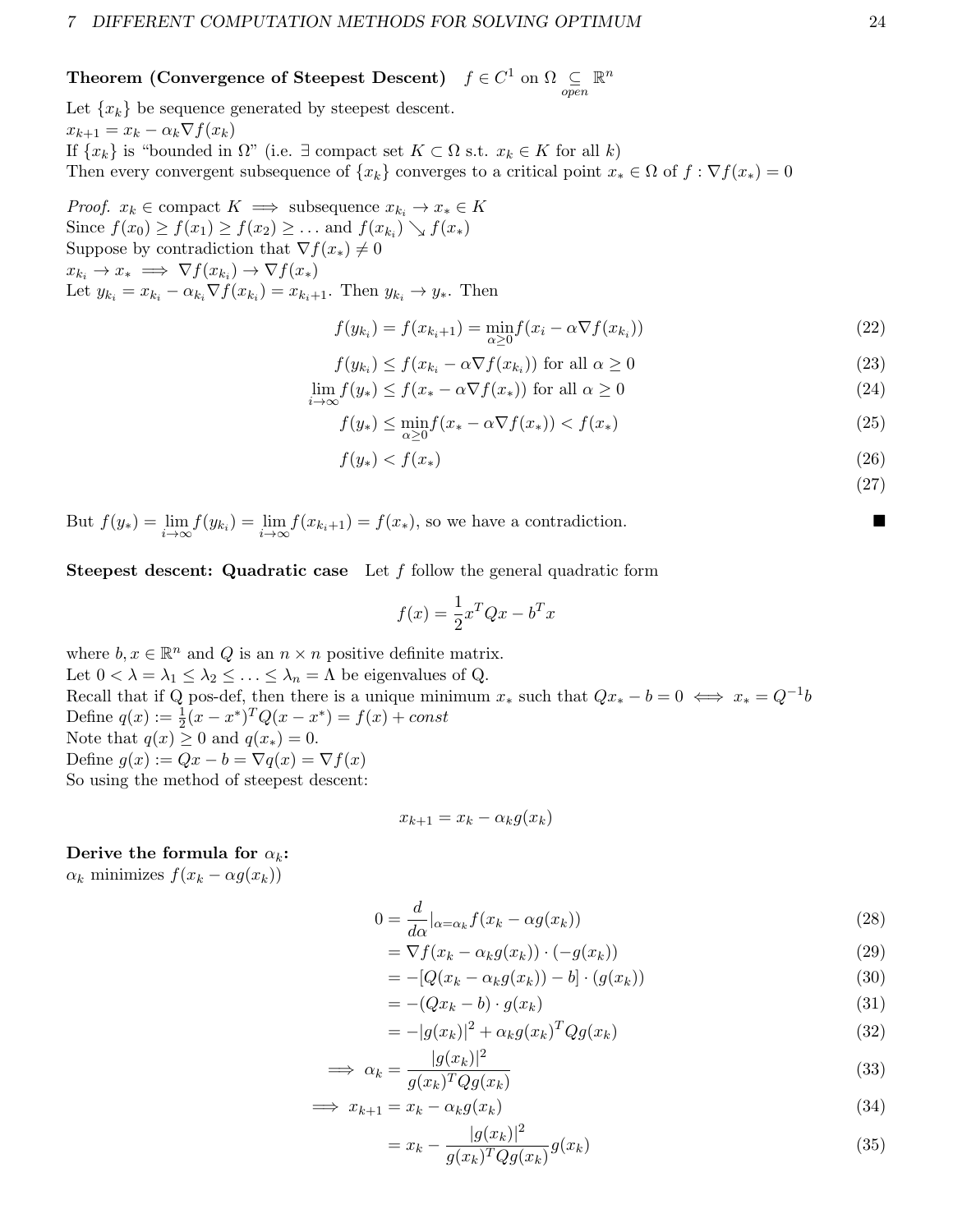### 7 DIFFERENT COMPUTATION METHODS FOR SOLVING OPTIMUM 25

Claim:

$$
q(x_{k+1}) = \left(1 - \frac{|g(x_k)|^4}{(g(x_k)^T Q g(x_k))(g(x_k)^T Q^{-1} g(x_k))}\right) g(x_k)
$$

Proof.

$$
q(x_{k+1}) = q(x_k - \alpha_k g(x_k))
$$
\n<sup>(36)</sup>

$$
= \frac{1}{2}(x_k - \alpha_k g(x_k) - x_*)^T Q(x_k - \alpha_k g(x_k) - x_*)
$$
\n(37)

$$
= \frac{1}{2}(x_k - x_* - \alpha_k g(x_k))^T Q((x_k - x_*) - \alpha_k g(x_k))
$$
\n(38)

$$
= \frac{1}{2}(x_k - x_*)^T Q (x_k - x_*) - \alpha_k g (x_k)^T Q (x_k - x_*) + \frac{1}{2} \alpha_k^2 g (x_k)^T Q g (x_k)
$$
(39)

$$
= q(x_k) - \alpha_k g(x_k)^T Q(x_k - x_*) + \frac{1}{2} \alpha_k^2 g(x_k)^T Q g(x_k)
$$
\n(40)

$$
\implies q(x_k) - q(x_{k+1}) = -\frac{1}{2}\alpha_k^2 g(x_k)^T Q g(x_k) + \alpha_k g(x_k)^T Q(x_k - x_*)
$$
\n(41)

$$
y_k := x_k - x_* \tag{42}
$$

$$
\frac{q(x_k) - q(x_{k+1})}{q(x_k)} = \frac{-\frac{1}{2}\alpha_k^2 g(x_k)^T Q g(x_k) + \alpha_k g(x_k)^T Q y_k}{\frac{1}{2} y_k^T Q y_k}
$$
\n(43)

$$
=\frac{2\alpha_k g(x_k)^T Q y_k - \alpha_k^2 g(x_k)^T Q g(x_k)}{y_k^T Q y_k} \tag{44}
$$

$$
(g_k := g(x_k) = Qx_k - b = Qx_k - Qx_* = Q(x_k - x_*) = Qy_k \implies y_k = Q^{-1}g_k)
$$
(45)

$$
=\frac{2\alpha_k|g_k|^2 - \alpha_k^2 g_k^T Q g_k}{g_k^T Q^{-1} g_k} \tag{46}
$$

$$
=\frac{2\frac{|g_k|^4}{g_k^T Q g_k} - \frac{|g_k|^4}{g_k^T Q g_k}}{g_k^T Q^{-1} g_k} \tag{47}
$$

$$
= \frac{|g_k|^4}{(g_k^T Q g_k)(g_k^T Q^{-1} g_k)}
$$
  
( $\alpha_k = \frac{|g(x_k)|^2}{g(x_k)^T Q g(x_k)}$ )

$$
\implies q(x_k) - q(x_{k+1}) = \left(\frac{|g_k|^4}{(g_k^T Q g_k)(g_k^T Q^{-1} g_k)}\right) q(x_k)
$$
\n(48)

$$
\implies q(x_{k+1}) = q(x_k) \left( 1 - \frac{|g_k|^4}{(g_k^T Q g_k)(g_k^T Q^{-1} g_k)} \right) \tag{49}
$$

$$
\leq (1 - \frac{4\lambda\Lambda}{(\lambda + \Lambda)^2})q(x_k)
$$
 (By Kantorovich Inequality)  

$$
(\Lambda - \lambda)^2
$$

$$
\implies q(x_{k+1}) \le \frac{(\Lambda - \lambda)^2}{(\lambda + \Lambda)^2} q(x_k) \tag{50}
$$

**Kantorovich Inequality**  $Q : n \times n$  positive definite symmetric matrix  $\lambda = \lambda_1 \leq \lambda_2 \leq \ldots \leq \lambda_n = \Lambda$ For any  $v \in \mathbb{R}^n$ :

$$
\frac{|v|^4}{(v^T Q v)(v^T Q^{-1} v)} \ge \frac{4\lambda\Lambda}{(\lambda + \Lambda)^2}
$$

**Theorem:** Steepest Descent in Quadratic Case For any  $x_0 \in \mathbb{R}^n$ , method of steepest descent converges to the unique min point  $x_*$  of  $f$ .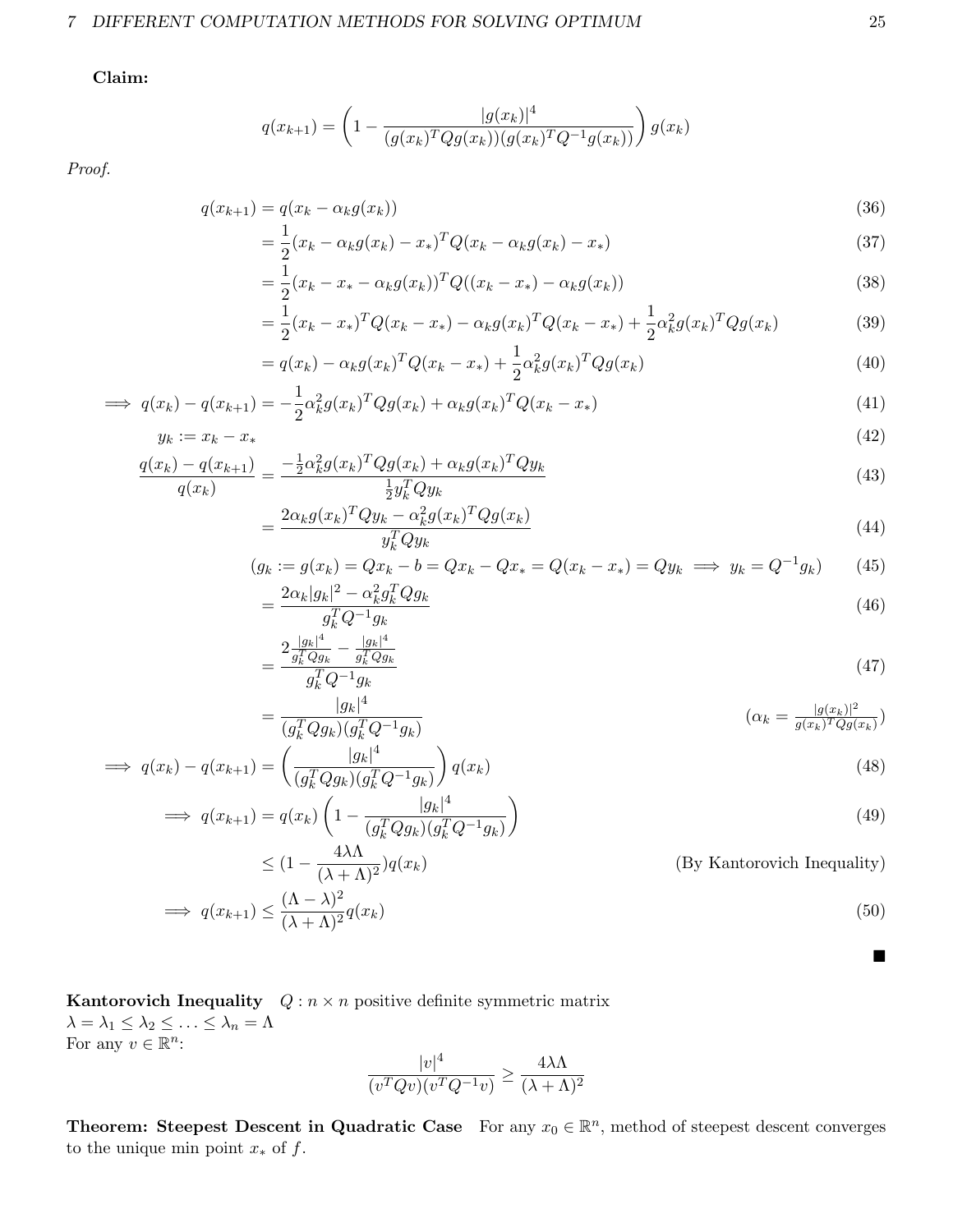Furthermore, for  $q(x) := \frac{1}{2}(x-x_*)Q(x-x_*)$ , where Q symmetric positive definite and  $0 < \lambda = \lambda_1 \leq \lambda_2 \leq \ldots \leq$  $\lambda_n = \Lambda,$ 

$$
q(x_{k+1}) \le \frac{(\Lambda - \lambda)^2}{(\lambda + \Lambda)^2} q(x_k)
$$

Let  $r := \frac{(\Lambda - \lambda)^2}{(\lambda + \Lambda)^2}$ , then

$$
q(x_k) \le r^k q(x_0)
$$

for all k. As  $k \to \infty$ ,  $q(x_k) \to 0$ .

#### Notes

1.  $x_k \in \{x \in \mathbb{R}^n | q(x) \leq r^k q(x_0) \} = SL_k$ (sublevel set of function  $q(x)$ )

Note that  $SL_k$  is strictly decreasing. Furthermore, note that  $x_*$  is the only point satisfying the inequality at the limit:

$$
q(x_*) = 0 = \lim_{k \to \infty} q(x_0)
$$

Therefore,  $\lim_{k \to \infty} SL_k = \{0\}$ , and  $x_k \to x_*$ .

2.  $r = (\frac{(\Lambda - \lambda)}{(\lambda + \Lambda)})^2 = (\frac{\Lambda/\lambda - 1}{\Lambda/\lambda + 1})^2$  depends only on the ratio  $\frac{\Lambda}{\lambda} =$  "condition number of Q" case  $\frac{\Lambda}{\lambda} = 1 \Longrightarrow r = 0 \Longrightarrow 0 \leq q(x_1) \leq 0 \cdot q(x_0) \Longrightarrow q(x_1) = 0 \Longrightarrow x_1 = x_*$ (Gradient descent converges to the unique global minimum in only one iteration.) case  $\frac{\Lambda}{\lambda} >> 1 \implies r \simeq 1$ (worst case, converges very flow)

# <span id="page-25-0"></span>7.3 Method of Conjugate Direction

Motivation Method of conjugate directions is designed for quadratic functions with form  $f(x) = \frac{1}{2}x^TQx$  $b^T x$ . For other functional forms, one can approximate the function using quadratic form firstly and then apply method of conjugate directions.

**Definition:** Q-orthogonality Let Q be a symmetric matrix. Two vectors  $d, d' \in \mathbb{R}^n$  are Q-orthogonal (or Q-conjugate) if

 $d^T Q d' = 0$ 

A finite set of  $d_0, \ldots, d_k$  is called Q-orthogonal set if  $d_i^T Q d_j = 0$  for all  $i \neq j$ .

**Example 1** Q is an identity matrix.  $d, d'$  are Q-orthogonal iff they are orthogonal.

**Example 2** If d, d' are two eigenvectors with different eigenvalues, then they are Q-orthogonal.

*Proof.* Suppose  $Qv = \lambda v$  and  $Qw = \lambda' w$  so  $\lambda \neq \lambda'$ 

$$
\langle v, Qw \rangle = \langle v, \lambda'w \rangle = \lambda' \langle v, w \rangle \tag{51}
$$

$$
===<\lambda v, w>=\lambda
$$
\n
$$
(52)
$$

$$
\implies (\lambda - \lambda')\langle v, w \rangle = 0 \tag{53}
$$

Since  $(\lambda - \lambda') \neq 0$ , them we have  $\langle v, w \rangle = 0$ .

$$
\implies v^TQw = \langle v, Qw \rangle = \lambda \langle v, w \rangle = 0
$$

П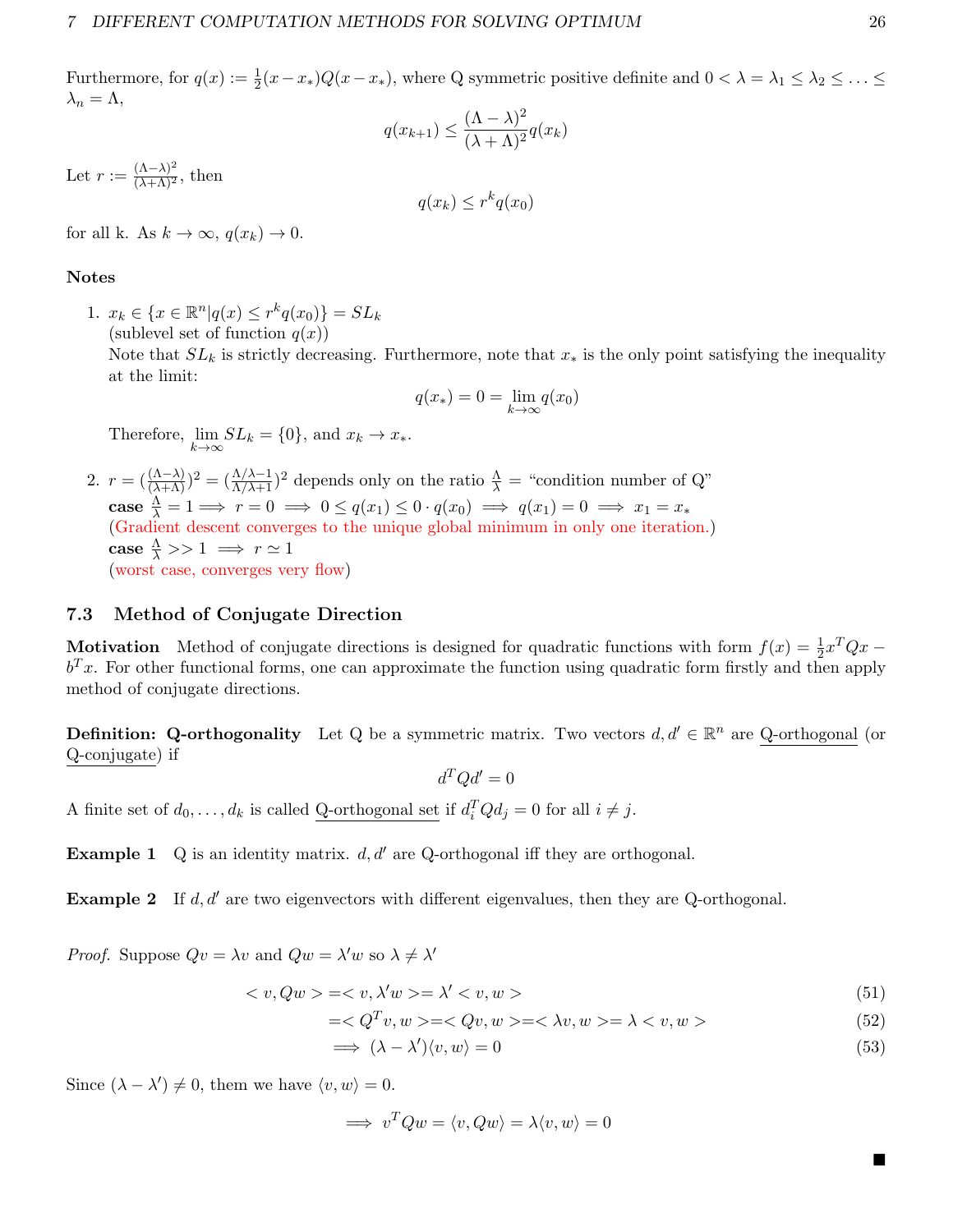**Example 3** If Q is an  $n \times n$  symmetric matrix, then there exists an orthogonal basis of eigenvectors  $d_0, \ldots, d_{n-1}$ Claim: They are also Q-orthogonal.

Proof.  $d_i^T Q d_j = d_i^T (\lambda d_j) = \lambda d_i^T$  $d_j = 0$ 

**Proposition** Let Q be a symmetric positive definite matrix. Let  $d_0, \ldots, d_k$  be a set of (non-zero) Q-orthogonal vectors. Then  $d_0, \ldots, d_k$  are linearly independent.

*Proof.* Assume  $\alpha_0 d_0 + \ldots + \alpha_k d_k = 0$  for  $\alpha_i \in \mathbb{R}$ . Multiply the whole equation by  $d_i^T Q$ :

$$
\alpha_0 \underbrace{d_i^T Q d_0}_{=0} + \ldots + \alpha_i \underbrace{d_i^T Q d_i}_{>0} + \ldots + \alpha_k \underbrace{d_i^T Q d_k}_{=0} = 0
$$

which implies  $\alpha_i d_i^T Q d_i = 0$  and  $\alpha_i = 0$ . This is true for every *i*. Therefore  $d_0, \ldots, d_k$  are linearly independent.

#### Lemma (Theorems covered so far)

- 1.  $d_i, d_j$  are Q-orthogonal if  $d_i^T Q d_j = 0$ ;
- 2. Eigen-vectors with different eigenvalues are Q-orthogonal;
- 3. Matrix Q symmetric  $\implies$  there exists an orthogonal basis  $\implies$  the set of basis is Q-orthogonal as well;
- 4. Q-orthogonal vectors are linearly independent.

Example 4 (Special case: Method of Conjugate Direction on Quadratic Functions). Let Q be a positive definite symmetric  $n \times n$  matrix. The problem is

$$
\min f(x) = \frac{1}{2}x^T Q x - b^T x
$$

Recall that the unique global minimum is  $x^* = Q^{-1}b$ . Let  $d_0, d_1, \ldots, d_{n-1}$  be non-zero Q-orthogonal vectors. Note that they are linearly independent by the previous theorem.

Therefore, they form a basis of  $\mathbb{R}^n$ .

The global minimum can be represented as

$$
x^* = \sum_{j=0}^{n-1} \alpha_j d_j, \ \alpha_j \in \mathbb{R}
$$

For every  $j$ , the following holds:

$$
d_j^T Q x^* = \alpha_j d_j^T Q d_j
$$

$$
\implies \alpha_j = \frac{d_j^T Q x^*}{d_j^T Q d_j}
$$

**Algorithm:** Method of Conjugate Directions Let Q be a positive definite symmetric  $n \times n$  matrix. and  ${d_j}_{j=0}^{n-1}$  be a set of non-zero Q-orthogonal vectors, note that they form a basis of  $\mathbb{R}^n$ .

Given initial point  $x_0 \in \mathbb{R}^n$ , the method of conjugate direction generates a sequence of points  $\{x_k\}_{k=0}^n$  as the following:

$$
x_{k+1} \leftarrow x_k + \alpha_k d_k
$$

$$
\alpha_k := -\frac{\langle g_k, d_k \rangle}{d_k^T Q d_k} g_k := \nabla f(x_k)
$$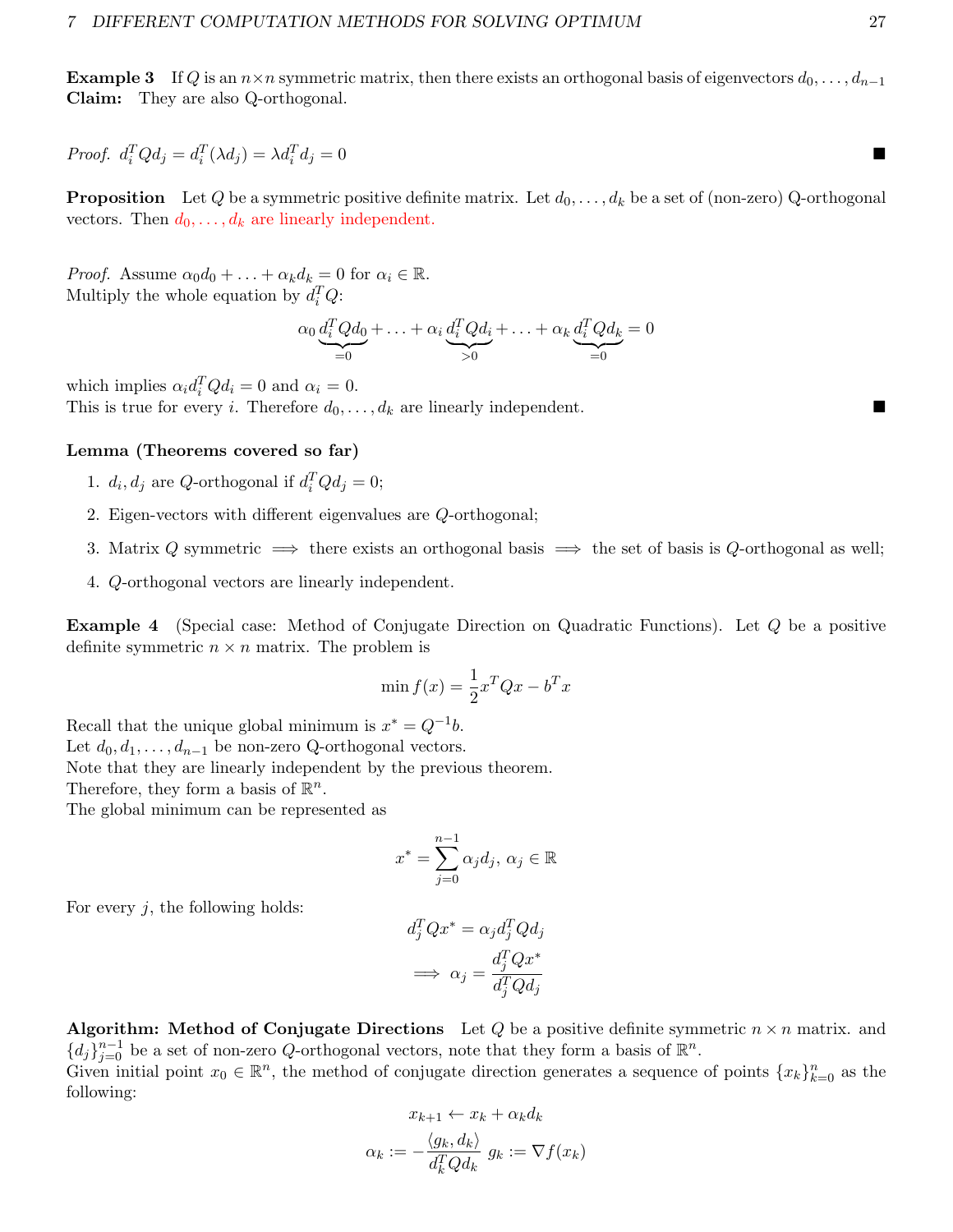Theorem Given the method of conjugate, the sequence of points generated eventually reaches the global minimum. That is,  $x_n = x^*$ .

*Proof.* Let  $x^*, x_0 \in \mathbb{R}^n$ , consider

$$
x^* - x_0 = \sum_{j=0}^{n-1} \beta_j d_j \tag{54}
$$

$$
\iff x^* = x_0 + \sum_{j=0}^{n-1} \beta_j d_j \tag{55}
$$

$$
d_j^T Q(x^* - x_0 = d_j^T Q(\sum_{j=0}^{n-1} \beta_j d_j)
$$
\n(56)

$$
=\beta_j d_j^T Q d_j\tag{57}
$$

$$
\implies \beta_j = \frac{d_j^T Q(x^* - x_0)}{d_j^T Q d_j} \tag{58}
$$

Note that the algorithm generates the sequence as following:

 $= \frac{d_k^T (b - Qx_k)}{d_k^T (c)}$ 

$$
x_k = x_0 + \sum_{j=0}^{k-1} \alpha_j d_j \tag{59}
$$

$$
\implies (x_k - x_0) = \sum_{j=0}^{k-1} \alpha_j d_j \tag{60}
$$

$$
\implies d_k^T Q(x_k - x_0) = \sum_{j=0}^{k-1} \alpha_j d_k^T Q d_j = 0 \tag{61}
$$

Therefore,

$$
\beta_k = \frac{d_k^T Q(x^* - x_0)}{d_k^T Q d_k} \tag{62}
$$

$$
=\frac{d_k^T Q(x^* - x_0) - d_k^T Q(x_k - x_0)}{d_k^T Q d_k}
$$
\n(63)

$$
=\frac{d_k^T Q(x^* - x_k)}{d_k^T Q d_k} \tag{64}
$$

$$
=\frac{d_k^T(Qx^* - Qx_k)}{d_k^T Q d_k} \tag{65}
$$

(The first order necessary condition suggests  $Qx^* = b$ )

$$
= -\frac{d_k^T Q d_k}{d_k^T Q d_k} = -\frac{d_k^T (Q x_k - b)}{d_k^T Q d_k}
$$
\n(66)

$$
= -\frac{d_k^T \nabla f(x_k)}{d_k^T Q d_k}
$$
 (Assuming f is quadratic)  
=  $\alpha_k$  (67)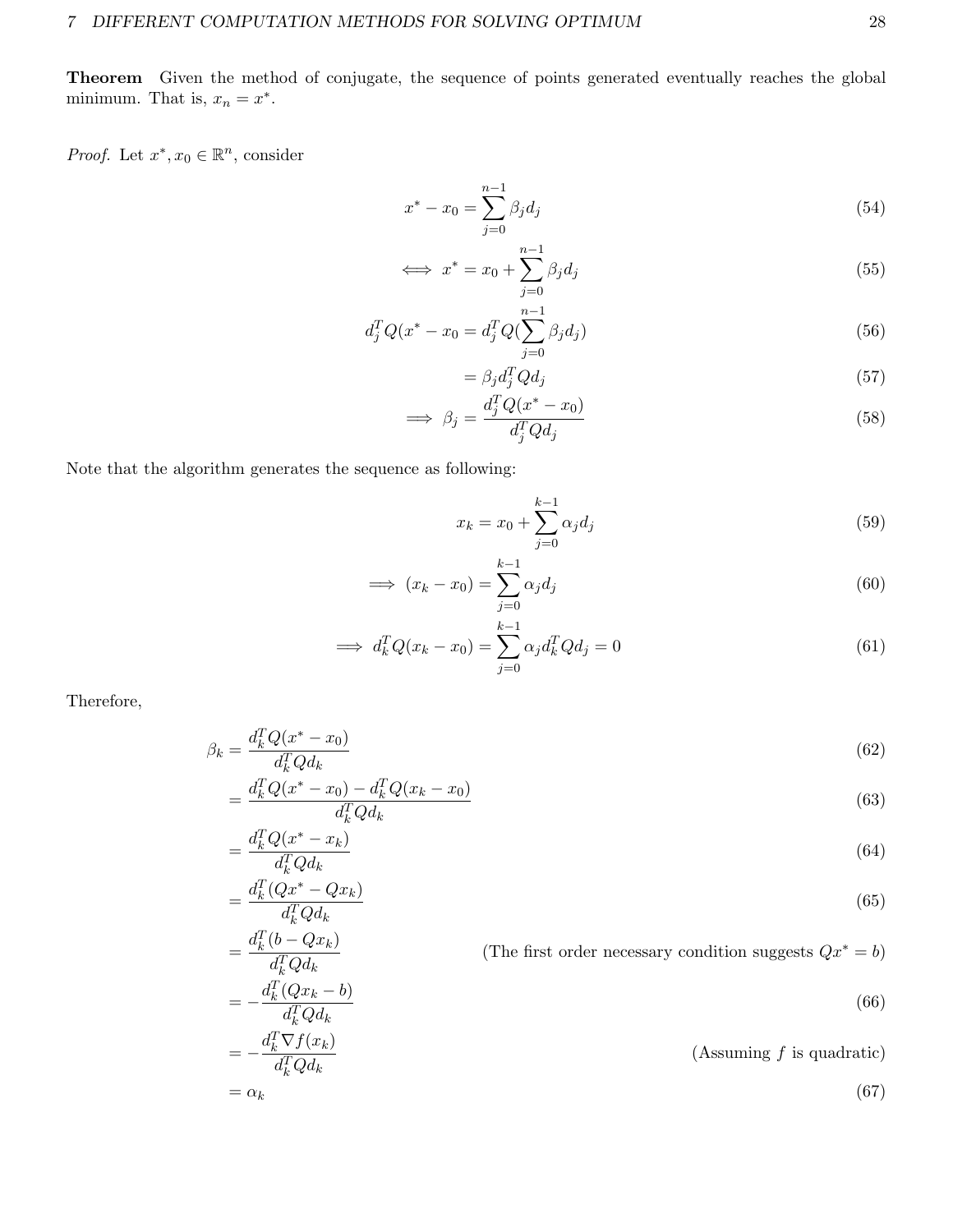Consequently,

$$
x^* = x_0 + \sum_{j=0}^{n-1} \beta_j d_j \tag{68}
$$

$$
= x_0 + \sum_{j=0}^{n-1} \alpha_j d_j \tag{69}
$$

$$
=x_n \tag{70}
$$

#### <span id="page-28-0"></span>7.3.1 Geometric Interpretations of Method of Conjugate Directions

**Theorem** Let  $f \in C^1(\Omega, \mathbb{R})$ , where  $\Omega$  is a convex subset of  $\mathbb{R}^n$ , then  $x_0$  is a local minimum of f on  $\Omega$  if and only if

$$
\nabla f(x_0) \cdot (y - x_0) \ge 0 \,\forall y \in \Omega
$$

**Example** Now consider the special case in which  $\Omega$  is an affine hyperplane, that is,

$$
\Omega = \{x \in \mathbb{R}^n : cx + b = 0\}
$$

where dim( $\Omega$ ) is  $n-1$ .

Note that for every  $y \in \Omega$ ,  $\nabla f(x_0) \cdot (y - x_0) \ge 0$ . For any feasible direction  $a := y - x_0$  at point  $x_0$ , by definition of hyperplane,  $-a$  is a feasible direction as well.

Consequently,  $a \cdot \nabla f(x_0) = 0$  for every feasible direction. That is,  $\nabla f(x_0) \perp \Omega$ .

Geometric Interpretation Let  $d_0, d_1, \ldots, d_{n-1}$  be a set of non-zero Q-orthogonal vectors in  $\mathbb{R}^n$ . Let  $B_k =$  $Span\{d_0, \ldots, d_{k-1}\}\$  for  $k = 0, 1, \ldots, n$ . Note:

 $B_0 = \{0\} \subseteq B_1 = \langle d_0 \rangle \subseteq B_2 = \langle d_0, d_1 \rangle \subseteq \ldots \subseteq B_n = \langle d_0, \ldots, d_{n-1} \rangle = \mathbb{R}^n$  $\dim B_k = k$ 

•

•

•

 $x_0 + B_0 \subseteq x_0 + B_1 \subseteq \ldots$ 

**Theorem** The sequence  $\{x_k\}$  generated from  $x_0 \in \mathbb{R}^n$  by conjugate directions method has the property that  $x_k$  minimizes  $f(x) = \frac{1}{2}x^TQx - b^Tx$  on the affine hyperplane  $x_0 + B_k$ .

*Proof.* Recall that  $x_k$  is the minimizer of  $f(x)$  on  $x_0 + B_k \iff \nabla f(x_k) \perp x_0 + B_k$ Enough to prove that  $\nabla f(x_k) \perp B_k$ .

Remarks:  $x_0$  here is like a bias which shifts the subspace by a "constant". Also, " $\nabla f(x_k) \perp B_k$ " here means that  $\nabla f(x_k)$  is perpendicular to every basis vector of  $B_k$ .

We prove this by induction on  $k$ . Notation:  $\nabla f(x_k) = Qx_k - b =: g_k$ . Base case:  $k = 0$   $B_0 = \{0\} \implies g_0 \perp B_0$  П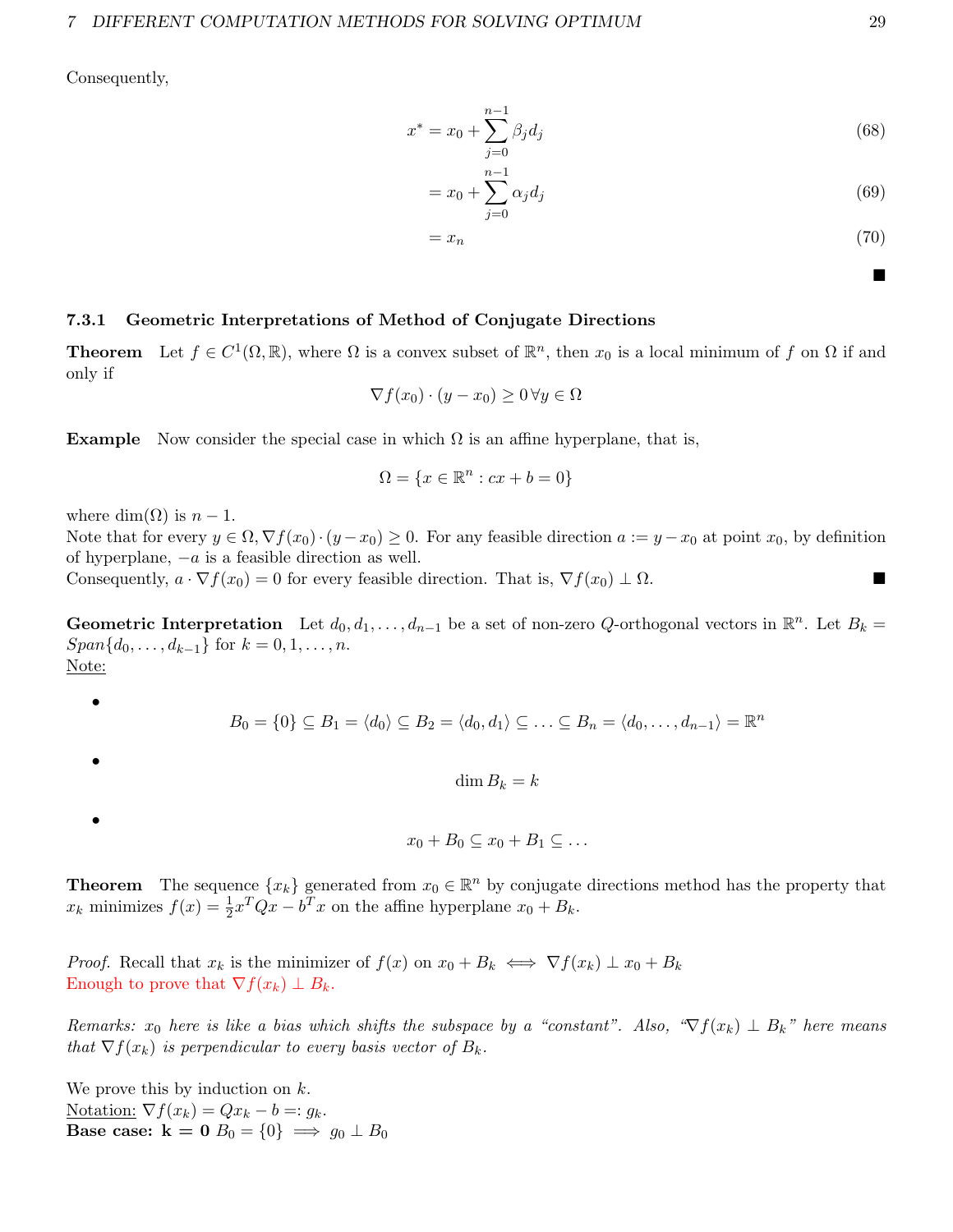**Inductive Step:** Assume that  $g_k \perp B_k$ , show  $g_{k+1} \perp B_{k+1}$ Since

then

$$
Q_{x_{k+1}}-b=Q_{x_k}-b\!+\!\alpha_k Qd_k
$$

$$
\underbrace{\qquad \qquad \cdots}_{g_{k+1}} \qquad \qquad \underbrace{\qquad \qquad}_{g_k}
$$

 $x_{k+1} = x_k + \alpha_k d_k$ 

$$
g_{k+1}^T B_k = \langle d_0, \dots, d_{k-1} \rangle \tag{71}
$$

$$
g_{k+1}^T d_k = \underbrace{(g_k + \alpha_k Q d_k^T d_k)}_{g_{k+1}}^T d_k \tag{72}
$$

$$
= g_k^T d_k + \alpha_k d_k^T Q d_k \tag{73}
$$

$$
= g_k^T d_k + \left(-\frac{g_k^T d_k}{d_k^T Q d_k}\right) d_k^T Q d_k \tag{74}
$$

$$
=0 \tag{75}
$$

This implies that  $g_{k+1} \perp d_k$ For  $0\leq i < k,$ 

$$
g_{k+1}^T \cdot d_i = (g_k + \alpha_k Q d_k)^T d_i \tag{76}
$$

$$
=\underbrace{g_k^T d_i}_{=0} + \underbrace{\alpha_k d_k^T Q d_i}_{=0} \tag{77}
$$

$$
=0\tag{78}
$$

Therefore,  $g_{k+1} \perp d_0, d_1, \ldots, d_k$ Hence  $g_{k+1} \perp \langle d_0, d_1, \ldots, d_k \rangle = B_k$ 

**Corollary**  $x_n$  minimizes  $f(x)$  on  $x_0 + B_n$  (which is  $\mathbb{R}^n$ ) i.e.  $x_n = x^*$ 

Corollary  $0 \le q(x_k) = \min_{x \in x_0 + B_k} q(x) \le q(x_{k-1}) = \min_{x \in x_0 + B_{k-1}} q(x)$ 

Corollary

$$
\begin{cases}\n\min f(x) & (79) \\
x \in x_0 + B_1 & \text{(Since } x_0 + B_1 = \{x_0 + td_0 | t \in \mathbb{R}\} \text{)} \\
\implies \begin{cases}\n\min f(x_0 + td_0) & \text{(Since } x_0 + B_1 = \{x_0 + td_0 | t \in \mathbb{R}\} \text{)} \\
\implies 0 = \frac{d}{dt}|_{t=t_0} f(x_0 + td_0) = \nabla f(x_0 + t_0 d_0) \cdot d_0 & \text{(where } t_0 \text{ is such that } x_1 = x_0 + t_0 d_0\n\end{cases}
$$
\n
$$
(79)
$$

# <span id="page-29-0"></span>8 Calculus of Variations

Note: infinite dimensional optimization.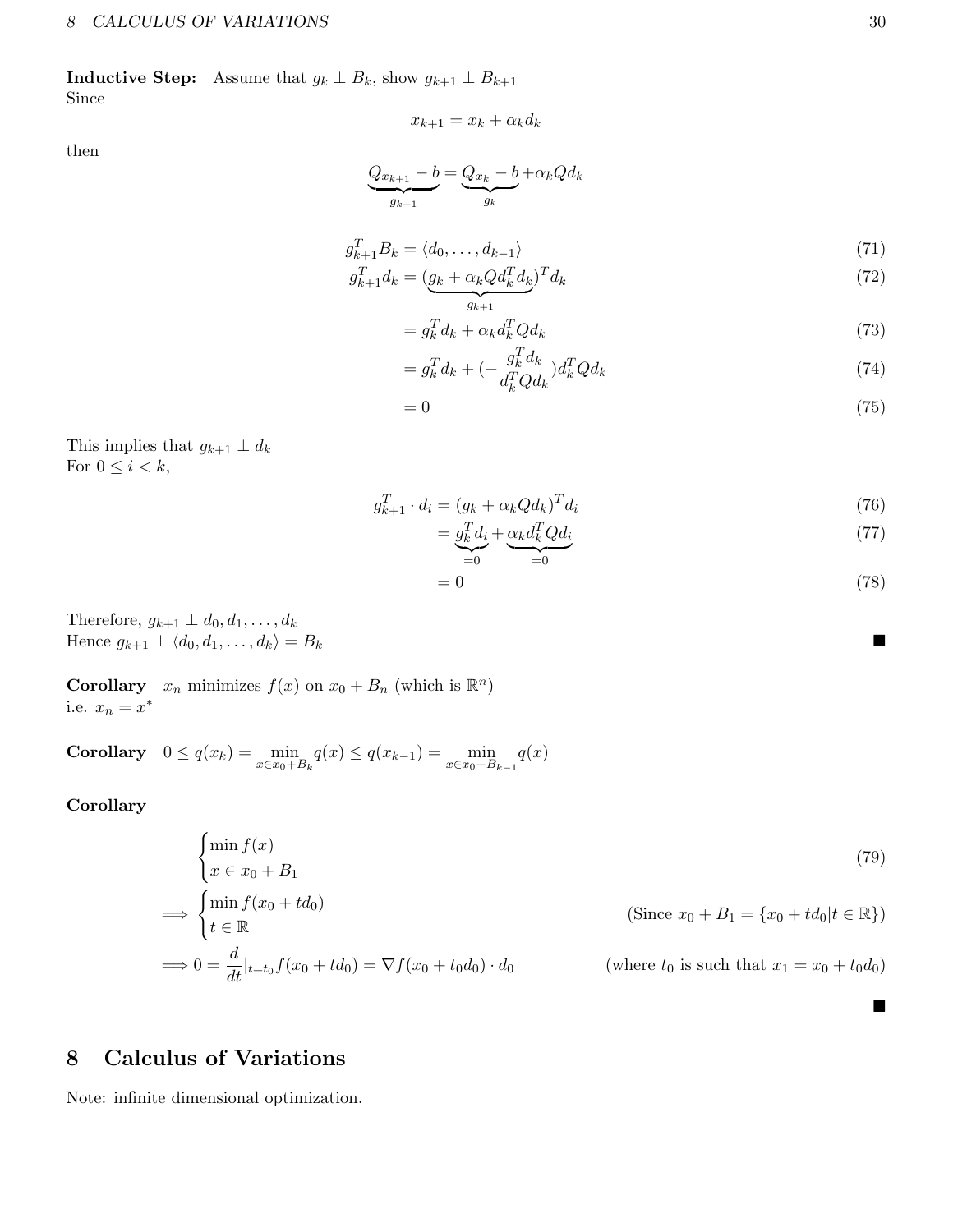#### Comparison with finite dimensions

|            | finite dimensional              | $\infty$ -dimensional |
|------------|---------------------------------|-----------------------|
| problem    | min $f(x)$                      | $\min F[u]$           |
| constraint | $x \in M$                       | $u \in A$             |
| note       | set of points in $\mathbb{R}^n$ | space of functions    |

#### Model model

$$
\mathcal{A} = \{u : [0, 1] \to \mathbb{R} | u \in C^1 \, s.t. \, u(0) = u(1) = 1\}
$$

Note: We call  $F$  a "Functional". It maps a function to a real number.

**Notation** Write  $u(\cdot)$  for a function  $u$ .

### <span id="page-30-0"></span>8.1 Example

 $F[u(\cdot)] = \frac{1}{2} \int_0^1 \{u(x)^2 + u'(x)^2\} dx.$  $\int$ min  $F[u(\cdot)]$  $u(\cdot) \in \mathcal{A}$ means: Find  $u^*(\cdot) \in \mathcal{A}$  s.t.  $F[u^*(\cdot)] \leq F[u(\cdot)]$  for all  $u(\cdot) \in \mathcal{A}$ .

### Plan

- 1. We derive 1st order necessary conditions for a local min;
- 2. Find a function  $u^*(\cdot)$  satisfying these conditions;
- 3. Check this candidate  $u^*(\cdot)$  is in fact a minimizer.

We reduce this problem to (many) 1-dimensional problems. Step 1: Derive 1st order necessary conditions for a local min Fix  $v(\cdot) \in C^1$  on [0, 1] s.t.  $v(0) = 0 = v(1)$ . Suppose  $u^*(\cdot) \in \mathcal{A}$  is a minimizer. Notice that  $u^*(\cdot) + sv(\cdot) \in \mathcal{A} \forall s \in \mathbb{R}$ . Let  $f : \mathbb{R} \to \mathbb{R}$  s.t.  $f(s) := F(u^*(\cdot) + sv(\cdot)).$ If  $u^*(\cdot)$  minimizes F, then  $s = 0$  minimizes f, then  $f'(0) = 0$ . Then  $f(0) = F[u^*(\cdot)] \leq F[u^*(\cdot) + sv(\cdot)] = f(s)$ 

$$
f'(0) = \frac{d}{ds}|_{s=0} \underbrace{F[u^*(\cdot) + sv(\cdot)]}_{f(s)}
$$
\n
$$
= \frac{d}{ds}|_{s=0} \frac{1}{2} \int_0^1 \{ [u^*(x) + sv(x)]^2 + [u^{*'}(x) + sv'(x)]^2 \} dx
$$
\n(80)\n(81)

$$
= \frac{1}{2}\frac{d}{ds}|_{s=0} \int_0^1 \{u^*(x)^2 + u^{*'}(x)^2\} dx + \frac{d}{ds}|_{s=0} s \int_0^1 \{u^*(x)v(x) + u^{*'}(x)v'(x)\} dx + \frac{d}{ds}|_{s=0} \frac{s^2}{2} \int_0^1 \{v(x)^2 + v'(x)^2\} dx
$$
\n(82)

$$
= \int_0^1 \{u^*(x)v(x) + u^{*'}(x)v'(x)\} dx
$$
\n(83)

So far, if  $u^*(\cdot)$  is a minimizer of F over A, then

$$
\int_0^1 \{u^*(x)v(x) + u'^*(x)v'(x)\} dx = 0 \quad (\heartsuit)
$$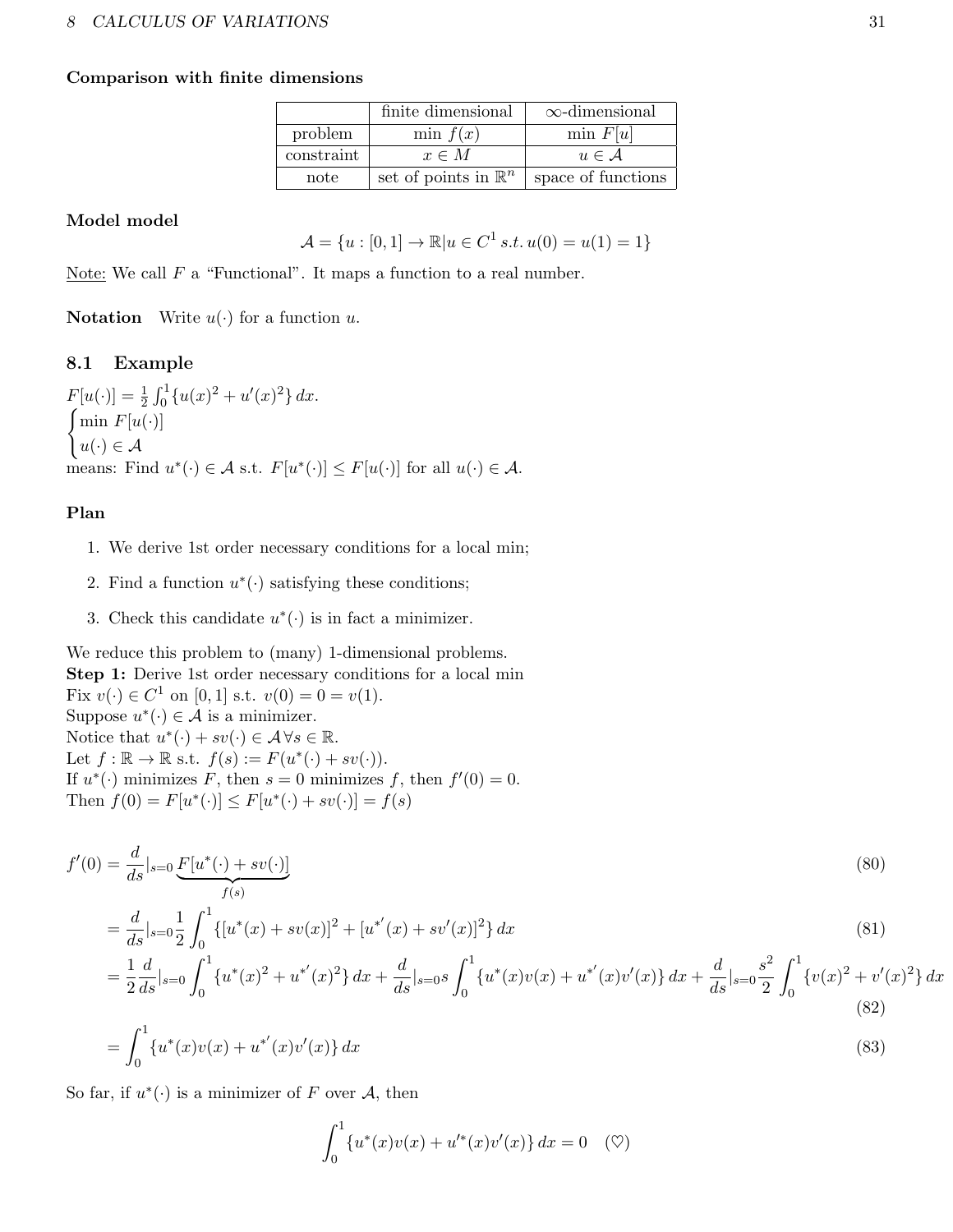for all  $v(\cdot) \in C^1$  on  $[0, 1]$  and  $v(0) = 0 = v(1)$ . We call this a "primitive form of 1st order condition", and call  $v(\cdot)$  the test functions.

Recall Integration by parts:

$$
\int_0^1 w(x)v'(x) dx = w(x)v(x)|_0^1 - \int_0^1 w'(x)v(x) dx
$$
\n
$$
\int_{-a}^1 v^*(x)v(x) dx + \int_{-a}^1 v^*(x)v'(x) dx
$$
\n(24)

$$
(\heartsuit) = \int_0^1 u^*(x)v(x) \, dx + \int_0^1 u'^*(x)v'(x) \, dx
$$
\n<sup>(84)</sup>

$$
= \int_0^1 u^*(x)v(x) dx + \underbrace{u'^*(x)v(x)|_0^1}_{=0 \, (v(0)=v(1)=0)} - \int_0^1 u''^*(x)v(x) dx \tag{85}
$$

$$
= \int_0^1 \left( u^*(x) - u''^*(x) \right) v(x) \, dx \tag{86}
$$

$$
=0 \tag{87}
$$

For all test functions  $v(\cdot)$ .

**Lemma: Fundamental Lemma of Calculus of Variations** Suppose  $g$  is continuous function on interval  $[a, b]$ . If

$$
\int_{a}^{b} g(x)v(x) dx = 0
$$

for all test functions  $v(\cdot)$ , then

 $g(x) \equiv 0$  on [a, b].

Then by Fundamental Lemma of Calculus of Variations,  $(\heartsuit) \implies u^*(x) - u''^*(x) \equiv 0$ , which is the 1st order necessary condition for  $u^*(\cdot)$ .

**Step 2:** Find a function  $u^*(\cdot)$  satisfying these conditions

$$
\begin{cases}\nu^*(x) = u''^*(x) \\
u^*(0) = u^*(1) = 1\n\end{cases} \implies u^*(x) = c_1 e^x + c_2 e^{-x}
$$
\n(88)

$$
\begin{cases} 1 = u^*(0) = c_1 + c_2 \\ 1 = u^*(1) = c_1 e + c_2 \frac{1}{e} \end{cases} \implies c_1 = \frac{1}{e+1}, c_2 = \frac{e}{e+1}
$$
(89)

$$
\implies u^*(x) = \frac{1}{e+1}e^x + \frac{e}{e+1}e^{-x} \tag{90}
$$

Step 3: check  $u^*(\cdot)$  is in fact a global minimizer. We derived that

$$
F[u^*(\cdot) + sv(\cdot)] = F[u^*(\cdot)] + s \underbrace{\int_0^1 \{u^*(x)v(x) + u'^*(x)v'(x)\} dx}_{=0} + \underbrace{\frac{s^2}{2} \int_0^1 \{v(x)^2 + v'(x)^2\} dx}_{\geq 0}
$$

for all test functions  $v(\cdot)$  and all  $s \in \mathbb{R}$ . In particular, let  $s = 1$ , then

 $F[u^*(\cdot)] \leq F[u^*(x) + v(\cdot)]$ 

for all test functions  $v(\cdot)$ . In particular, let  $v(\cdot) = u(\cdot) - u^*(\cdot)$ , then

$$
F[u^*(\cdot)] \le F[u(\cdot)]
$$

for all  $u(\cdot) \in \mathcal{A}$ .

Note: The space of  $v(\cdot)$  is a vector space, but A is not a vector space (since  $u(\cdot) \neq 0$ ). It is a translate of a vector space.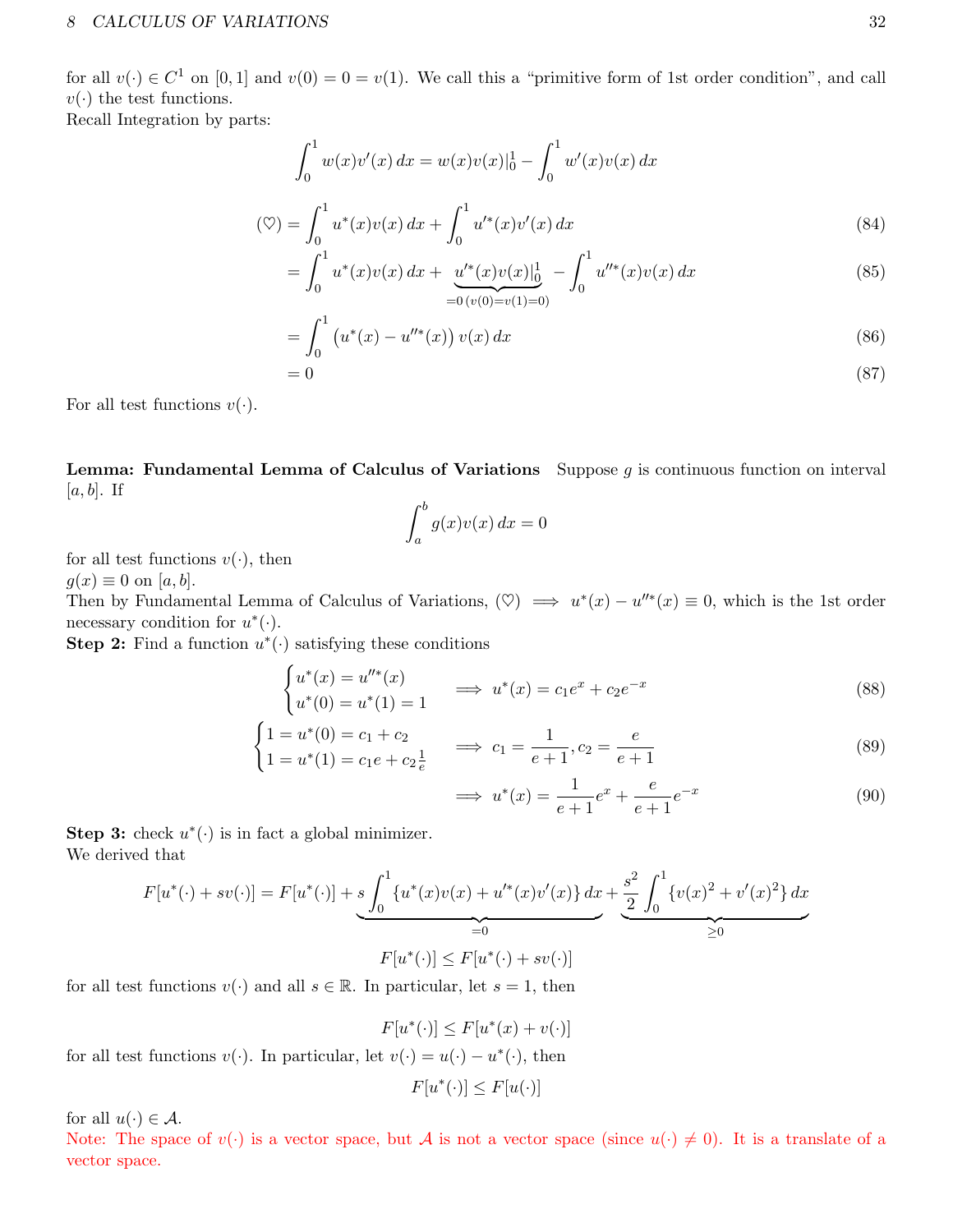#### 8 CALCULUS OF VARIATIONS 33

**Lemma: Fundamental Lemma of Calculus of Variations** Suppose  $q$  is continuous function on interval  $[a, b]$ . If

$$
\int_{a}^{b} g(x)v(x) dx = 0
$$

for all test functions  $v(\cdot)$ , then  $g(x) \equiv 0$  on [a, b].

*Proof.* Suppose for contradiction that  $g(x) \neq 0$  on [a, b]. WLOG,  $g(x_0) > 0$  for some  $x_0 \in (a, b)$ . This implies that  $g > 0$  on  $(c, d) \subsetneq (a, b)$ . Let  $v(\cdot)$  be a continuous function s.t.

$$
v(\cdot) \begin{cases} > 0 & \text{on } (c, d) \\ = 0 & \text{otherwise} \end{cases}
$$

Then

$$
\int_a^b g(x)v(x) dx = \int_c^d \underbrace{g(x)v(x)}_{>0} dx > 0
$$

which leads to a contradiction.

#### <span id="page-32-0"></span>8.2 Classical Problem: the Brachistochrone

Galileo (1638): Find the curve connecting A and B on which a point mass moves without fiction under the influence of gravity in the least time possible.

Johann Bernoulli (1696): Revisit the problem and sent invitations

6 correct solutions sent (1697):

Leibniz, Johann, Jacob, l'Hospital, Von Tschinhaus, Anonymous  $\rightarrow$  Newton (\*) This answer is the beginning of Calculus of Variations

### <span id="page-32-1"></span>8.3 General class of problems in Calculus of Variations

$$
\mathcal{A} = \{u : [a, b] \to \mathbb{R} | u \in C^1, u(a) = A, u(b) = B \}
$$

$$
F[u(\cdot)] = \int_a^b L(x, u(x), u'(x)) dx
$$

where  $L(x, z, p) : [a, b] \times \mathbb{R} \times \mathbb{R} \to \mathbb{R}$ 

Model example  $L(x, z, p) = \frac{z^2 + p^2}{2}$  $\frac{+p^2}{2}, \quad F[u(\cdot)] = \int_0^1$  $u(x)^2+u'(x)^2$  $rac{u(x)}{2}$  dx Notation:  $\int L_z(x, z, p) = \frac{\partial}{\partial z} L(x, z, p)$  $L_p(x, z, p) = \frac{\partial}{\partial p} L(x, z, p)$ 

**Definition** Given  $u(·) ∈ A$ , suppose ∃ function  $g(·)$  on [a, b] s.t.

$$
\frac{d}{ds}|_{s=0}F[u(\cdot)+sv(\cdot)] = \int_a^b g(x)v(x) dx
$$

for all test functions  $v(\cdot)$ , then  $g(\cdot)$  is called the <u>variational derivative</u> of F at  $u(\cdot)$ , denoted by  $\frac{\delta F}{\delta u}(u)(\cdot)$  or  $\frac{\delta F}{\delta u}(u)$  or  $\frac{\delta F}{\delta u}$ .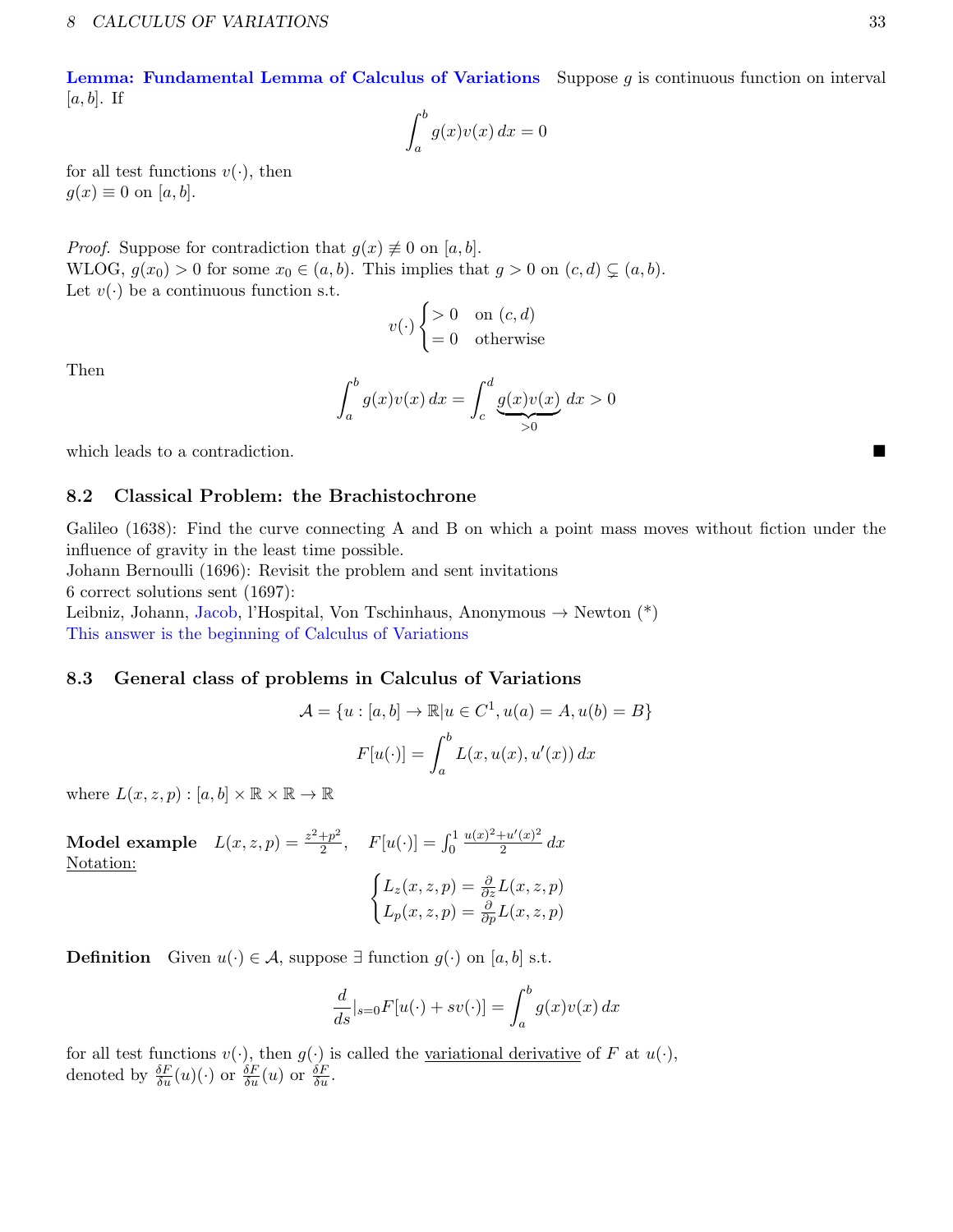Analogy In finite dimensions:

$$
\frac{d}{ds}|_{s=0}f(u+sv) = \nabla f(u) \cdot v \tag{91}
$$

$$
=\sum_{i}\nabla f(u)_{i}v_{i}\tag{92}
$$

for all  $v \in \mathbb{R}^n$ 

In Calculus of Variations ( $\infty$  dimensional):

$$
\frac{d}{ds}|_{s=0}F[u(\cdot)+sv(\cdot)] = \int_a^b \frac{\delta F}{\delta u}(u)(x)v(x) dx
$$
 (where possible)  

$$
\sim \sum_x \frac{\delta F(u)}{\delta u}(x)v(x)
$$
 (a kind of an infinite sum)

Model example  $L(x, z, p) = \frac{z^2 + p^2}{2}$  $\frac{+p^2}{2}, \quad F[u(\cdot)] = \int_0^1$  $u(x)^2+u'(x)^2$  $rac{u(x)}{2}$  dx  $\frac{d}{ds}|_{s=0}F[u(\cdot)+sv(\cdot)]=\ldots=$  $\int_0^1$ 0  $[u(x) - u''(x)]v(x) dx$ 

for all test functions  $v(\cdot)$ Therefore  $\frac{\delta F}{\delta u}(u)(x) = u(x) - u''(x)$ 

**Lemma** (1st order necessary conditions satisfied by a solution  $u^*(\cdot) \in C^1$ )

$$
\mathcal{A} = \{u : [a, b] \to \mathbb{R} | u \in C^1, u(a) = A, u(b) = B\}
$$

If  $u^*(\cdot) \in \mathcal{A}$  minimizes F over  $\mathcal{A}$ , and if  $\frac{\delta F}{\delta u}(u^*)(\cdot)$  exists and is continuous, then it must satisfy

$$
\frac{\delta F}{\delta u}(u^*)(\cdot) \equiv 0
$$

*Proof.* note:  $u^*(\cdot) + sv(\cdot) \in \mathcal{A}$ If  $u^*(\cdot)$  is a minimizer of F, then

$$
F[u^*(\cdot) \le F[u^*(\cdot) + sv(\cdot)]
$$

for all test functions  $v$ .

Define  $f(s) := F[u^*(\cdot) + sv(\cdot)],$  then  $f(0) \le f(s)$  for all  $s \in \mathbb{R}$ . Then

$$
\int_{a}^{b} \frac{\delta F}{\delta u}(u^{*})(\cdot)v(x) dx = \frac{d}{ds}|_{s=0} F[u^{*}(\cdot) + sv(\cdot)]
$$
\n
$$
= \frac{d}{ds}|_{s=0} f(s)
$$
\n(93)\n
$$
= f'(0) = 0
$$
\n(0 is the global minimize of  $f$ )

This implies that  $\frac{\delta F}{\delta u}(u^*)$  $)(\cdot) \equiv 0.$ 

**Theorem:** Leibniz Integral Rule Let  $f(x,t)$  be a function such that both  $f(x,t)$  and its partial derivative  $\frac{\partial}{\partial x} f(x, t)$  is continuous w.r.t. t and x in some region of the  $(x, t)$ -plane, including  $a(x) \le t \le b(x)$ ,  $x_0 \le x \le x_1$ . Also suppose that the functions  $a(x)$  and  $b(x)$  are both continuous and both have continuous derivatives for  $x_0 \leq x \leq x_1$ . Then, for  $x_0 \leq x \leq x_1$ ,

$$
\frac{d}{dx}\left(\int_{a(x)}^{b(x)}f(x,t)\,dt\right) = f(x,b(x))\cdot\frac{d}{dx}b(x) - f(x,a(x))\cdot\frac{d}{dx}a(x) + \int_{a(x)}^{b(x)}\frac{\partial}{\partial x}f(x,t)\,dt
$$

Note that if  $a(x)$  and  $b(x)$  are constants rather than functions of x, we have a special case of Leibniz's rule:

$$
\frac{d}{dx}\left(\int_a^b f(x,t) dt\right) = \int_a^b \frac{\partial}{\partial x} f(x,t) dt
$$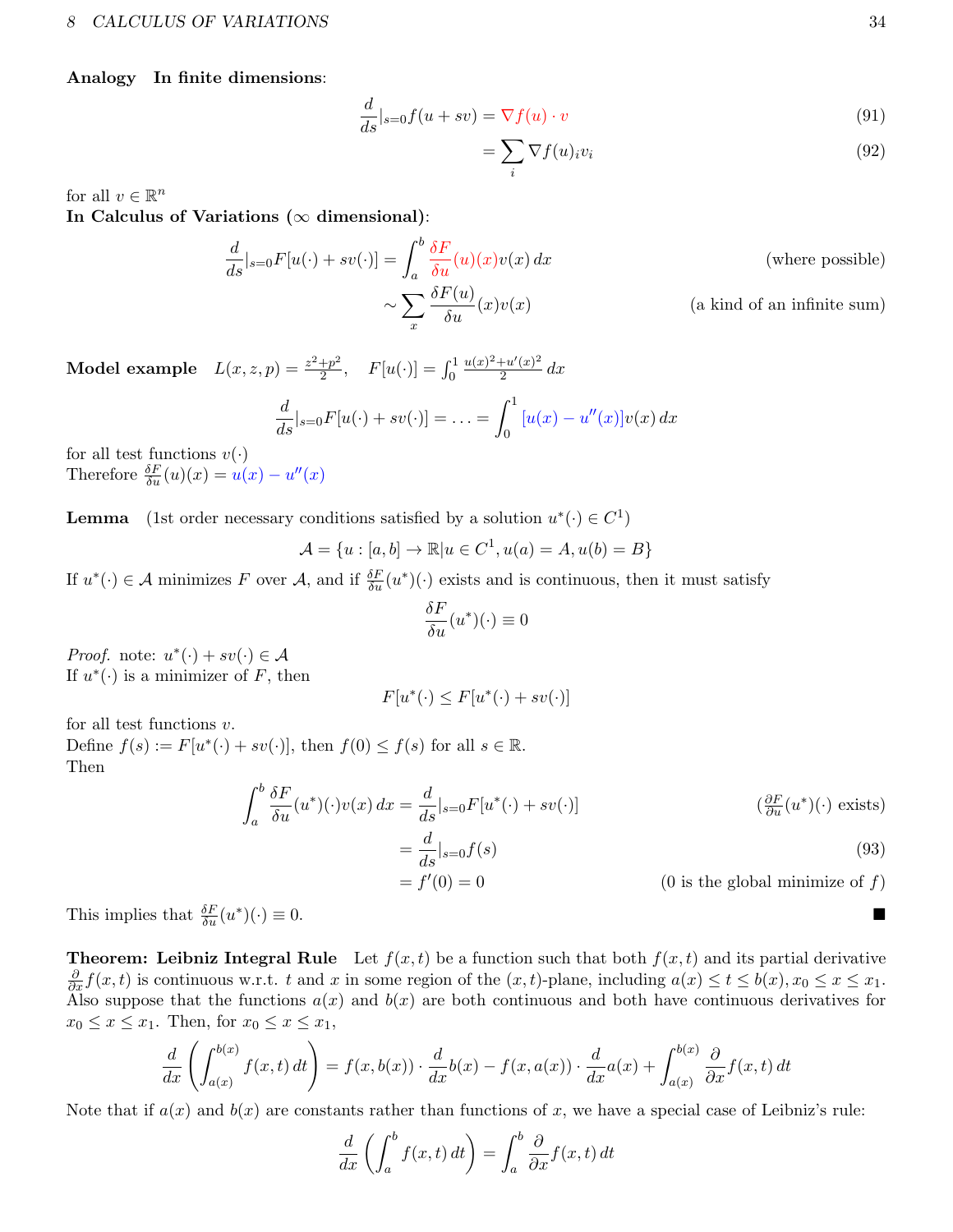Theorem

$$
\mathcal{A} = \{u : [a, b] \to \mathbb{R} | u \in C^1, u(a) = A, u(b) = B \}
$$

$$
F[u(\cdot)] = \int_a^b L(x, u(x), u'(x)) dx
$$

where  $L \in C^2$ .

Then if  $u(\cdot) \in C^1$ , then  $\frac{\delta F}{\delta u}(u)(\cdot)$  exists, is continuous, and

$$
\frac{\delta F}{\delta u}(u)(x) = -\frac{d}{dx}[L_p(x, u(x), u'(x))] + L_z(x, u(x), u'(x))
$$

Let v be a test function  $(v(a) = v(b) = 0)$ 

$$
\frac{d}{ds}|_{s=0}F[u(\cdot)+sv(\cdot)] = \frac{d}{ds}|_{s=0} \int_a^b L(x, u(x) + sv(x), u'(x) + sv'(x)) dx
$$
\n(94)

$$
= \int_{a}^{b} \frac{d}{ds} \vert_{s=0} L(x, z, p) dx
$$
 (By Leibniz's rule)

$$
= \int_{a}^{b} L_z(\cdot)v(x) + L_p(\cdot)v'(x) dx \tag{95}
$$

$$
=\int_{a}^{b}L_{z}(\cdot)v(x)\,dx+\int_{a}^{b}L_{p}(\cdot)v'(x)\,dx\tag{96}
$$

$$
= \int_{a}^{b} L_z(\cdot)v(x) dx + L_p(\cdot)v(x)|_a^b - \int_{a}^{b} \frac{d}{dx} L_p(\cdot)v(x) dx \qquad \text{(Integration by parts)}
$$

$$
= \int_{a}^{b} \left[-\frac{d}{dx}L_{p}(\cdot) + L_{z}(\cdot)\right]v(x) dx \,\forall \text{ test functions } v(\cdot)
$$
\n(97)

By the definition of variational derivative, it follows that

$$
\frac{\delta F}{\delta u}(u)(x) = -\frac{d}{dx}[L_p(x, u(x), u'(x))] + L_z(x, u(x), u'(x))
$$

Furthermore, since  $L(\cdot) \in C^2$ ,  $-\frac{d}{dx}L_p(\cdot)$  and  $L_z(\cdot)$  are continuous. Moreover,  $u(\cdot)$  and  $u'(\cdot)$  are continuous, so is the composite function. Hence the variational derivative is continuous.

Model example  $L(x, z, p) = \frac{z^2 + p^2}{2}$  $\frac{+p^2}{2}, \quad F[u(\cdot)] = \int_0^1$  $u(x)^2+u'(x)^2$  $rac{u(x)}{2}$  dx  $L_z(x, z, p) = z \implies L_z(x, u(x), u'(\overline{x})) = u(x)$  $L_p(x, z, p) = p \implies L_p(x, u(x), u'(x)) = u'(x)$ 

$$
\frac{\delta F}{\delta u}(u(\cdot)) = -\frac{d}{dx}[u'(x)] + u(x) = -u''(x) + u(x)
$$

If  $u^*(\cdot) \in \mathcal{A}$  is a minimizer, then  $-u''(x) + u(x) = 0$ 

Example 8.1 (min arclength). We will show that the straight line gives the shortest path.

min 
$$
F[u(\cdot)] = \int_a^b (1 + u'(x)^2)^{\frac{1}{2}} dx = \text{arclength of } u(\cdot)
$$
  
\n
$$
\mathcal{A} = \{u : [a, b] \to \mathbb{R} | u \in C^1, u(a) = A, u(b) = B \}
$$

Then  $L(x, z, p) = (1 + p^2)^{\frac{1}{2}}$ ,  $L_z = 0$  and  $L_p = \frac{p}{\sqrt{1-p^2}}$  $\frac{1}{(1+p^2)^{\frac{1}{2}}}$ If  $u^*(\cdot)$  is a minimizer, then

$$
-\frac{d}{dx}\frac{u'(x)}{(1+u'(x))^\frac{1}{2}}\equiv 0
$$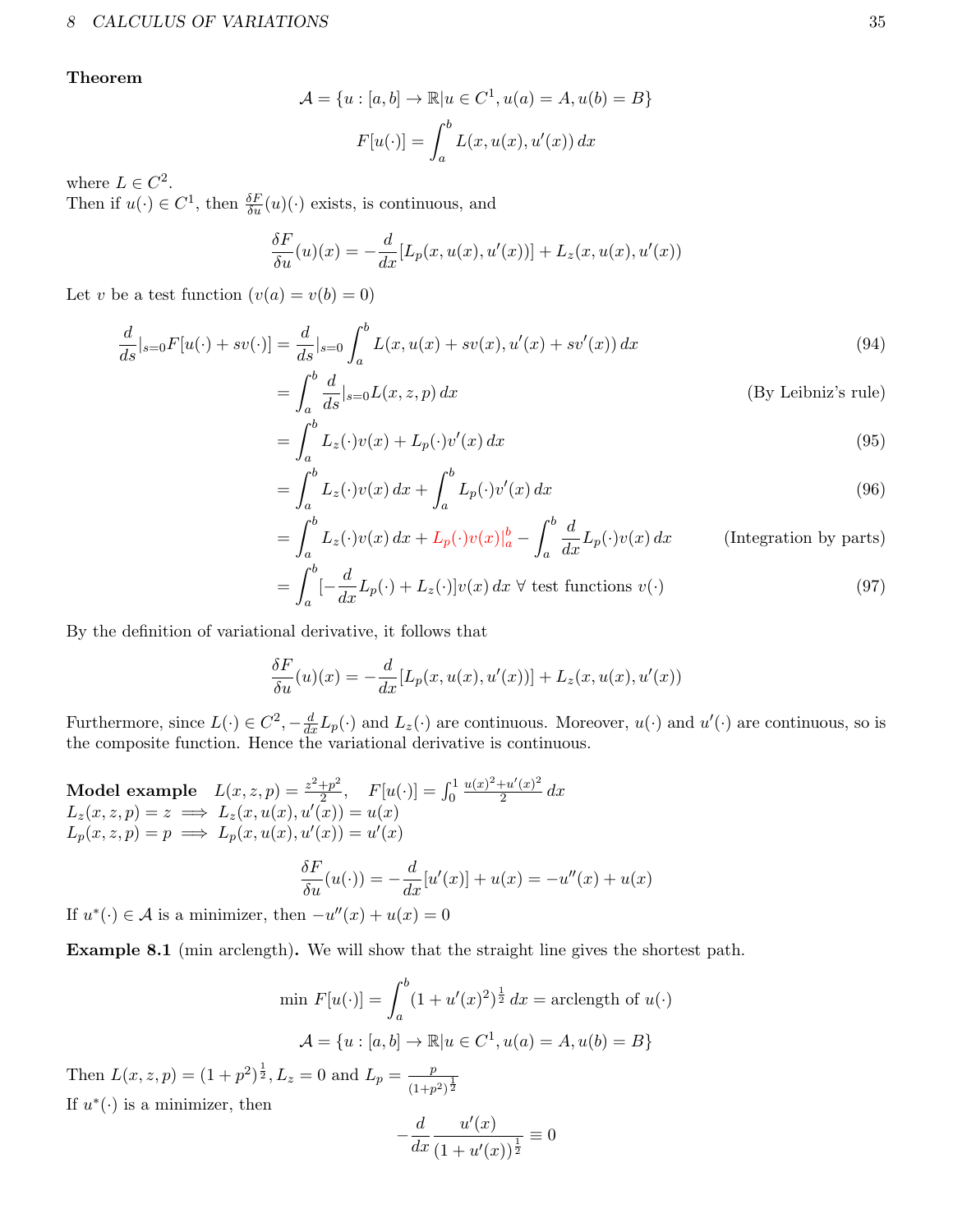#### 8 CALCULUS OF VARIATIONS 36

 $\implies$   $\frac{u'(x)}{1-x^2}$  $\frac{u(x)}{(1+u'(x))^{\frac{1}{2}}} = const$  $\implies u'(x)^2 = const(1+u'(x)^2)$ Then  $u'(x) = \alpha$  for some  $\alpha \in \mathbb{R}$ . Then  $u(x) = \alpha x + \beta$  for some  $\beta \in \mathbb{R}$ .

**Example 8.2** (Surface Area of Revolution). Suppose  $u(\cdot) \in C^1$  on [a, b], the surface area of rotating the curve u connecting a and b can be computed as

$$
F[u(\cdot)] = \int_{a}^{b} 2\pi u(x)\sqrt{1+u'(x)} dx
$$

For simplicity, assume  $u > 0$ . In this example, the space of feasible functions is

$$
\mathcal{A} = \{u : [a, b] \to \mathbb{R} : u \in C^1, u(a) = A, u(b) = B, u > 0\}
$$

If  $u(\cdot)$  solves the minimization problem, it must be the case that

$$
\frac{\delta F}{\delta u}(u)(\cdot) \equiv 0 \quad (\dagger)
$$

Notice

$$
L(x, z, p) = 2\pi z \sqrt{1 + p^2}
$$

$$
L_z(x, z, p) = 2\pi \sqrt{1 + p^2}
$$

$$
L_p(x, z, p) = 2\pi z \frac{p}{\sqrt{1 + p^2}}
$$

**Claim:** the family of  $u(\cdot) = \beta \cosh(\frac{x-\alpha}{\beta})$  solves the necessary condition  $\dagger$ . **Instance 1** When  $a = 0, b = 1, A = B = 1$ , plugging in the initial condition gives

$$
\begin{cases}\n\beta \cosh\left(\frac{0-\alpha}{\beta}\right) &= 1\\ \n\beta \cosh\left(\frac{1-\alpha}{\beta}\right) &= 1\n\end{cases}
$$
\n(98)

solving above system of equations provides the solution.

**Instance 2** When  $a = 0, b = 1, A = 1, B = 0$ , plugging in these initial conditions gives

$$
\begin{cases}\n\beta \cosh\left(\frac{0-\alpha}{\beta}\right) &= 1\\ \n\beta \cosh\left(\frac{1-\alpha}{\beta}\right) &= 0\n\end{cases}
$$
\n(99)

because cosh  $> 0$ , the second equation suggests  $\beta = 0$ , but in this case the first equation would never hold. Therefore, there is no solution to this calculus of variation.

In face, the surface area is minimized by

$$
u(x) = \begin{cases} 1 & \text{if } x = 0\\ 0 & \text{otherwise} \end{cases}
$$
 (100)

# <span id="page-35-0"></span>8.4 Euler-Lagrange Equations in  $\mathbb{R}^n$

Setup

$$
F[u(\cdot)] = \int_{a}^{b} L(x, u(x), u'(x)) dx
$$
\n(101)

$$
u: [a, b] \to \mathbb{R}^n \tag{102}
$$

$$
L(x, z, p) : [a, b] \times \mathbb{R}^n \times \mathbb{R}^n \to \mathbb{R}
$$
\n
$$
(103)
$$

$$
\mathcal{A} := \left\{ u : [a, b] \to \mathbb{R}^n : u \in C^1, u(a) = \mathbf{A}, u(b) = \mathbf{B} \right\}
$$
(104)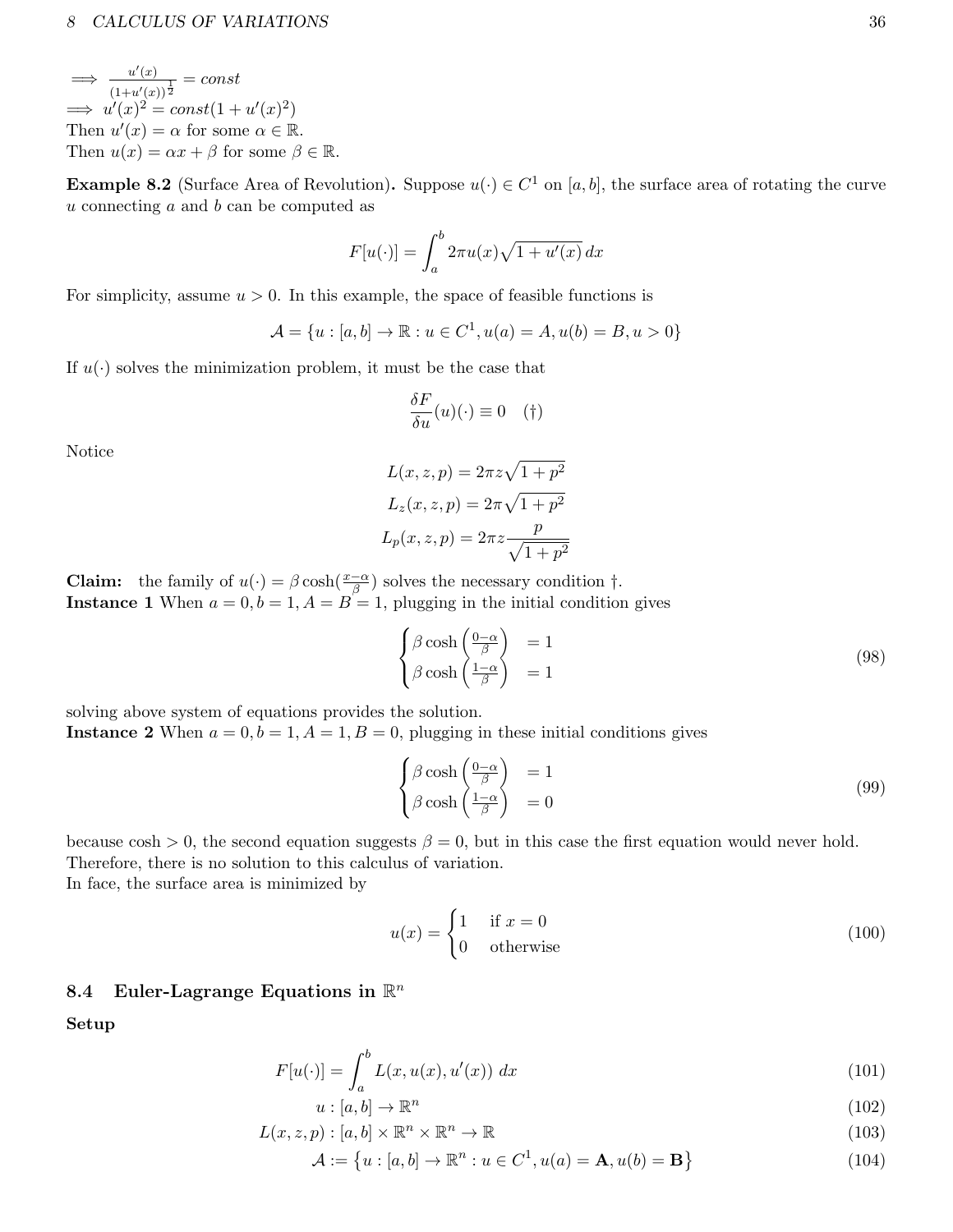#### 8 CALCULUS OF VARIATIONS 37

Theorem 8.1 (Euler-Lagrange Equations in Vector Forms).

$$
-\frac{d}{dx}\nabla_p L(x,z,p) + \nabla_z L(x,z,p) = \mathbf{0} \in \mathbb{R}^n \quad (\dagger)
$$
\n(105)

Example 8.3 (Classical Lagrangian Mechanics).

$$
V(x): \mathbb{R}^n \to \mathbb{R} \text{ potential energy}
$$
\n
$$
(106)
$$

$$
\frac{1}{2}m||v||_2^2 \text{ kinetic energy} \tag{107}
$$

$$
L(t, x, v) := \frac{1}{2}m||v||_2^2 - V(x)
$$
 difference between KE and PE\n
$$
(108)
$$

Consider a path  $x(t)$  in  $\mathbb{R}^n$ , define objective function as

$$
F[x(\cdot)] = \int_{a}^{b} L(t, x(t), x'(t)) dt
$$
 (109)

$$
= \int_{a}^{b} \frac{1}{2}m||\dot{x}(t)||_{2}^{2} - V(x(t)) dt
$$
\n(110)

The Euler-Lagrange equation in vector form implies

$$
-\frac{d}{dt}\nabla_{(3)}L(t, x(t), \dot{x}(t)) + \nabla_{(2)}L(t, x(t), \dot{x}(t)) = 0
$$
\n(111)

$$
\implies -\frac{d}{dt}m\dot{x}(t) - \nabla V(x(t)) = 0 \tag{112}
$$

$$
\implies m\ddot{x}(t) = \nabla V(x(t)) \quad (\dagger \dagger) \tag{113}
$$

Remark 8.1. (††) is often referred to as Newton's second law: object moves along the path on which the total conversion between kinetic and potential energies is minimized.

Example 8.4 (3-Dimensional Pendulum). Suppose the pendulum is moving on a path such that the total conversion between kinetic and potential energies is minimized, that is

$$
\min \int_{a}^{b} L(t) dt = \int_{a}^{b} \frac{1}{2} m(\dot{x}(t)^{2} + \dot{y}(t)^{2} + \dot{z}(t)^{2}) - mgz(t) dt
$$
\n(114)

with the restriction that  $||\mathbf{x}(t)|| = \ell$ , where  $\ell$  is the radius of the sphere.

The restriction can be embodied by framing the problem using spherical coordinates:

$$
x := \ell \cos \varphi \sin \theta \tag{115}
$$

$$
y := \ell \sin \varphi \sin \theta \tag{116}
$$

$$
z := -\ell \cos \theta \tag{117}
$$

where the path of motion can be characterized using  $(\theta(t), \varphi(t))$ . The objective function is therefore

$$
L\left(t, \begin{pmatrix} \theta(t) \\ \varphi(t) \end{pmatrix}, \begin{pmatrix} \dot{\theta}(t) \\ \dot{\varphi}(t) \end{pmatrix} \right) = \frac{1}{2}m\ell^2(\dot{\theta}^2 + \dot{\varphi}^2\sin^2(\theta)) + mg\ell\cos\theta
$$
\n(118)

So the Euler-Lagrange equation can be written as

$$
-\frac{d}{dt}\nabla_{(3)}L\left(t,\begin{pmatrix}\theta(t)\\ \varphi(t)\end{pmatrix},\begin{pmatrix}\dot{\theta}(t)\\ \dot{\varphi}(t)\end{pmatrix}\right)+\nabla_{(2)}L\left(t,\begin{pmatrix}\theta(t)\\ \varphi(t)\end{pmatrix},\begin{pmatrix}\dot{\theta}(t)\\ \dot{\varphi}(t)\end{pmatrix}\right)=\mathbf{0}
$$
\n(119)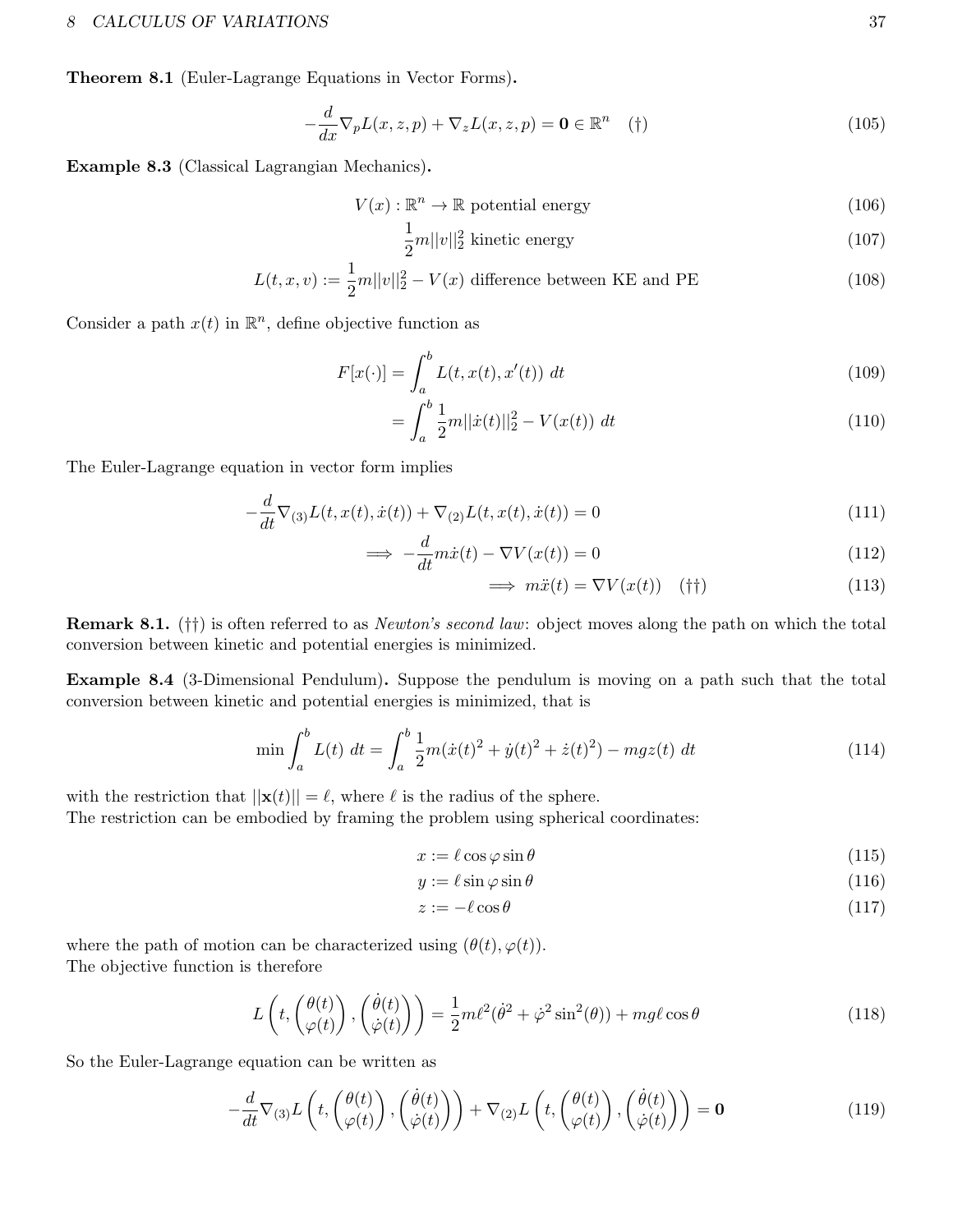#### <span id="page-37-0"></span>8.5 Equality constraints

#### <span id="page-37-1"></span>8.5.1 Isoperimetric constraints

#### Recall: finite dimensional case

$$
f, g: \mathbb{R}^n \to \mathbb{R} \tag{120}
$$

$$
\begin{cases}\n\min_{x \in \mathbb{R}^n} & f(x) \\
g(x) = const\n\end{cases}
$$
\n(121)

Suppose regular point  $x_* (\nabla g(x_*) \neq 0)$  is a minimizer. Then  $\exists \lambda \in \mathbb{R}$  s.t.  $\nabla f(x_*) + \lambda \nabla g(x_*) = 0$  (by Lagrange multipliers)

**Remark 8.2.**  $x_*$  minimizes  $f + \lambda g$ . The Lagrange multipliers convert the original problem to an unconstrained optimization problem  $L(x, \lambda) = f(x) + \lambda g(x)$ .

#### Infinite dimensional case

$$
F[u(\cdot)] = \int_{a}^{b} L^{F}(x, u(x), u'(x)) dx
$$
\n(122)

$$
G[u(\cdot)] = \int_{a}^{b} L^{G}(x, u(x), u'(x)) dx
$$
\n(123)

(124)

$$
\begin{cases}\n\min_{u(\cdot)\in\mathcal{A}} & F[u(\cdot)] \\
G[u(\cdot)] = const\n\end{cases}
$$

Suppose regular point  $u_*(\cdot)$   $(\frac{\delta G}{\delta u}(u_*) \neq 0)$  is a minimizer, then  $\exists \lambda \in \mathbb{R}$  s.t.

$$
\frac{\delta F}{\delta u}(u_*) + \lambda \frac{\delta G}{\delta u}(u_*) \equiv 0
$$

Remark 8.3.  $u_*$  minimizes  $F + \lambda G$ .

Example 8.5.

$$
\mathcal{A} := \{ u : [-a, a] \to \mathbb{R}, u \in C^1, u(-a) = u(a) = 0 \}
$$
\n(125)

$$
F[u(\cdot)] = \int_{a}^{b} u(x) dx \tag{126}
$$

$$
G[u(\cdot)] = \int_{a}^{b} \sqrt{1 + u'(x)} dx = l > 0 \quad \text{note that } G \text{ is arg length}
$$
 (127)

$$
\begin{cases}\n\min_{u \in \mathcal{A}} & (-F)[u(\cdot)] \\
G[u(\cdot)] = l\n\end{cases} (128)
$$

Let  $u_*(\cdot)$  be a minimizer, then

$$
\frac{\delta F}{\delta u} = -\frac{d}{dx} L_p^F + L_z^F
$$

$$
\frac{\delta G}{\delta u} = -\frac{d}{dx} L_p^G + L_z^G
$$

Then Euler-Lagrange equations suggests

$$
-\frac{d}{dx}L_p^F + L_z^F + \lambda(-\frac{d}{dx}L_p^G + L_z^G) = 0
$$

$$
\implies \lambda^2 \frac{u'_*(x)^2}{1 + u'_*(x)^2} = (C_1 - x)^2(\dagger)
$$